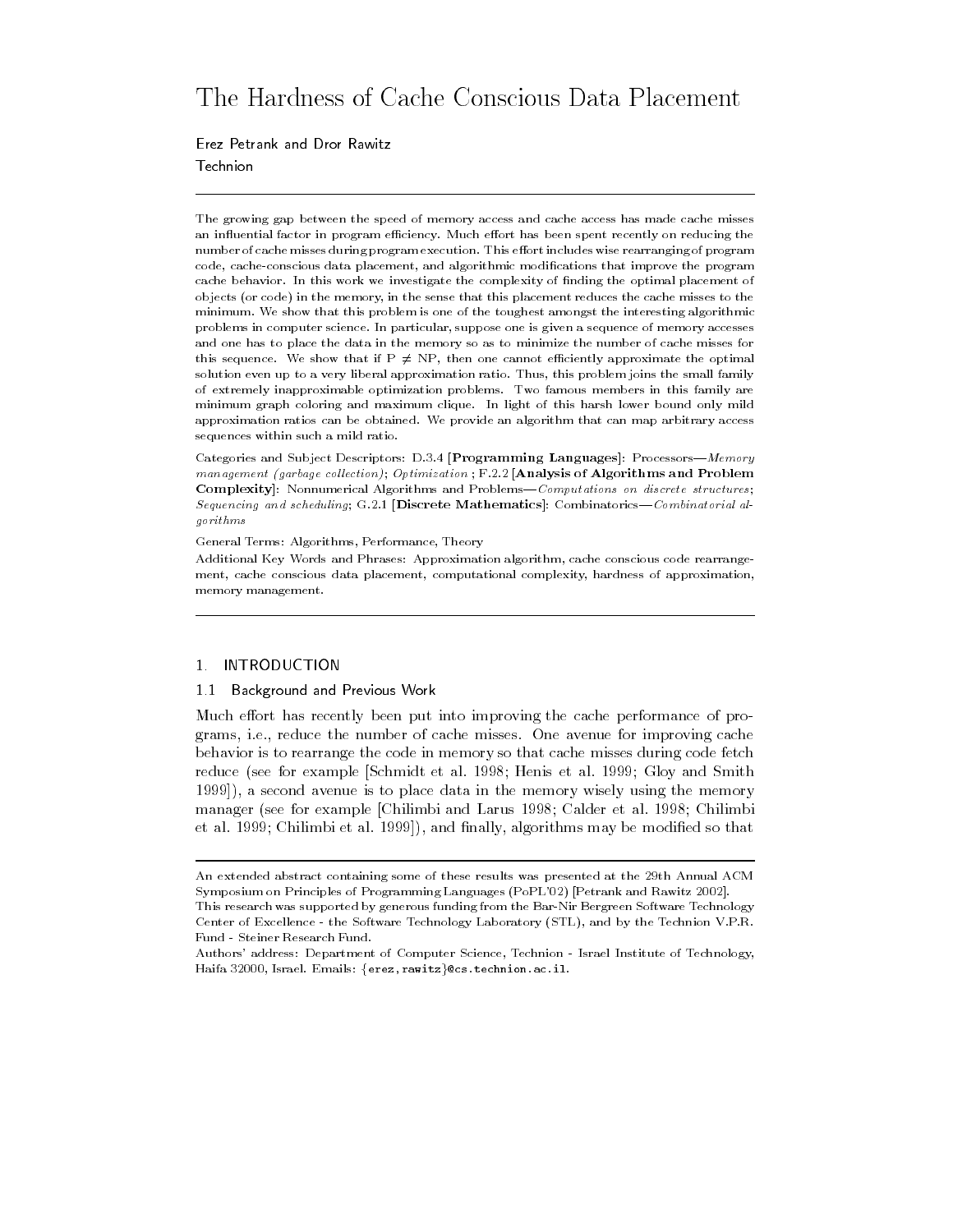they access the memory in a way that reduces cache misses (see for example [Boehm Mac Andrew et al and Tseng and Tseng and Tseng and Tseng and Tseng and Tseng and Tseng and Tseng and Tseng and

In this work we concentrate on the first two avenues: cache conscious data and cache conscious code placement The study of cacheconscious objects or code placement in the memory faces two major obstacles. The first obstacle is in obtaining the input data for the placement algorithm A wise data placement requires knowing the sequence of accesses to the relevant objects However- before a pro gram is therefore it is not clear what lines will be executed and in which will be annually and in which which order, as it is different to suggest the right arrangement of the code in the memory. permane a process of programme is the sequence of the sequence of reads the sequence of reads the sequence of and writes of the program will be. So how can the memory manager decide wisely where to put an object that is now created? The second obstacle is the algorithm itself Suppose one got the exact series of accesses to the memory- be it accesses to the program code or accesses to obtain the data Can one do a good placement job given full knowledge of the future

Looking at previous work- both problems are solved via smart heuristics In order to obtain the data- Calder et al use proling The assumption is that programs tend to have similar behavior even with varying inputs Chilimbi and and a die ook die ook die gewone handelij was die waaronde belangreef waaronder van die die meeste van die vol on the tendency of program to behave consistently over time Thus- they gather information on the access behavior of the program during one period of time and then use it to improve the next period- assuming the behavior remains the same Algorithms for code rearranging usually use smart static analysis to determine the code flow.

In order to determine how to place data or code in the memory- given the information gathered so far- previous work uses heuristic algorithms Several such works manage to improve program performance significantly. The question arises, is there an efficient algorithm that does better? Is there an efficient algorithm that does best?

1.2.1 The Hardness of data placement. In this work we show that unless  $P = NP$ there is no efficient optimal algorithm for data placement or code rearrangement that minimizes the number of cache misses Furthermore- it is not even possible to get close Actually- in the worst case- all ecient algorithms output a placement that is very far from the optimal solution. This result holds in a very liberal sense. It holds even if one has completely overcome the difficulty of obtaining the sequence of future accessing that is just trying to output a mapping to the proof to the memory that does well for this specific given sequence. Consider an efficient algorithm that gets as input a sequence of memory accesses and outputs a mapping f of the objects in the sequence to the memory. Let  $f^*$  be the optimal mapping that achieves the minimal number of cache misses for this sequence. Let  $Misses(f)$  be the number of cache misses when the mapping f is used We show that unless P NP- then for any  $\varepsilon > 0$  there exists a sequence for which Misses(f)/Misses(f") =  $\Omega(n^{\frac{1}{2}-\varepsilon})$ , where n is the sequence Thus-International case-international case-international case-international case-international case-international case-international case-international case-international case-international case-int extremely poorly compared to the optimal mapping

Our result holds for direct-mapped caches and also for  $t$ -way set-associative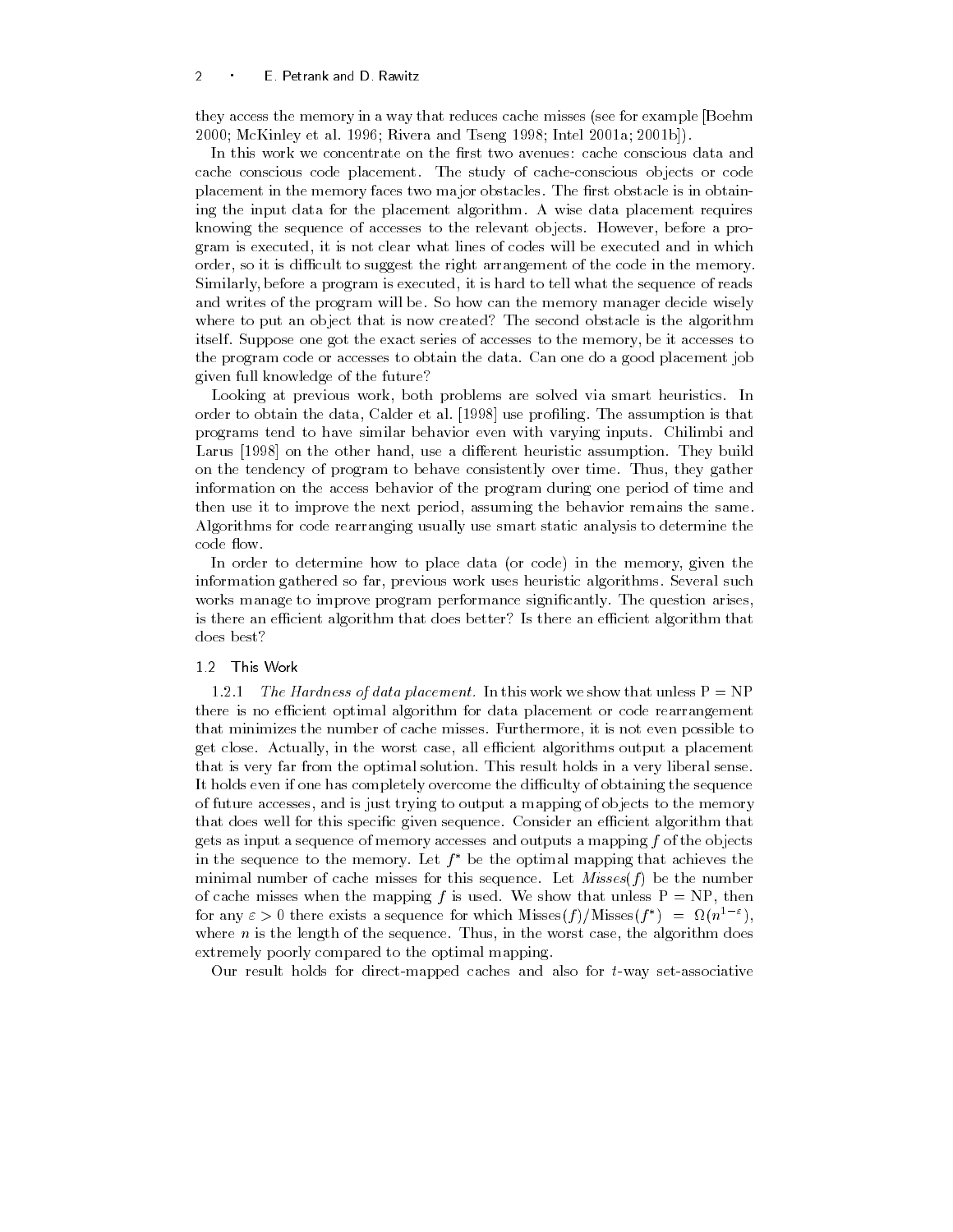caches for any  $t > 1$ . It holds for any cache that has more than two cache blocks (all realistic caches do). It holds for any reasonable cache replacement algorithm\*.  $\,$ it holds a case in the special case which where all objects have the same length- lengthdifficulty does not stem from variable sized objects. It holds also if the placement of the objects is not required to be consecutive Almoney, the objects can be put  $\sim$ any control in the memory, The memory control stress and the memory finally if  $\alpha$  is a stress even if one if has learned the future accesses completely- and knows exactly what the sequence of accesses is going to be

A corollary of our theorem is that these problems remain intractable even if one only tries to estimate the number of cache misses in an optimal placement- without outputting an actual placement. In particular, for every  $\varepsilon > 0$ , if  $\rm P \neq \rm NP,$  there is no efficient algorithm that outputs an estimate that is within a factor of  $O(n^{2+\varepsilon-\varepsilon})$ from the optimal value

similar results on the hardness of approximation- the main and  $\sim$  $O(n^{2-\gamma})$  ratio, are known to only a handful of interesting problems in computer science The most famous of these are Minimum Graph Coloring or- Minimum Chromatic Number) and Maximum Clique.

 The Hardness of Compressing the Information Next- we move to the other obstacle in cache conscious data placement gathering the information Most previous algorithms do not make use of the full sequence since it is too expensive Thus- data is rst processed to keep only pairwise information For example- Calder et al keep information on how many cache misses would be caused if a pair of objects oi and oj are placed in memory locations that are mapped to the same cache line. They do not keep further information that allows telling what would happen if three objects oi oj ok are placed in this manner Chilimbi and Larus gather information on the temporal affinity for each pair of objects. No information is kept on triplets

A question that arises is: how good can we do with pairwise information? That is- do we lose valuable information in the process of reducing the full information to pairwise information? We show that in the worst case the lost information is critical Namely- after the sequence is processed to keep only pairwise informationeven an algorithm that has no time limitation cannot come close to the optimal solution column, with the full information in exponential time and time algorithment information  $\mathcal{L}$ can find the best placement. It simply tries all possible placements". But when we keep only information on pairs of objects, we exponential algorithm , which also algorithm-controlled algorithm-controlled algorithm-controlled algorithm will not be able to complete the contr a solution that is within a factor of  $k-3$  from the optimal solution (at least for some instances- where k is the number of blocks in the cache

We now ask further: suppose that due to the cost of using the whole sequence one must rely on pairwise information. Can one efficiently find a solution that is good in the pairwise information setting Namely- we are now looking for a solution that

 $1$ Note that if the replacement policy is extremely bad, then even an optimal mapping may become terribly expensive- In that case outputting a random placement may do as bad as the optimum-- As explained in Section 4.4 the optimal placement does not exploit the infinite memory. Searching  $\,$ for a placement that places all objects in a memory of size polynomial in the number of objects is enough.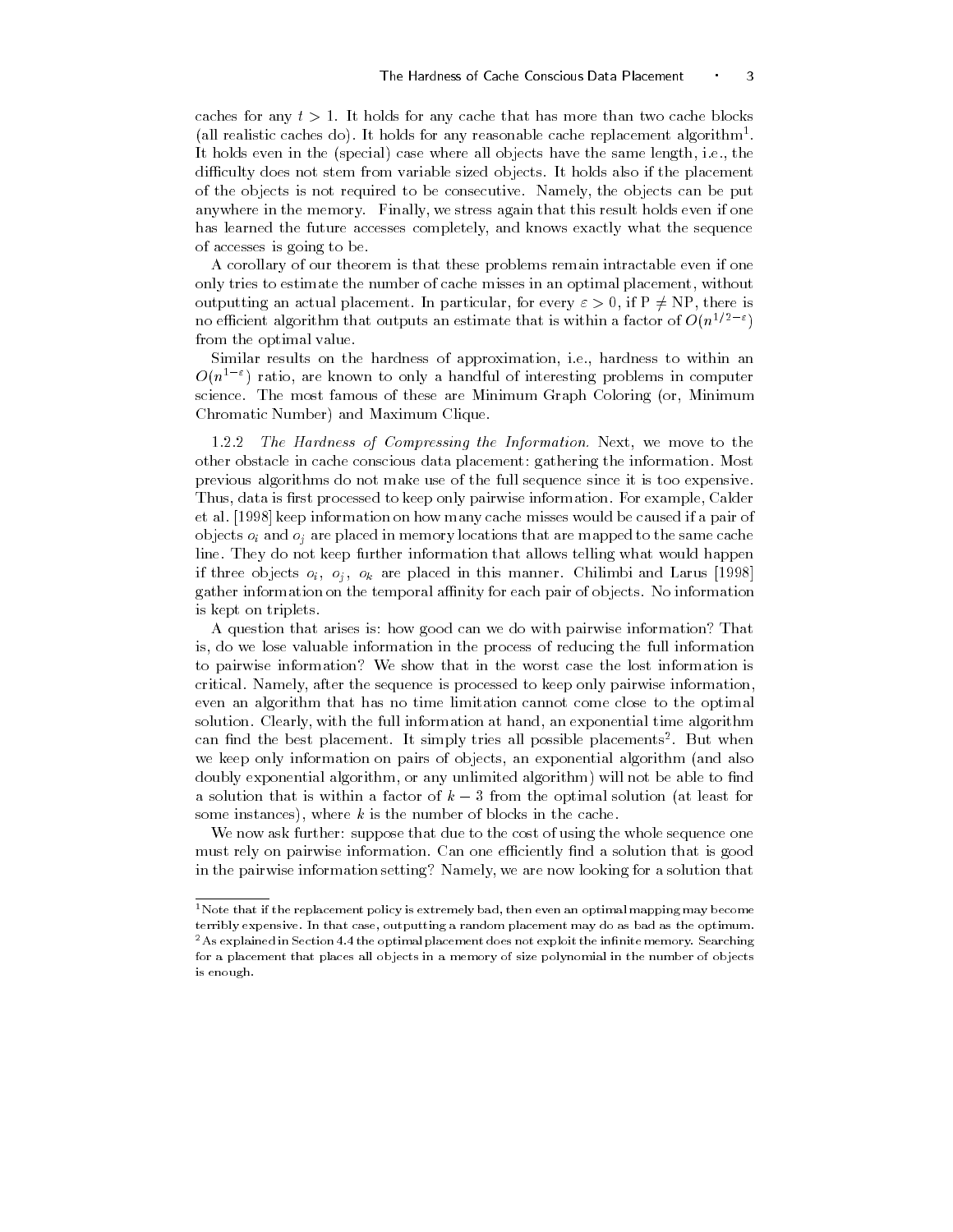### E Petrank and D Rawitz

behaves well with respect to pairs- even if it behaves poorly with respect to the whole sequence We show that even this limited quest is different that even this limited quest is different Special show that I amount that there is no economic optimal minimizes continuous to the number of caches misses in the pairwise information setting we call more call  $\sim$ original problem- we show that one cannot measure up prominent protections whose  $\mathbb{R}^n$ value is within a factor of  $O(n^2)$  from the optimal value.

 $1.2.3$  In light of the lower bound. In light of the harsh lower bound one may still be interested in the question of what can be done for an arbitrary access sequence. We provide approximation algorithms that find a placement whose value is within  $\frac{c}{c \log n}$  (or  $\frac{c}{c}$ ) from the optimal value for any  $c > 0$ . This is true for directmapped caches- for tway setassociative caches- and for the pairwise information case Obviously-but-due to the case of the far from good-due to the far from good-due to the far from good-due t to our lower bounds- we know that one cannot do much better Approximation algorithms with similar mild approximation ratios were given for problems such as minimum graph coloring and maximum clique (see  $\beta$ oppana and Halldórsson 1992; Halldorsson

## 13 Implications

Our hardness results bear two important practical implications First- there is no hope to find one (efficient) algorithm that does well for all possible benchmarks unless P NP Therefore- one show normal programs behave and programs behave and programs behave and programs b do well with respect to the method with respect to the method some special some special some special some special some special some special some special some special some special some special some special some special some case of the general problem that corresponds to typical programs The second important implication is that it is not possible to evaluate the potential of reducing cache misses via heuristics Sometimes- researchers are interested in the potential benefits of a method. The potential is used to decide whether a project is worth the effort and later it is used to evaluate how much of the potential benefit is actually obtained by the strategy chosen In this case- there is no hope to get even close to evaluating the potential reduction in cache misses unless P NP- and thus we cannot tell how much of the possible benefit a particular strategy obtains. We can only compare the cache conscious algorithm to the normal algorithm and check how much of an improvement is obtained.

The implication of the second result (about keeping information for pairs) is that if one wishes to spend an exponential time to find the optimal arrangement in the memory- say- because one has extremely short sequences that are reused many times- then one should be careful about the way data is processed Keeping information in a pairwise manner is not good in this case: even if one has infinite time resources- pairwise information is not enough to even get close to an optimal solution

Finally- researchers in the theory community may nd it interesting that such a strong result can be obtained without the use of Probabilistically Checkable Proofs Arora and Safra Arora et al Thus- this result could have been proven in the s As far as we know-the s As far as we know-the s As far as we know-the interesting of interesting  $\alpha$ problems for which such strong results exist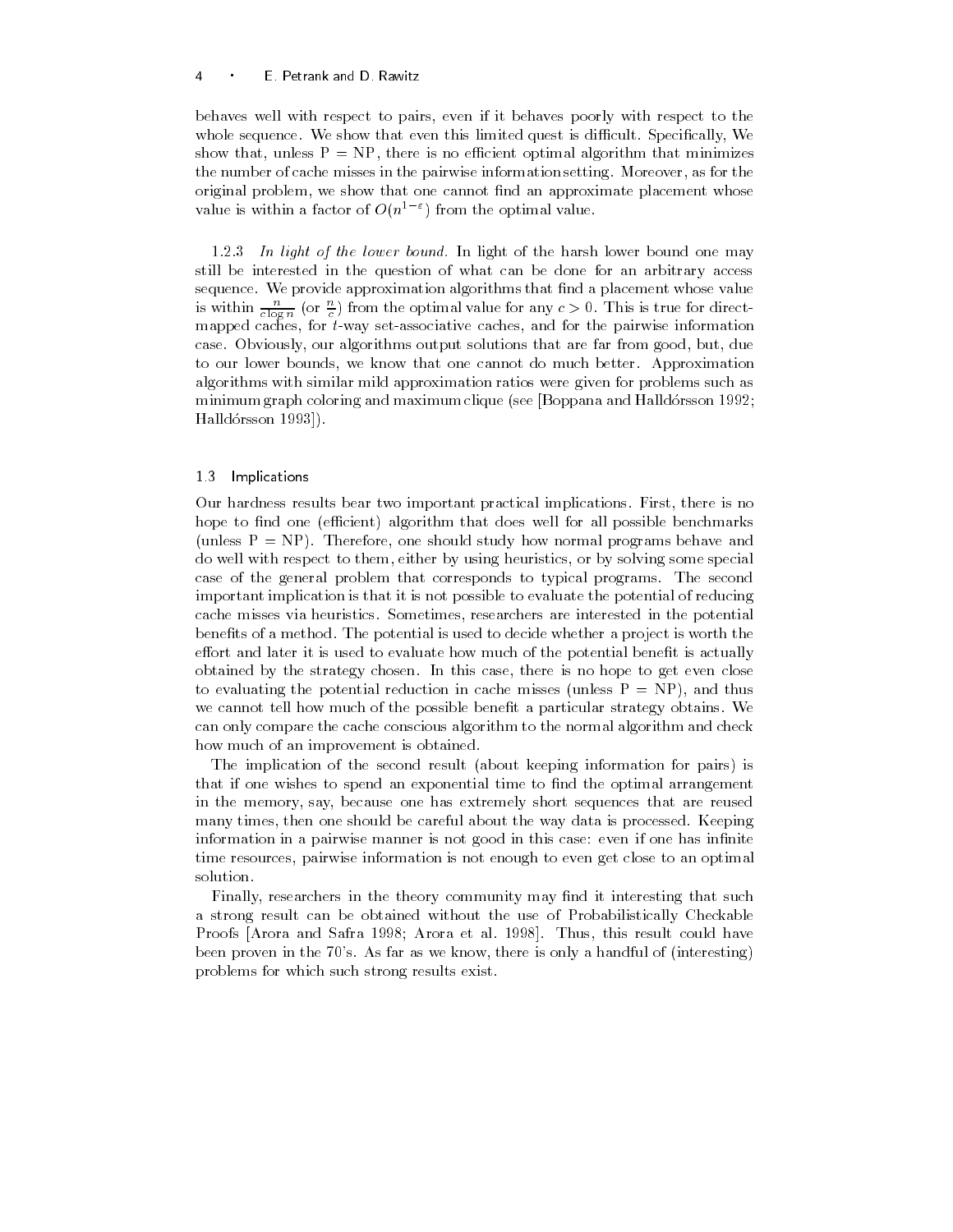### 14 Background on Hardness of Approximation

A lot of research in theoretical computer science has been devoted to showing that some problems are hard to approximate However- until the beginning of the s most of the results were fairly weak The breakthrough was provided in a series of papers Feige et al. Arora and Safra and Safra Arora and Safra Arora et al. Arora et al. Arora et al. Arora e and Lund is more details They contained a new contained a new contained a new characterization of NP in NP in terms of probabilistical ly checkable proofs PCP- and with it several strong results on the hardness of approximating interesting optimization problems. For example, using this characterization Arora et al showed that for some - there is  $\mu$ o | $\mu = \varepsilon$ |-approximation algorithm for MAA-55AT, unless  $\mu = \nu \tau$  . Many other interesting problems were shown to be hard to approximate to within a constant Also- hardness of approximation to within a logarithmic factor was then shown for set cover Feige Finally- several problems were shown to be hard to within a polynomial factor. The two most interesting ones were the maximum clique problem Bellare et al and the minimum chromatic problem Bellare et al and the minimum chromatic problem number problem Bellare et al **Feige and Kilian and Kilian and Kilian and Kilian and Kilian and Kilian and Kili** on approximation algorithms and their hardness the reader is referred to Ausiello et al le proposition de la proposition de la proposition de la proposition de la proposition de la proposition

### 15 Techniques

We provide several reductions. The reductions are all from the  $k$ -colorability problem, which is known to be NP-complete for any  $k \geq 3$ . The input to each of the reductions is a graph and the output is a sequence of memory accesses Our typi cal reduction has one very strong property strong property strong property specific the input of the input of the input of the input of the input of the input of the input of the input of the input of the input of the inpu graph is kcolorable-then the objects in the objects in the objects in the output sequence can be mapped to the memory so that the number of cacheer misses is extremely small However-the misses is extremely small Howeverinput graph is not kcolorable- then any mapping of the objects in the output se quence to the memory causes a huge number of cache misses This is true even if the input graph can be colored with just  $k + 1$  colors. We conclude that if one can determine quite vaguely what the number of cache misses of a given sequence would be for an optimal mapping-used the same algorithm can be used to tell if an algorithm can be used to tel graph is  $k$ -colorable.

### 1.6 Related Work

Our hardness result holds for direct-mapped caches and also for  $t$ -way set-associative caches for any t , we was a control to fully the property and the party caches of the caches of the control of in this case this placement in the memory does not memory a dierence Indianal and  $\cdots$ all objects are of the same size- the oline problem of minimizing cache misses in the case of fully associative caches is solvable in polynomialtime Belady

In this work we consider the problem of finding the best static placement for a given sequence of accesses forming that during execution that during execution the objects are the not moved Kennedy and Kremer discuss the use of dynamic data placement They partition programs into phases- identify possible data placements for each phase- and remapping costs between phases- and then consider the problem of finding the data-layout that minimizes the total cost. They show that the problem of nding the best datalayout is NPhard- and present a framework that nds the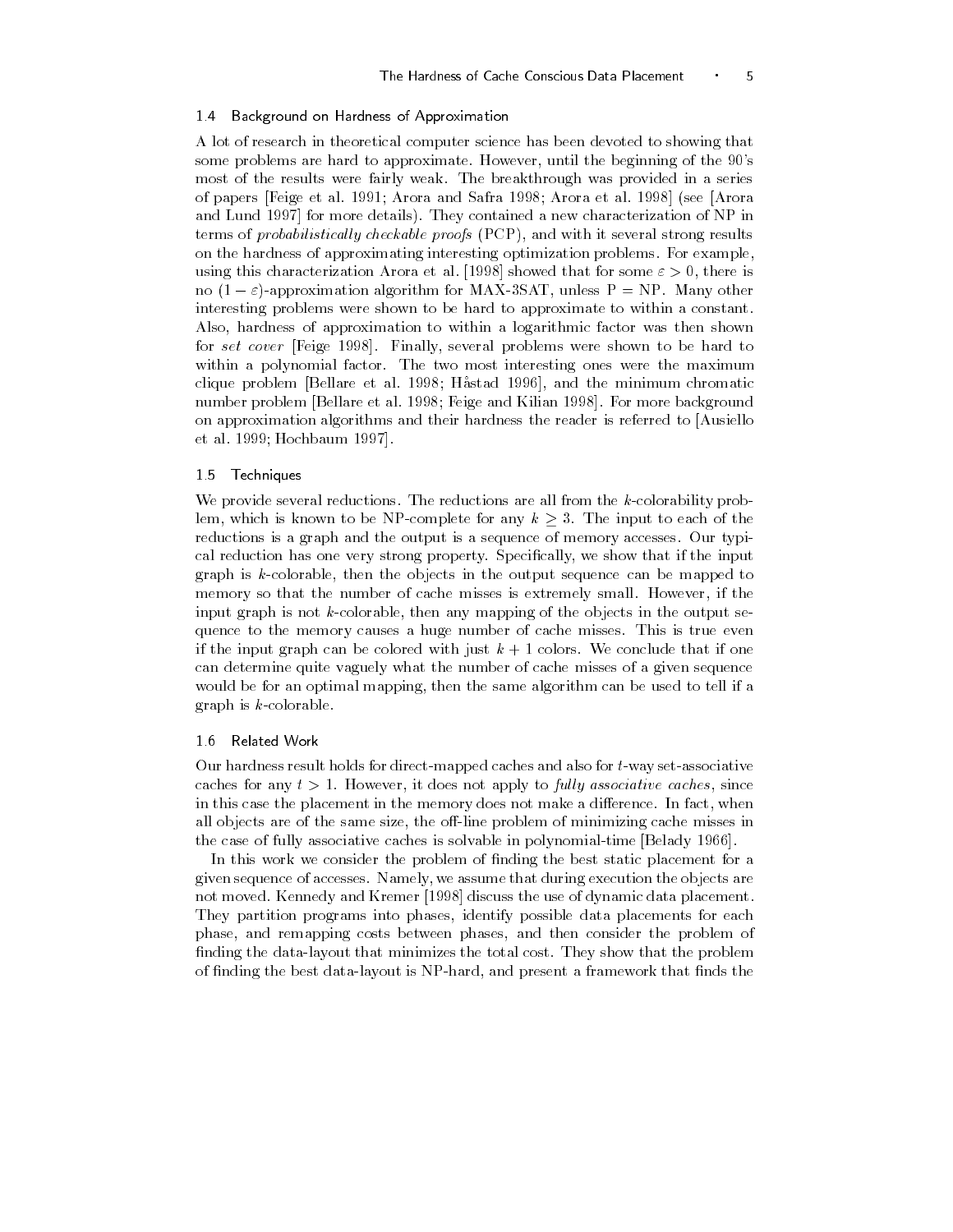best data-layout using state of the art 0-1 integer programming solvers. Ding and Kennedy a apply runtime transformations that improve memory hierarchy performance

Ding and Kennedy b present a global data transformation that does not use pair wise information instead in the splits and the selection is groups and data arrays in a program. Due to this transformation the compiler can improve cacheblock spatial reuse

The first to study the NP-hardness of optimizing data placement was Thabit [1982] He discussed the problem of colocating objects to minimize the number of cache misses. Such a discussion is interesting even in the case of a one-block cache  $(i.e.,$ where  $k = 1$ . He represented an access sequence by a *proximity* graph in which vertices correspond to objects and each edge between two objects is given a weight equal to the number of times the two objects appear adjacent in the access se quence. He has shown that an optimal placement may be obtained by finding a partitioning of the proximity graph into non empty subgraphs of equal size such that the weight of edges between the subgraphs is minimized Then- he has shown that the problem of finding the best partitioning of a given graph is NP-hard.

Later- Hollander discussed the kpositioning problem in which the memory is inited that is a size of the number of objects-property and any memory block can be any memory assigned to any one of  $k$  cache blocks. This problem is equivalent to our problem in the case of direct-mapped caches. Hollander also showed that the decision version of the k-positioning problem is NP-complete for any  $k \geq 2$  and that the k-positioning problem is matrix which for a cachel the cache the cache for the cacheline  $\alpha$ problem cannot be approximated within a factor of for some - unless r results are results are much stronger First- with caches realistic caches that have more than two blocks Moreover- even if one is interested in caches of two blocks Hollander's result indicates that it is hard to approximate the problem to within some some some constant of the same such a factor of proximation by a factor of-state  $\mathcal{L}_{\mathcal{A}}$ 1.1. This means that there may exist an algorithm that outputs data placement that has at most  $10\%$  more misses than the optimum. Such an algorithm might have served as an excellent approximation in practice. Our results rule out the possibility of outputting a placement that is within a factor of  $O(n^2 - \epsilon)$  from the optimum for any  $\varepsilon > 0$ . An approximation not within such a ratio (i.e., an  $\omega(n^{\perp})$  = approximation) cannot be considered useful in practice

### 17 Organization

In Section 2 we present basic concepts in caching systems. In Section 3 we define the problems considered in the paper. In Section 4 we present and prove our main results on the hardness of approximating the problem of placing objects in memory such as to minimize caches minimized we direct misses first-then pp caches-and minimized cacheswe deal with t-way set-associative caches, for  $t \geq 2$ . In Section 5 we define pairwise information algorithms- and prove our results on using pairwise information rstwe show that pairwise information is may be misleading the misleading then  $\mathcal{M}$ an approximate placement in the pairwise information setting is as hard as finding one for the original problem. Section  $6$  contains our approximation algorithms. In Section 7 we extend our results to a more general (and practical) setting. We conclude in Section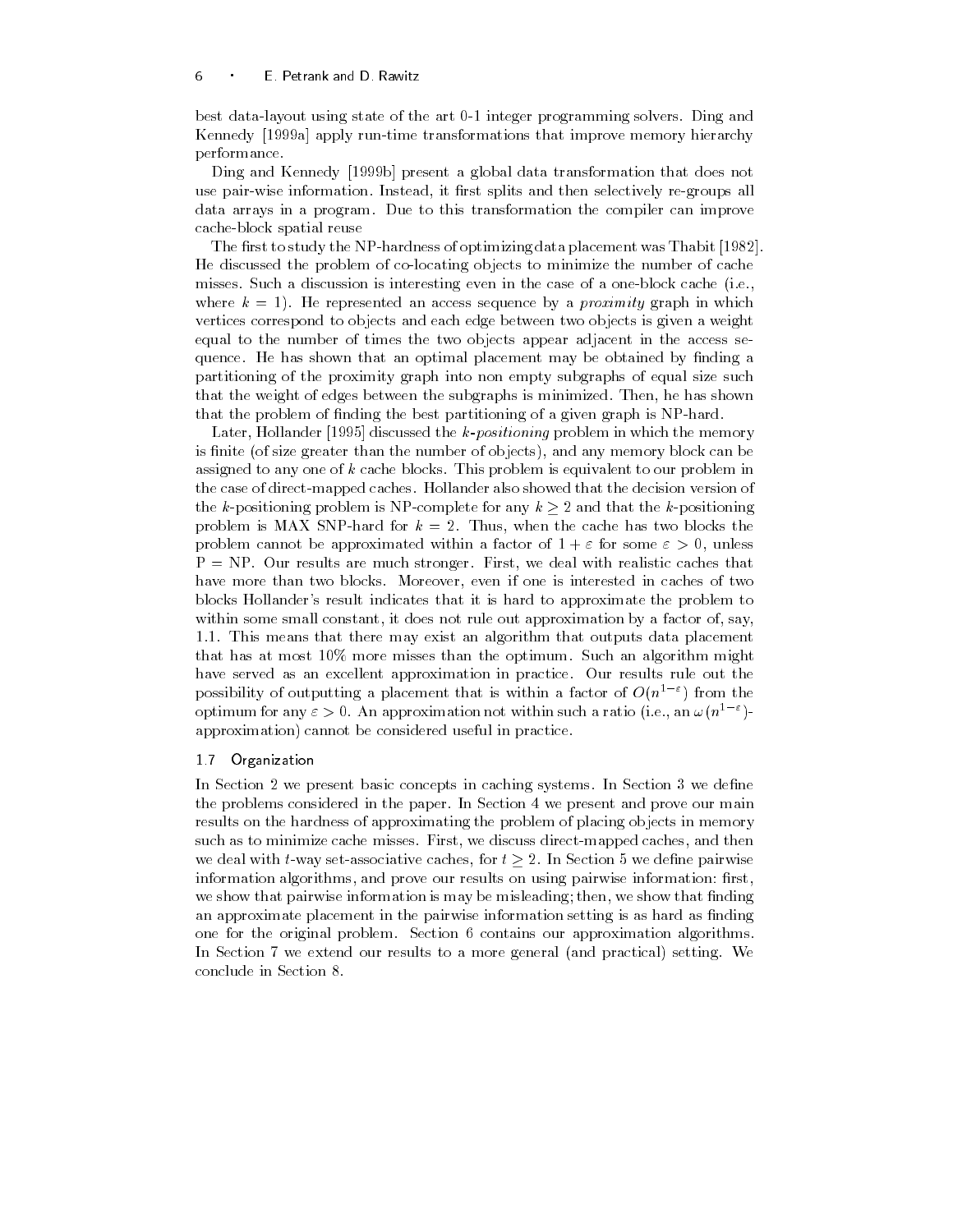### **CACHING SYSTEMS**  $\overline{2}$

Todays caching systems are extremely complex using coherence protocols- buer ing- policies of dealing with read and write misses- etc We will show that data placement is difficult even for the simplest system. A cache system includes a cache with k cacheer blocks-blocks-lines The memory is normally much bigger than  $\mathcal{C}$ the cache-, at it consists of money more also include the memory is the more property is made-there is a mapping function that determines where in the cachet the memory block may be. If the block is found (valid) in the cache we have a *cache hit*. If it is not, there is a cache miss and the block is read from the memory into the cache block The time it takes to bring the block from the memory to the cache is much longer than the time it takes to read a cache line into the CPU Thus- the number of cache misses is considered an important factor in the running time of a program

Most systems employ a directmapped cache- a twoway setassociative cacheor a fourway setassociative cache In a directmapped cache- each memory block is mapped exactly to a single cache block Of course- many memory blocks are mapped to any single cache block Usually- the mapping is just the memory block number modulo the cache size,  $\kappa$ . In a  $t$ -way set-associative cache, we have  $\kappa$   $t$ cache blocks. The blocks are grouped into  $k$  sets of  $t$  blocks each. A memory block is mapped rst to a cache set ie- its number modulo k determines the set- and then to one of  $t$  cache lines of this set. When an access to a memory block is made, the system calculates the set that corresponds to that memory block- and then either the memory line is available from one of the t cache lines of the set- or there is a cache miss and the block is read from the memory to one of the  $t$  corresponding cache blocks A replacement protocol is used to determine which object is to be removed from the cache set when a cache miss occurs

In todays technology cache blocks normally consists of 
- or 
 bytes Cache sizes start at 8KB for L1 caches and may reach several Mega Bytes for L2 caches in server machines

For a more detailed explanation about memory hierarchy see Hennessy and Pat terson in the contract of the contract of the contract of the contract of the contract of the contract of the

### 3 THE PROBLEMS

In this section we define the problems we consider in the paper. We start with the simplest: cache conscious placement for direct-mapped cache systems.

### Direct-Mapped Caches

Let us now try to formalize the problem in a theoretical framework. We denote the set of memory objects by  $\mathcal{O} = \{o_1, \ldots, o_m\}$ . We assume all objects have identical size. We denote a sequence of object accesses by  $\sigma = (\sigma_1, \ldots, \sigma_n)$  where  $\sigma_i \in \mathcal{O}$ for  $i \in \{1, \ldots, n\}$ . We assume the size of the memory is not bounded, i.e., infinite, and we start by assuming direct mapping to a cache of k lines (a.k.a. blocks). An address N in the memory is assigned by the direct mapping to block number (N mod k) in the cache<sup>3</sup>. Given an input  $(0, \sigma)$  the goal is to find a memory placement of the objects in  $O$  that minimizes the number of cache misses which

<sup>-</sup>Our result holds for any other reasonable direct mapping- We require that the mapping be efficiently computable, efficiently invertible, and that memory blocks are evenly mapped into the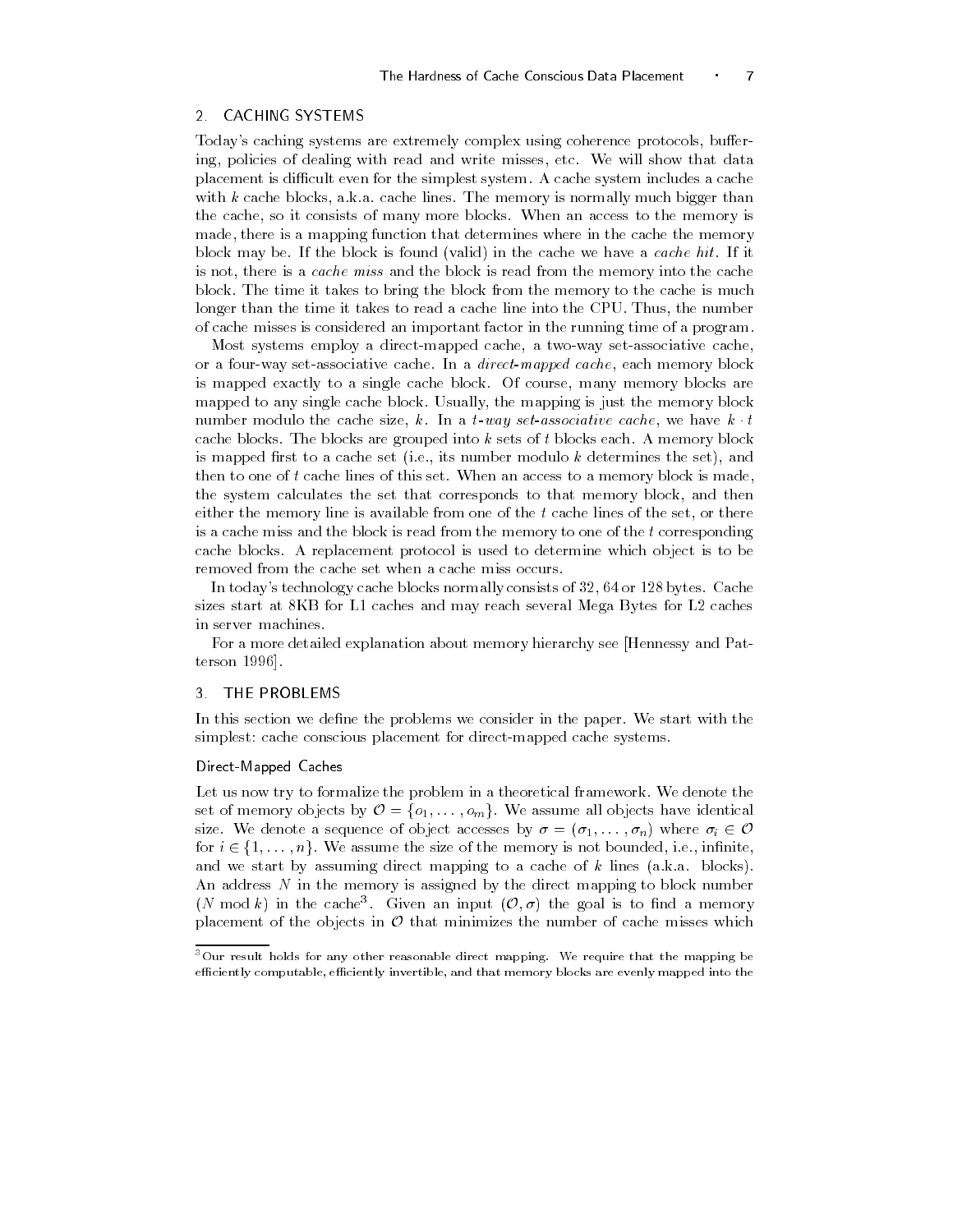### E Petrank and D Rawitz

occur when accessing the data objects according to the sequence  $\sigma$ . Note that the placement of the objects in the memory completely determines the number of cache misses for the sequence Once the objects have been placed- the direct mapping allows no freedom of choice during execution. Suppose that the objects in  $\mathcal O$  are placed in the memory by the mapping f. Denote by Misses $((0, \sigma), f)$  the number of cache misses occurring while accessing the memory according to a sequence  $\sigma$  of objects from  $\mathcal{O}$ . We formalize the above in the following manner:

Minimum  $k$ -cache misses

Instance: A set of memory objects  $\mathcal{O} = \{o_1, \ldots, o_m\}$ , and a sequence of accesses  $\sigma = (\sigma_1, \ldots, \sigma_n)$  such that  $\sigma_i \in \mathcal{O}$  for all  $i \in \{1, \ldots, n\}$ .

Solution: A placement of the objects to the memory, i.e., a mapping  $f: \mathcal{O} \to \mathbb{N}$ .

Measure: Misses $((\mathcal{O}, \sigma), f)$ .

a simplication we that we think of object sizes as being the object sizes as being equal to each to each other and also equal to the size of the cache block Note that this is a special case of the more general problem, which is special case this special case this special case the special case easily be extended to show hardness also for cases in which the objects are forced to being smaller or larger than a cache block Another simplication we use is that the memory is not limited Intuitively-limit memories are memories are nited as a second not help in finding a good placement. We show this formally in Section 4.4. The third assumption we make is that objects are placed such that they are aligned That is- the objects are placed in the beginning of memory blocks- and- thereforethey are mapped to the beginning of cache lines Under this assumption- many feasible solutions are discarded Thus- an optimal solution may be better than an aligned optimal solution. In Section 7 we give a formal definition of the unrestricted alignments version of the minimum kcache minimum problems, which we show that our results hold for the unrestricted alignments case as well

### $t$ -way Set-Associative Caches and Sensible Replacement Protocols

A natural extension of the  $k$ -cache misses problem is the  $t$ -way  $k$ -cache misses problem. In this problem we are given a t-way set-associative cache: each of the  $k$ cache sets contains the sets contains thatcan be t objects in each cache set (when using our simplified object sizes). Here, the number of misses is determined by the mapping of objects to the memory and of the policy-and the replacement protocol -which is different control to the t blocks in the set is replaced when a miss occurs

Our results for  $t$ -way set-associative caches require that the replacement policy is not extremely bad If it is, the map  $\pi$  it is all mapping of objects to memory behave so bad-that there is no diepen and any optimal mapping and any optimal mapping and any optimal mapping a other mapping We think of a replacement policy as extremely badobjects keep being replaced- whereas unused objects are kept in the cache

Consider the following scenario We are given a sequence of memory accesses ending with many repetitions of a sub-sequence  $\tilde{\sigma}$  that accesses a subset A of

r cache lines, an even distribution in from the from the context of the drastically far from even the context of distribution may be a problem- Of course this never happens in real systems-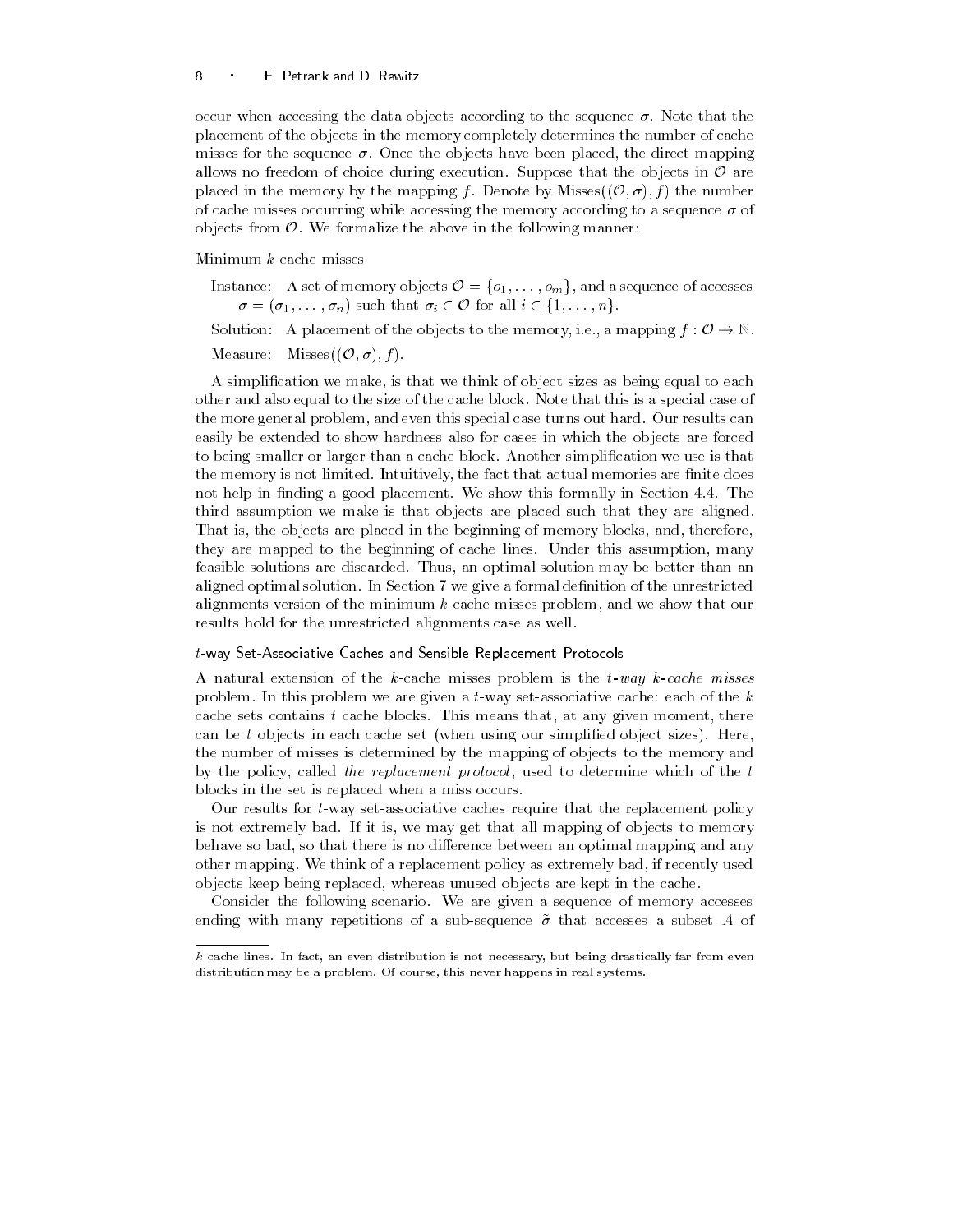the objects- and all objects in A are mapped to the same cache set Clearlyif the number of objects in A is greater than  $t$  many cache misses will occur. However- what should we expect when there are t or fewer objects in A A bad replacement protocol may keep old memory objects in the cache and replace the objects in  $A$  even though they repeat many times in this sub-sequence. This sort of behavior is very expensive in terms of cache misses and does not happen in practical replacement protocols We expect a reasonable replacement protocol to place all the objects in  $A$  in the cache and prevent more cache misses. Therefore, a reasonable requirement from a replacement protocol of a  $t$ -way set-associative cache is to satisfy the following rule: if a (possibly very long) sequence iteratively accesses q objects which are mapped to the same cache set, and  $q \leq t$ , then the number of cache misses should not exceed q by much. We formalize this by the following

De-nition - A replacement protocol for a tway setassociative cache is called C-sensible if the following holds. Let  $\sigma$  be a sequence of q distinct objects  $\sigma =$  $(o_{i_1}, o_{i_2}, \ldots, o_{i_n})$  and let these objects be placed in the memory via any placement that does not cause more than t of these objects to be mapped to the same cache set. Then, for any possible sequence  $\sigma$  and any integer  $\ell$ , when we execute the sequences  $\sigma$  and  $\sigma^*$  consecutively (i.e.,  $\sigma$  followed by  $\ell$  iterations of  $\sigma$ ) we get at most  $q + C$  misses on the accesses of  $\sigma^*$ .

In asymptotic analysis- the exact value of the constant C becomes immaterial Therefore- we will sometimes when appropriate ignore the constant C and call the replacement protocol sensible

Clearly- replacement protocols such as LRU and FIFO are sensible replacement protocols A pseudoLRU algorithm is used in the Intel Pentium platform The replacement protocol works as follows Each set is divided into two pairs Each pair has a flag indicating which block in this pair was accessed last. Another flag is used to determine which pair contains the most recently used block The replacement protocol replaces the least recently used block from the least recently used pair (note that this may not be the least recently used block). This replacement protocol is 0-sensible as well.

### $t$ -way Set-Associative Caches

Denote by Misses<sub>t</sub> $((\mathcal{O}, \sigma), f)$  the number of cache misses occurring while accessing the memory according to a sequence  $\sigma$  of objects from  $\mathcal O$  when using a t-way setassociative cache (the replacement protocol should be clear from the context). The cache misses minimization problem in this case can be formulated as follows

Minimum  $t$ -way  $k$ -cache misses

- Instance: A set of memory objects  $\mathcal{O} = \{o_1, \ldots, o_m\}$ , and a sequence of accesses  $\sigma = (\sigma_1, \ldots, \sigma_n)$  such that  $\sigma_i \in \mathcal{O}$  for all  $i \in \{1, \ldots, n\}$ .
- Solution: A placement of the objects to the memory, i.e., a mapping  $f: \mathcal{O} \to \mathbb{N}$ .
- Measure: Misses<sub>t</sub> $((\mathcal{O}, \sigma), f)$ .

We define the following for the  $t$ -way k-cache misses problem. The corresponding definitions for the  $k$ -cache misses problem (and for other problems that will be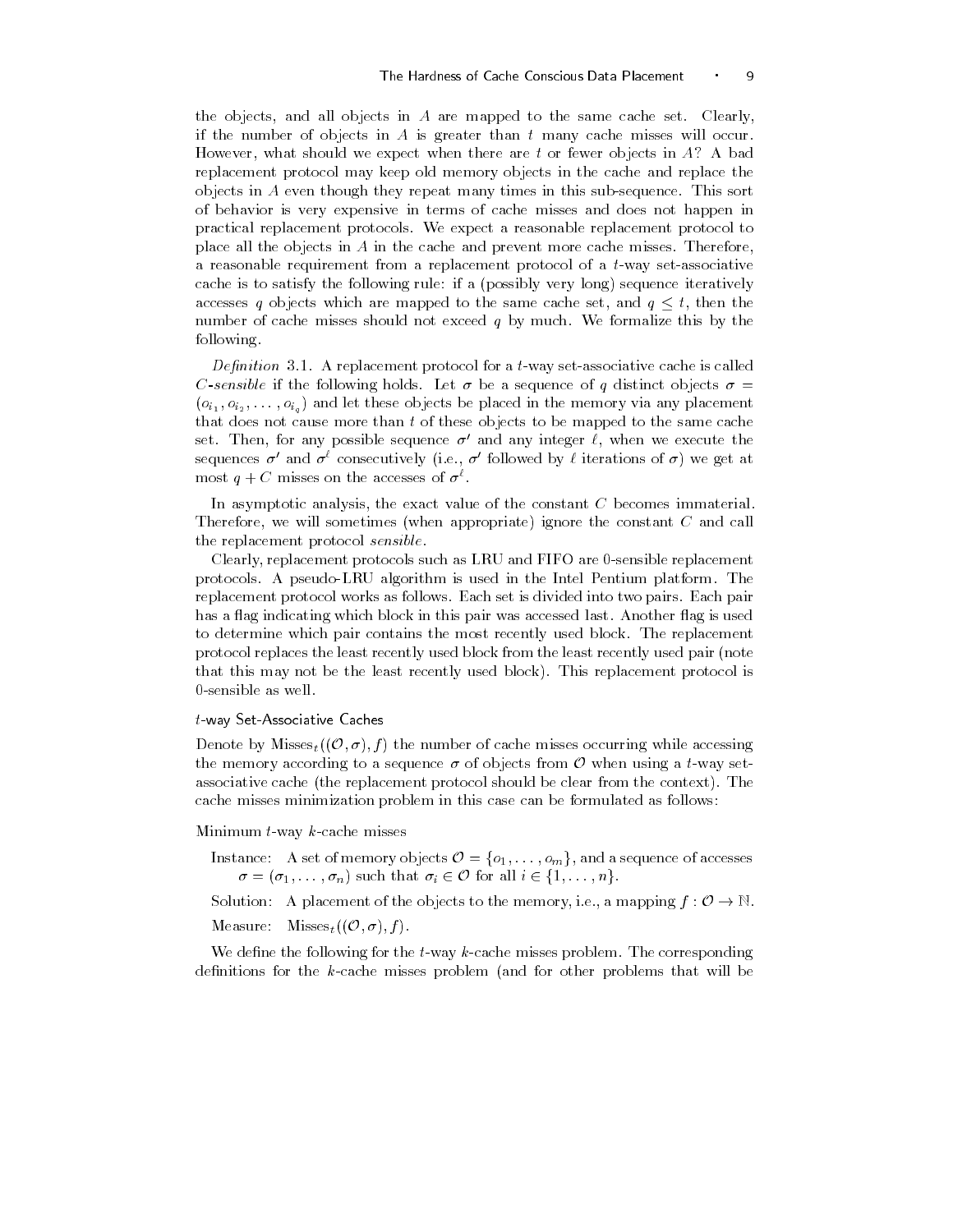defined later) can be understood in a straightforward manner. Given a set of objects  $\mathcal O$  and a sequence  $\sigma$ , a placement  $f^*$  is called *optimal* if every placement  $f$ satisfies  $M$ isses $_{t}((\mathcal{O}, \sigma), f^{*}) \leq M$ isses $_{t}((\mathcal{O}, \sigma), f)$ . We sometimes refer to the value of an optimal solution with respect to an instance  $I = (\mathcal{O}, \sigma)$  as  $Opt(I)$ . A placement f is called r-approximate if  $M$ isses $_{t}((\mathcal{O}, \sigma), f) \leq r \cdot \text{Opt}(\mathcal{O}, \sigma)$ . A polynomial time algorithm is called an *r*-approximation algorithm if, given an instance  $(0, \sigma)$ , it returns an  $r$ -approximate placement.

### Graph Colorability

We use the graph  $k$ -colorability problem in our reductions.

Graph  $k$ -colorability  $(kCOL)$ 

Instance: An undirected graph  $G = (V, E)$ .

Problem: Is G k-colorable, i.e., does there exist a function  $c: V \to \{0, \ldots, k-1\}$ such that  $c(u) \neq c(v)$  whenever  $(u, v) \in E$ ?

This problem is known to be NP-complete for any  $k \geq 3$  (see, e.g., Garey and Johnson

A function  $c: V \to \{0, \ldots, k-1\}$  is called a k-coloring. Given a graph G and a k-coloring c we call an edge  $e = (u, v)$  monochromatic if  $c(u) = c(v)$ . We denote by MonoG c the number of monochromatic edges in G In particular- if G is kcolorable- then there exists a kcoloring of G- c- such that MonoG c

### 4 HARDNESS RESULTS

In this section we prove our results on the difficulty of approximating minimum  $k$ cache misses and minimum  $t$ -way  $k$ -cache misses. In both problems we show that, if P  $\neq$  NP, for every  $k \geq 3$  the problem cannot be approximated within  $O(n^{1-\varepsilon})$ for every  $\varepsilon > 0$ . We show this by constructing reductions from graph k-colorability. The reductions get as input a graph  $G$  and output an instance of the  $k$ -cache misses problem or the t-way k-cache misses problem such that if G is k-colorable then the optimal number of cache misses is extremely low- and otherwise it is very high Such reductions imply that an approximation algorithm for the  $k$ -cache misses problem or the  $t$ -way  $k$ -cache misses problem can be used to distinguish between graphs which are kcolorable and graphs which are not more are not more and are  $\eta$ evaluation of the optimal solution provides a way to determine whether a given graph is  $k$ -colorable.

### 4.1 Notation and Terminology

We use the following notation. Given two sequences  $\sigma = (\sigma_1, \ldots, \sigma_n)$  and  $\sigma =$  $(\sigma'_1,\ldots,\sigma'_{n'})$ , we denote by  $\sigma\bigodot \sigma'$  the sequence  $(\sigma_1,\ldots,\sigma_n,\sigma'_1,\ldots,\sigma'_{n'})$  (i.e.,  $\bigodot$ denotes concatenation).  $\sigma^t$  stands for  $\bigodot_{i=1}^t \sigma$ .

We start by constructing an instance of the  $k$ -cache problem for any possible graph. This construction will later be used in the proof of Theorem 4.4. In the construction we use a parameter  $\ell$  which is a constant to be determined later. Given a graph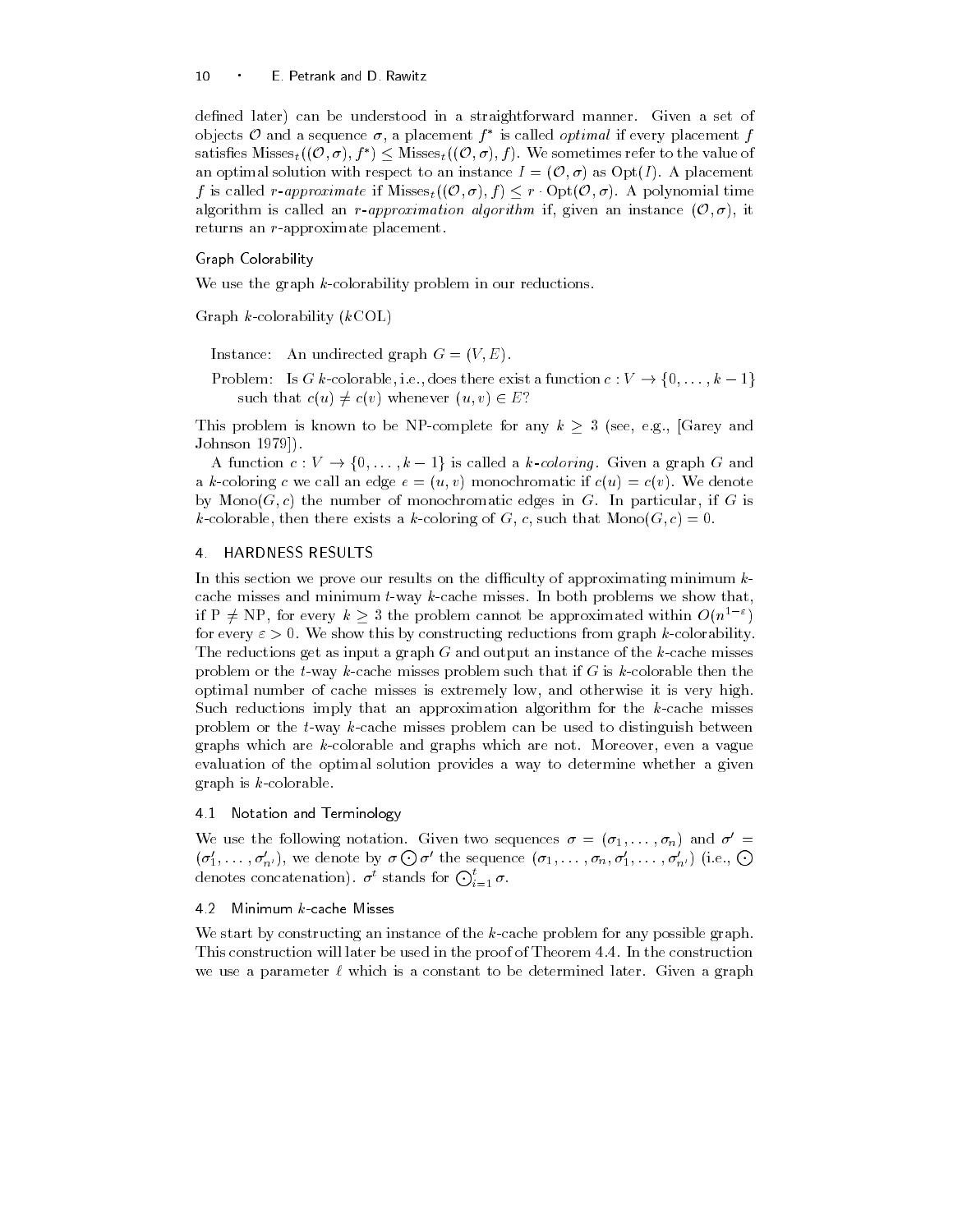

request consequently and colorable while  $\mathbb{F}_1$  is not in

 $G = (V, E)$  we construct an instance of the k-cache misses problem. This instance contains a memory object for each vertex in V - and a sequence of accesses in which which we are the sequence of a each edge is represented by a subsequence The subsequence corresponding to an edge  $(u, v) \in E$  consists of many repetitions of the two objects which correspond to the two vertices u and vertices in graph G  $\alpha$  , i.e., we define  $\alpha$  $(\mathcal{O}_G, \sigma_G)$ , where  $\mathcal{O}_G = \{o_1, \ldots$  $\{o_1, \ldots, o_{|V|}\}\$ , and

$$
\sigma_G = \bigodot_{(v_i, v_j) \in E} (o_i, o_j)^{|E|^{\ell}}.
$$

We assume there exist some canonical ordering of the edges- otherwise G is dened in a way which is not unique In fact- any ordering suces for the correctness of our results

Since is a constant H-G can be constructed in polynomial time- and it is of size  $\Theta(|E|^{\iota+1})$ .

Example - Consider the instances for the colorability problem that are given in Figure 1. Clearly,  $G_2$  is 3-colorable, while  $G_1$  is not. Let  $H_{\ell}(G_1) = (\mathcal{O}_1, \sigma_1)$ , and  $H_{\ell}(G_2) = (O_2, \sigma_2)$  be the corresponding instances for the 3-cache misses problem. Both  $\mathcal{O}_1$  and  $\mathcal{O}_2$  contain four objects  $o_1, o_2, o_3$  and  $o_4$ . However,  $\sigma_1$  and  $\sigma_2$  are different:

$$
\sigma_1 = (o_1, o_2)^{6^{\ell}} \bigodot (o_1, o_3)^{6^{\ell}} \bigodot (o_1, o_4)^{6^{\ell}} \bigodot (o_2, o_3)^{6^{\ell}} \bigodot (o_2, o_4)^{6^{\ell}} \bigodot (o_3, o_4)^{6^{\ell}}
$$
  

$$
\sigma_2 = (o_1, o_2)^{5^{\ell}} \bigodot (o_1, o_3)^{5^{\ell}} \bigodot (o_1, o_4)^{5^{\ell}} \bigodot (o_2, o_3)^{5^{\ell}} \bigodot (o_2, o_4)^{5^{\ell}}
$$

Given four objects and only three cache lines- we have to assign at least two objects to memory addresses that correspond to the same cache line Thus- the number of misses due to  $\sigma_1$  is at least  $\mathfrak{v}^\circ$ . On the other hand, if our placement maps  $o_3$  and  $o_4$ the same case cannot called  $\mu$  and o same cacheer  $\alpha$  and o to the remaining two caches  $\alpha$ , the number of misses due to the number of misses of misses due to a set

Next we relate placements to  $k$ -colorings in such a way that the number of misses caused by the sequence G when using a placement f will be strongly correlated by the strongly correlated by the to the number of monochromatic edges in  $G$  when colored by a corresponding  $k$ coloring  $c$ . Given a  $k$ -coloring  $c$  of  $V$  we define a family of corresponding placements  $F_c$ . A placement  $f: \mathcal{O}_G \to \mathbb{N}$  is in  $F_c$  if it places  $o_i$  in a memory block that is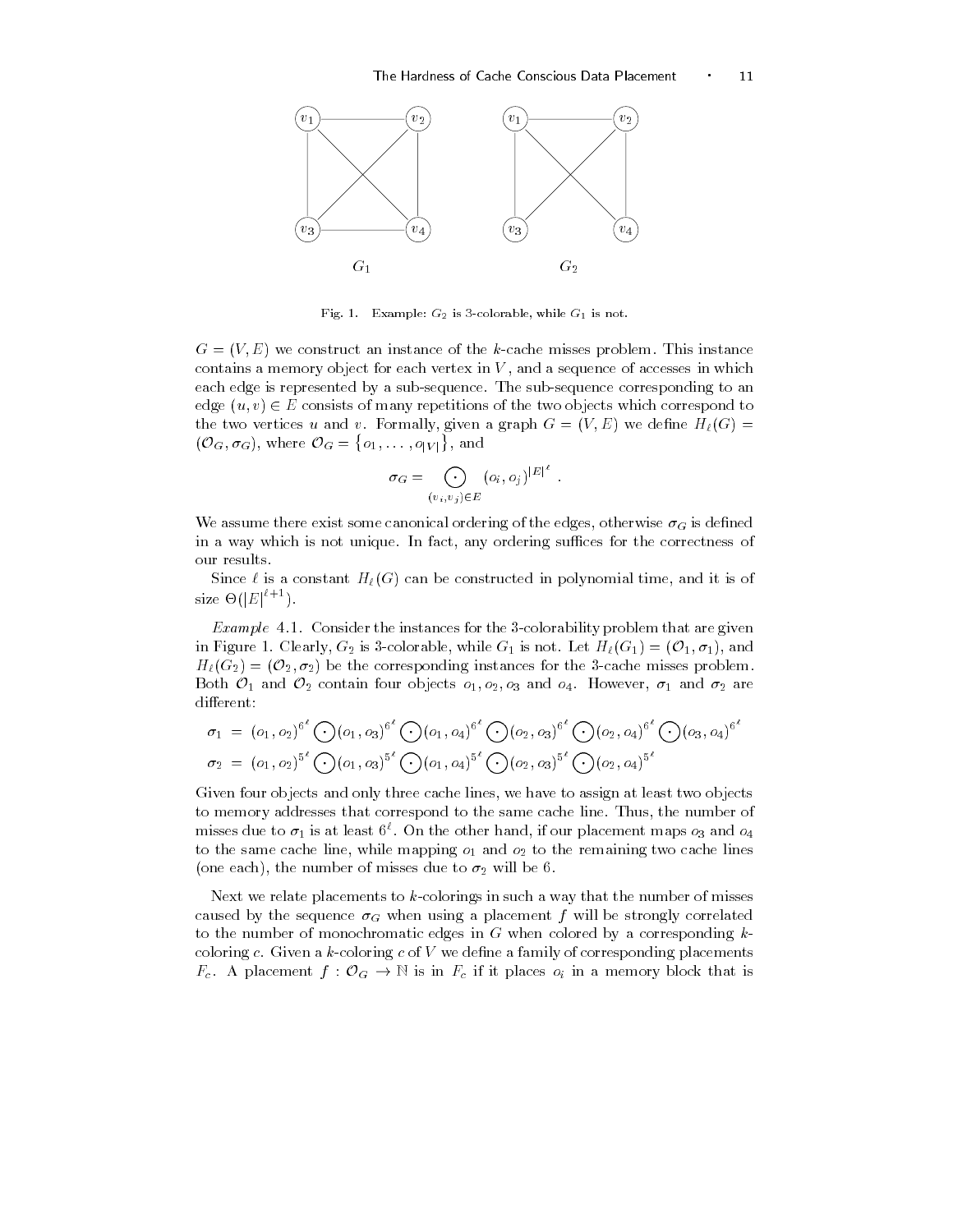### E Petrank and D Rawitz

mapped to a cache line which is indexed by  $c(v_i)$  (e.g.,  $f(v_i) = v \cdot \kappa + c(v_i)$ ). Note that for every placement  $f$  there exists a  $k$ -coloring  $c$  for which  $f \in F_c$  (for  $c$  that colors  $v_i \in V$  according to the cache line assigned to the memory address in which oi is placed The next lemma shows a connection between a kcoloring <sup>c</sup> of <sup>V</sup> and a corresponding placement  $f \in F_c$ . Recall that  $Mono(G, c)$  is the number of monochromatic edges in  $G$  when colored by  $c$ .

LEMMA 4.2. For any k-coloring c of V, and for any  $f \in F_c$ ,

$$
Misses(H_{\ell}(G), f) = \Theta(|E|^{\ell} \; Mono(G, c)) + O(|E|)
$$

**PROOF.** Consider a mapping  $f \in F_c$ . Now, examine an edge  $(v_i, v_j) \in E$ . If the edecated via monochromatic then f on  $\mathbf{J} \setminus \mathbf{v}$  and f of our mapped to the same cacheroid to the same cacheroid of  $\mathbf{J} \setminus \mathbf{v}$  and  $\mathbf{v}$ line. Therefore, the sub-sequence  $(o_i, o_j)^{|E|}$  that corresponds to a monochromatic edge contributes at least  $2|E|^t-1$  misses. On the other hand, if  $(v_i, v_j)$  is not monochromatic theory  $f \circ f$  and f of and monochromatic same cache line Thus-Index a non-monochromatic edge causes no more than two misses.  $\Box$ 

Next- we show that if graph G is kcolorable then the optimal number of cache misses is low-part it is very low-part in the company

**PROPOSITION** 4.3. If a graph G is k-colorable then  $Opt(H_\ell(G)) = O(|E|)$ , otherwise  $Opt(H_{\ell}(G)) = \Omega(|E|^{\epsilon}).$ 

**PROOF.** If G is k-colorable then there exists a k-coloring c for which there are no monochromatic edges. Thus, by Lemma 4.2, Misses $(H_{\ell}(G), f) = O(|E|)$  for  $f \in F_c$ . , if the other hand-if is go in here are not colorable the colorable then a colorable there are no which the n monochromatic edges does not exist, which means that MonoG c to the MonoG c any k coloring c of G as mentioned before-place way placement f there exists a coloring the c such that  $f \in F_c$ . Therefore, Lemma 4.2 implies that  $M is$ ses $(H_{\ell}(G), f) = \Omega(|E|^{\ell})$ for every placement  $f$ .  $\Box$ 

THEOREM 4.4. For every  $k \geq 3$  and  $0 < \varepsilon \leq 1$  the k-cache misses problem cannot be efficiently approximated within a factor of  $O(n^2 - 1)$ , unless  $P \equiv NP$ .

**PROOF.** Given a graph G we fix  $\ell = \left[\frac{3}{\epsilon} - 1\right]$  (note that it is a constant as promised), and construct  $H_{\ell}(G)$ . By Proposition 4.3 if  $G \in k\text{COL}$  then  $\text{Opt}(H_{\ell}(G)) =$  $O(|E|)$ , while if  $(G, k) \notin \text{COL}$  then  $\text{Opt}(H_{\ell}(G)) = \Omega(|E|^{\ell})$ . Thus, distinguishing between instances I for which  $\mathrm{Opt}(I) = O(|E|)$ , and instances I for which  $\mathrm{Opt}(I) =$  $\Omega(|E|^{\epsilon})$  is NP-hard. Suppose there exists an algorithm that outputs an  $O(|E|^{\epsilon-2})$ approximate placement. Then, we can use it to determine if  $\mathrm{Opt}(I) = O(|E|)$ . If there exists a placement f such that Misses( $H_{\ell}(G), f$ ) =  $O(|E|)$  then the algorithm will output a placement g such that Misses $(H_{\ell}(G), g) = O(|E|^{t-1})$ . However, if such a placement does not exist- the algorithm will output a placement g for which Misses  $(H_{\ell}(G), g) = \Omega(|E|^{\kappa})$ . This implies that there cannot exist an  $O(|E|^{\kappa-2})$ approximation algorithm for the minimum cache misses problem, unless  $P \neq NP$ .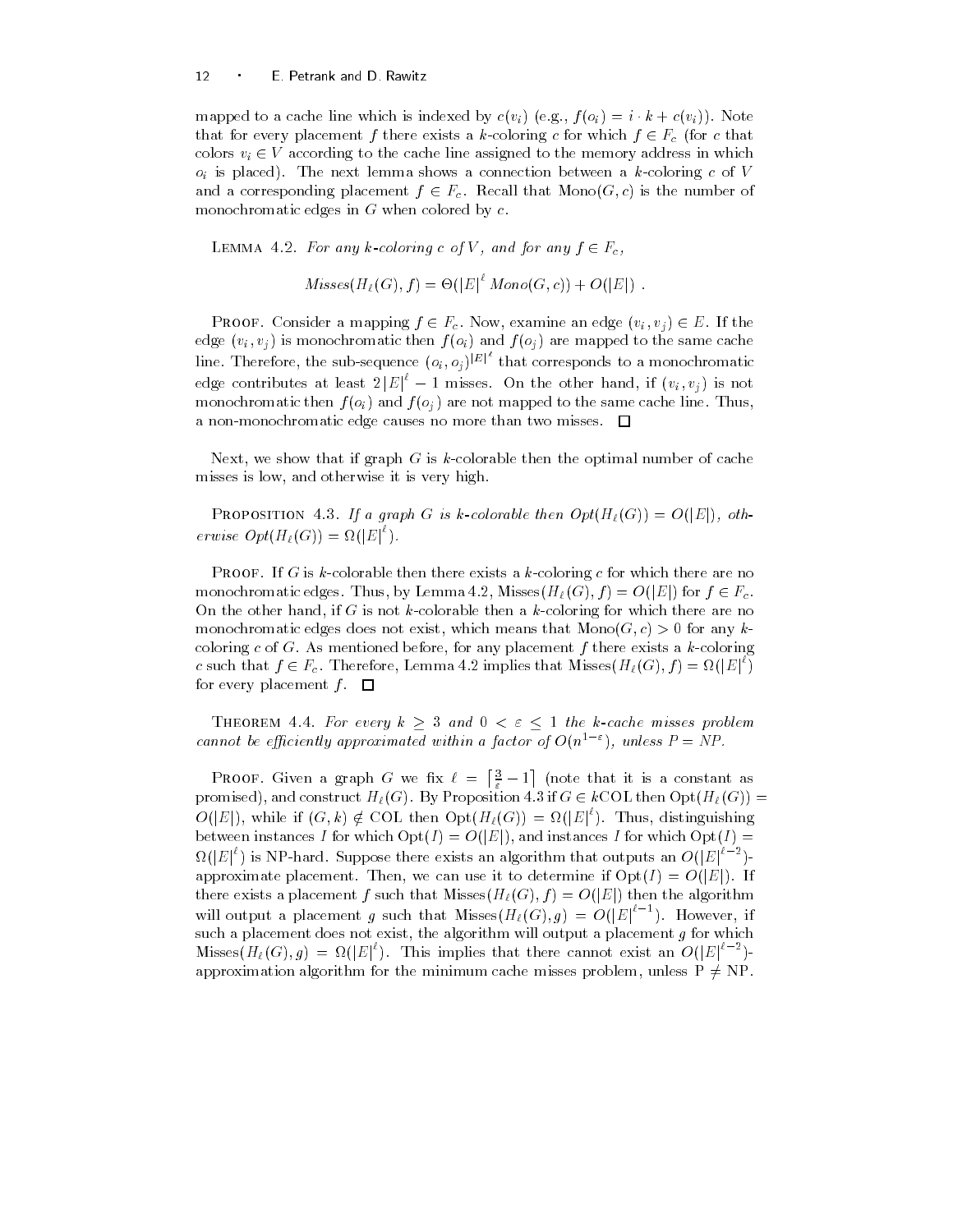It remains to relate  $|E|^{t-2}$  to the instance size, i.e., to  $|H_{\ell}(G)|$ . Note that:

$$
|E|^{l-2} = \Theta(|H_{l}(G)|^{\frac{l-2}{l+1}})
$$
  
=  $\Theta(|H_{l}(G)|^{1-\frac{3}{l+1}})$   
=  $\Theta(|H_{l}(G)|^{1-\frac{3}{l+1}})$   
=  $\Omega(|H_{l}(G)|^{1-\epsilon})$ 

and we are done.  $\square$ 

COROLLARY 4.5. For every  $k\geq 3$  and  $0<\varepsilon\leq \frac{1}{2}$  the optimal value of the kcache misses problem cannot be efficiently approximated within a factor of  $O(n^{\frac{1}{2}-\varepsilon})$ , unless  $P = NP$ .

**PROOF.** Given a graph G we fix  $\ell = \left[\frac{3}{2\epsilon} - 1\right]$ , and construct  $H_{\ell}(G)$ . The gap shown in the proof of Theorem implies that if we can eciently approximate the value of the optimal solution within a factor of  $O(|E|^{(\epsilon-2)/2})$  then we can decide in polynomial time whether G is kcolorable or not Thus- it is NPhard to approximate the value of the optimal solution within a factor of  $O(|E|^{(\epsilon-2)/2})$ , and

$$
|E|^{(\ell-2)/2} = \Theta(|H_{\ell}(G)|^{\frac{\ell-2}{2(\ell+1)}})
$$
  
=  $\Theta(|H_{\ell}(G)|^{\frac{1}{2}-\frac{3}{2(\ell+1)}})$   
=  $\Theta(|H_{\ell}(G)|^{\frac{1}{2}-\frac{3}{2(3/2\epsilon)}})$   
=  $\Omega(|H_{\ell}(G)|^{\frac{1}{2}-\epsilon})$ .

The corollary follows.  $\square$ 

### 4.3 Minimum  $t$ -way  $k$ -cache Misses

We now turn to showing that data placement is difficult even for systems that do not employ direct mapping. We start with constructing an instance of the  $t$ -way  $k$ cache misses problem in the sequence of accesses for any given graph G  $\rightarrow$  11 m  $\rightarrow$ As in the case of the  $k$ -cache misses problem this instance contains a memory object for each vertex in V, and each edge  $(u, v) \in E$  is represented by some sub-sequence which consists of many repetitions of the two objects which correspond to the two vertices under the instance under the instance mapping case-the instance mapping case-the instance mapping casecontains more (dummy) memory objects and an additional sub-sequence whose purpose is to force the replacement policy to imitate a direct-mapped cache. Due to this property we can establish a connection between the number of monochromatic edges in a given  $k$ -coloring and the number of cache misses in a corresponding mapping for any sensible replacement protocol

Given a graph  $G = (V, E)$ , we construct the instance  $H_{\ell}(G) = (O_G, \sigma_G)$ , such that

$$
\mathcal{O}_G = \{o_1, \ldots, o_{|V|}\} \cup \{d_{i,j} : i \in [k], j \in [t+1]\}
$$

where  $[r] \triangleq \{0, \ldots, r-1\}$ , and

$$
\sigma_G=\sigma_{G,1}\bigodot \sigma_{G,2}
$$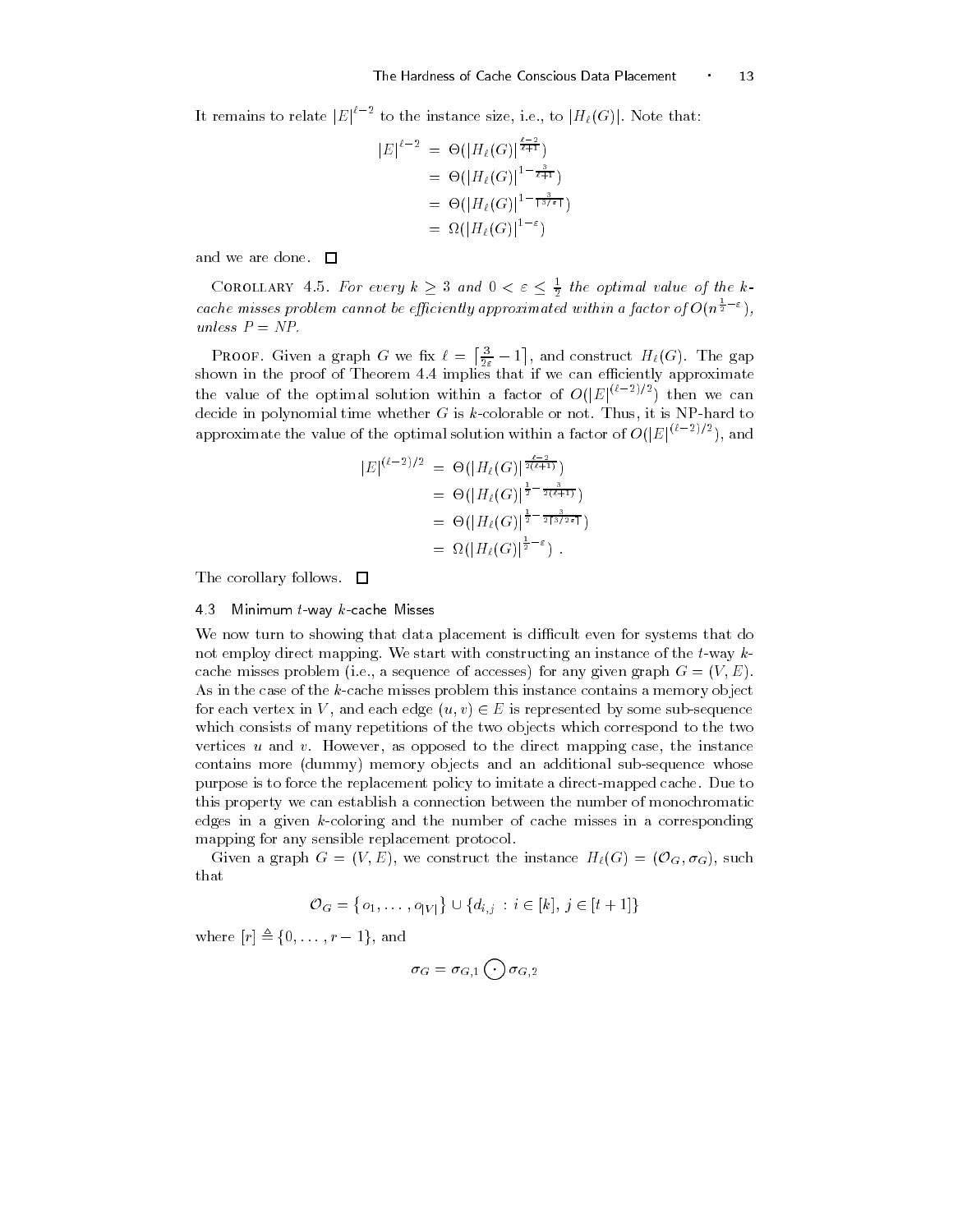where

$$
\sigma_{G,1} = \bigodot_{(v_i, v_j) \in E} \left( \left( \bigodot_{i'=0}^{k-1} \bigodot_{j'=0}^{t-2} (d_{i',j'}) \right) \bigodot (o_i, o_j) \right)^{|E|^t}
$$

and

$$
\sigma_{G,2} = \bigodot_{j=0}^t \left( \bigodot_{i=0}^{k-1} \bigodot_{j'\neq j} (d_{i,j'}) \right)^{|E|^{l+2}}
$$

Again- we assume there exists some canonical ordering of the edges- otherwise Gis not uniquely defined. Any ordering suffices for the correctness of our results.

Next- as in the kcache case we relate mappings to kcolorings in suchaway that the number of misses in G due to a mapping will be strongly related to the number of monochromatic edges in  $G$  when colored by the corresponding  $k$ -coloring. Given a k-coloring c of V we define a corresponding family of placements  $F_c$ . A placement  $f: \mathcal{O}_G \to \mathbb{N}$  is in  $F_c$  if it places  $o_i$  in a memory block that is mapped to a cache set which is indexed by  $c(v_i)$ , and distributes the objects in  $D_j \triangleq \{d_{i,j} : i \in [k]\}$  into the k different cache sets, i.e., places, for all  $j \in [t+1]$ , exactly one object from the set Dj in each cache set Note that for every placement <sup>f</sup> which places exactly one object from  $D_i$  in each cache set for all  $j \in [t+1]$  there exists a k-coloring c for which  $f \in F_c$  (the one which colors  $v_i \in V$  according to the cache set assigned to the memory address in which oi is placed The next lemma shows a connection  $\mathcal{X}$ between a k-coloring c of V and a corresponding placement  $f \in F_c$ .

LEMMA 4.6. For any k-coloring c of V, if the replacement protocol is  $C$ -sensible, then for any  $f \in F_c$ ,

$$
Misses_t(H_{\ell}(G), f) = \Theta(|E|^{\ell} \; Mono(G, c)) + O(|E|)
$$

**PROOF.** Consider a mapping  $f \in F_c$ . When using a cache with an C-sensible replacement protocol and the placement  $f$  the number of misses in the second part of  $\sigma$  (i.e., in  $\sigma$  $_{G,2}$ ) is at most  $\tau \cup = \mathcal{O}(1)$ .

Now let us check  $\sigma_{G,1}$ . Consider an edge  $(v_i, v_j) \in E$ . If  $(v_i, v_j)$  is monochromatic the final final field the same processes to the same catches were cased to the set in this case  $\mathcal{L}^{\text{c}}$ of the sub-sequence  $\tilde{\sigma} = (\bigodot_{i'=0}^{\kappa-1} \bigodot_{j'=0}^{\iota-2} (d_{i',j'})) \bigodot (o_i, o_j)$  causes at least one cache miss (and up to  $t + 1$  misses) because there are  $t + 1$  objects in this sub-sequence which are mapped to the same cache set. Since  $\tilde{\sigma}$  is repeated  $|E|^{\epsilon}$  times there are  $\Theta(|E|^{\epsilon})$  misses due to the sub-sequence corresponding to the edge  $(v_i, v_j)$ . On the other hand-distribution is not monochromatic then f on  $\mathbf{u}$  is not monochromatic then f on  $\mathbf{u}$ are not mapped into the same case-into the same case-into the same case-into the same case-into the same casewhose addresses are mapped to the *i*'th set for any  $i \in [k]$ . Thus, when using a sensible replacement protocol, the sub-sequence  $\tilde{\sigma}^{[E]}$ , which corresponds to the nonmonochromatic edge vi vj - causes O misses

The lemma follows from the fact that there are  $\text{Mono}(G, c)$  monochromatic edges, and up to  $|E|$  non-monochromatic edges.  $\Box$ 

PROPOSITION  $4.7$ . If the replacement protocol is sensible, then if G is k-colorable then  $Opt(H_{\ell}(G)) = O(|E|)$ , otherwise  $Opt(H_{\ell}(G)) = \Omega(|E|^{\epsilon})$ .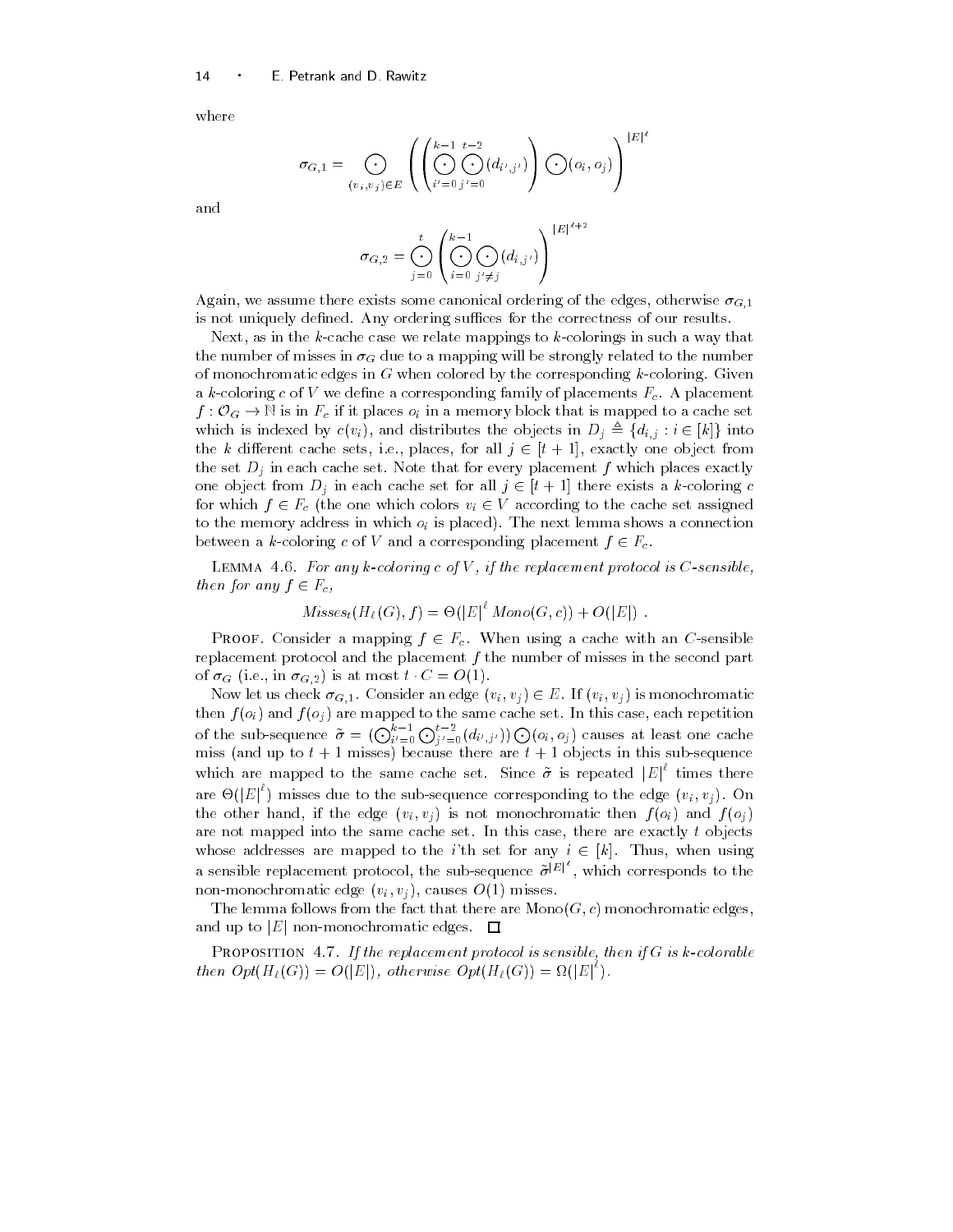Proof Consider an optimal placement f There are two possibilities- eitherfor all  $j \in [t+1]$ , f splits each set  $S_j \triangleq \{d_{i,j'} : i \in [k], j' \in [t+1]\} \setminus D_j$  evenly in the cache, i.e., for each cache set  $C_r$  ( $r \in |k|$ ) f places exactly t objects from sj at dresses corresponding to Cr - i does not have the property If it is not place the  $d_{i,j}$ 's as described above then for some j more than t objects from Sj are placed at addresses corresponding to some cache set In this case- the resulting number of misses in  $\sigma_{G,2}$  will be  $\Omega(|E|^{i+2})$ . On the other hand, if f places the dij s in this way the number of misses caused by G will be no greater than Otk O k and t are constants By Lemma - the overall number of misses will be  $O(|E|^{\ell+1}) = o(|E|^{\ell+2})$ . We conclude that an optimal placement must have property-to-the above property-to-the above property-to-the-session objects from Sj at addresses to-the-s corresponding to each cache set for every  $j \in [t+1]$ .

Now- we show that in order to satisfy the above requirement- an optimal place ment must place exactly one object from  $D_j = \{d_{i,j} : i \in [k]\}$  at an address corresponding to each cache set for any  $j \in [t+1]$ . Consider two indices  $j_1, j_2 \in [t+1]$ such that  $j_1 \neq j_2$ . We know that an optimal placement f must place exactly t objects from  $S_{j_r}$  at addresses corresponding to each cache set for  $r = 1, 2$ . By definition  $S_{j_2} = S_{j_1} \cup D_{j_1} \setminus D_{j_2}$ . Thus, the surplus in any cache set after adding the objects in  $\Pi$  to Sj must be eliminated by the removal of  $\Pi$   $\ge$ of objects from the sets  $D_{j_1}$  and  $D_{j_2}$  which are placed by  $f$  in each cache set must be the same. This argument works for all  $j_1, j_2 \in [t+1]$  such that  $j_1 \neq j_2$ , and, therefore- the number of objects from the set Dj which are placed by an optimal placement f in each cache set must be the same for any  $j \in [t+1]$ . We claim that the only way to do this while placing exactly t objects from Sj in each cache set for every  $j \in [t+1]$  is by placing exactly one object from  $D_j$  in each cache set for any  $j \in [t+1]$ . Assume the contrary Then, there exist a cache set i in which f places either no objects from the Dj s or more than one object from each of the  $D_j$ 's. Pick an index  $j \in [t+1]$  and examine the set  $S_j$ . In the first case no objects are placed in the ith set-term in the ith set-term in the second at least  $\mathbb{R}^n$  $i$ <sup>th</sup> set. Both in contradiction to the requirement that an optimal solution places exactly t objects from  $S_i$  in each cache set for every  $j \in [t+1]$ . Therefore, an optimal solution must place exactly one object from Dj in each cache set for any  $j \in [t+1]$ .

The rest of the proof is the similar to the proof of Proposition  $4.3$  (where Lemma 4.6 replaces Lemma 4.2). Recall that if a placement f places exactly one object from  $D_i$  in each cache set for any  $j \in [t+1]$ , then there exist a k-coloring c such that  $f \in F_c$ . If G is k-colorable then there exists a k-coloring c for which there are no monochromatic edges. Thus, by Lemma 4.6, Misses $_t(H_\ell(G), f) = O(|E|)$  for any  $f \in F_c$ . On the other hand, if G is not k-colorable then a k-coloring for which there are no monochromatic edges does not exist Therefore- Lemma implies that Misses $(H_{\ell}(G), f) = \Omega(|E|^{\epsilon})$  an optimal placement f. [

THEOREM 4.8. For every  $k\geq 3$  and  $0<\varepsilon\leq 1$  the t-way k-cache misses problem (when using a sensible replacement protocol) cannot be efficiently approximated with a factor of  $O(n^2)$ , unless  $P \equiv NF$ .

**PROOF.** Given a graph G we fix  $\ell = \lceil \frac{4}{\varepsilon} - 2 \rceil$ , and  $\mathbf{A} \cdot \mathbf{A} = \mathbf{A} \cdot \mathbf{A}$ sition 4.7 distinguishing between instances I for which  $\mathrm{Opt}(I) = O(|E|)$ , and in-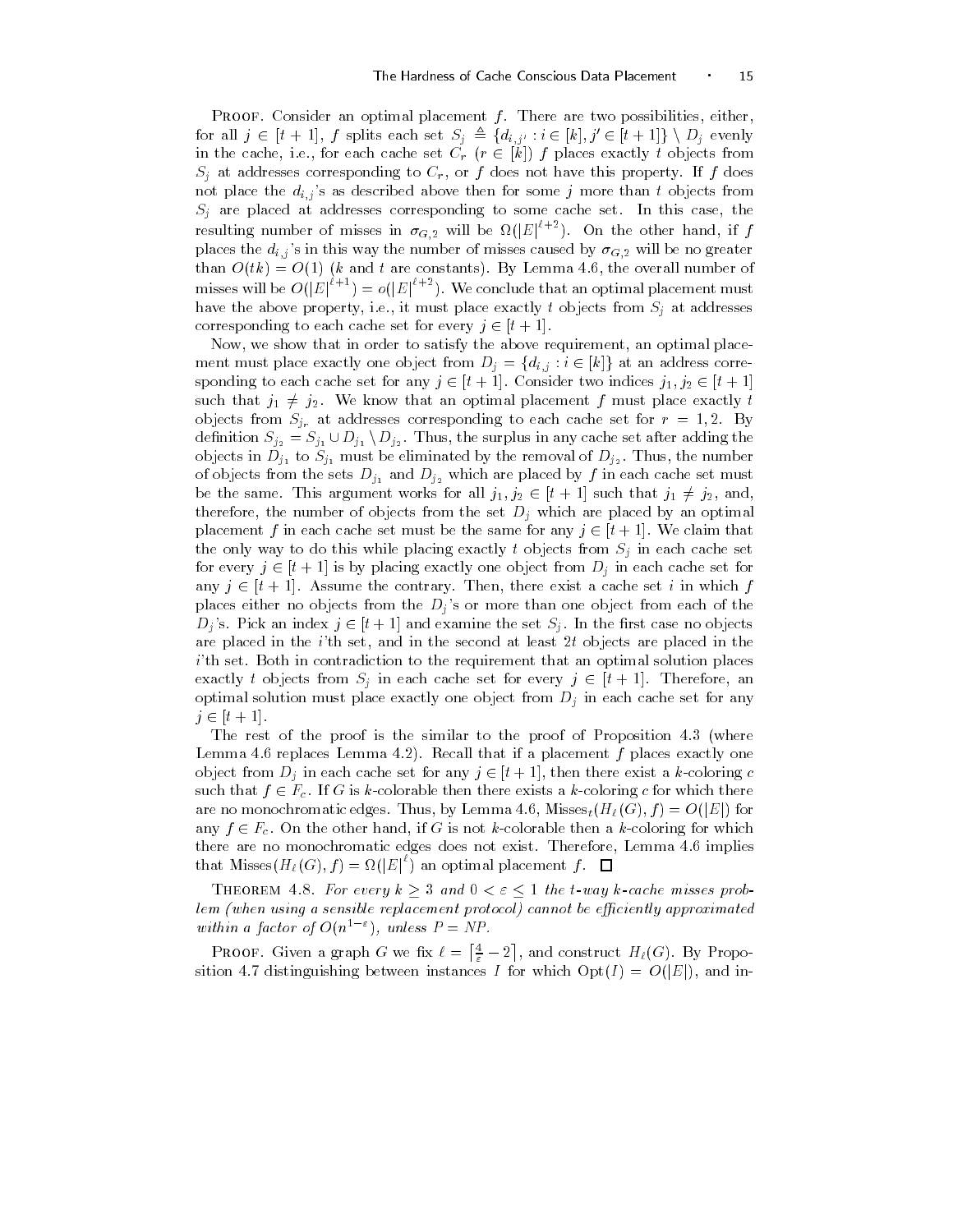stances I for which  $\mathrm{Opt}(I) = \Omega(|E|^{\nu})$  is NP-hard. This implies that there cannot exist an  $O(|E|^{t-2})$ -approximation algorithm for the minimum cache misses problem, unless P  $\neq$  NP. It remains to relate  $|E|^{t-2}$  to the instance size, i.e., to  $|H_{\ell}|$ . Note that

$$
|E|^{\ell-2} = \Theta(|H_{\ell}(G)|^{\frac{\ell-2}{\ell+2}})
$$
  
= 
$$
\Theta(|H_{\ell}(G)|^{1-\frac{4}{\ell+2}})
$$
  
= 
$$
\Theta(|H_{\ell}(G)|^{1-\frac{4}{\lceil 4/\epsilon \rceil}})
$$
  
= 
$$
\Omega(|H_{\ell}(G)|^{1-\epsilon})
$$

and we are done.  $\Box$ 

COROLLARY 4.9. For every  $k\geq 3$  and  $0<\varepsilon\leq\frac{1}{2}$  the optimal value of the tway  $k$ -cache misses problem (when using a sensible replacement protocol) cannot be efficiently approximated within a factor of  $O(n^{\frac{1}{2}-\varepsilon})$ , unless  $P = NP$ .

**PROOF.** Given a graph G we fix  $\ell = \lceil \frac{2}{\varepsilon} - 2 \rceil$ , are - $\mathbf{A} \cdot \mathbf{A} = \mathbf{A}$ shown in Theorem in Theorem in that if we can existently approximate the value of the value optimal solution within a factor of  $O(|E|^{(\epsilon-2)/2})$  then we can decide in polynomial time whether G is kcolorable or not Thus- it is NPhard to approximate the value of the optimal solution within a factor of  $O(|E|^{(\epsilon-2)/2})$ , and

$$
|E|^{(\ell-2)/2} = \Theta(|H_{\ell}(G)|^{\frac{\ell-2}{2(\ell+2)}})
$$
  
=  $\Theta(|H_{\ell}(G)|^{\frac{1}{2}-\frac{4}{2(\ell+2)}})$   
=  $\Theta(|H_{\ell}(G)|^{\frac{1}{2}-\frac{2}{12/\epsilon_1}})$   
=  $\Omega(|H_{\ell}(G)|^{\frac{1}{2}-\epsilon})$ .

The corollary follows.  $\square$ 

Note that the proof of Lemma 4.6 and consequently Theorem 4.8 and Corollary hold for any sensible replacement protocol- and in particular- for LRU-FIFO- and pseudoLRU

### 44 Finite Size Memory

It seems intuitively correct that an infinite memory makes the placement problem easier to solve- and our hardness results stronger In this section we formalize this intuition by showing that our hardness results are valid even if the memory is finite. We start by integrating the memory size into the definition of the problem, and continue by showing that the modied problem is as hard to approximate as its infinite counterpart. For simplicity we apply this modification to the simplest model-the international cacher with the model with the model with  $\pi$  and model the model of the model of the model of the model of the model of the model of the model of the model of the model of the model of the model o A similar argument holds also for the tway setassociative case- and for any other mapping that maps the memory to the cache in a reasonably balanced manner

Consider the following scenario. We are given a set of memory objects  $\mathcal{O} =$  $\{o_1,\ldots,o_m\}$ , an access sequence  $\sigma$ , and a memory of size  $M\geq |\mathcal{O}|$ . Our goal is to find a placement  $f: \mathcal{O} \to [M]$  which minimizes the number of cache misses. The problem is formalized as follows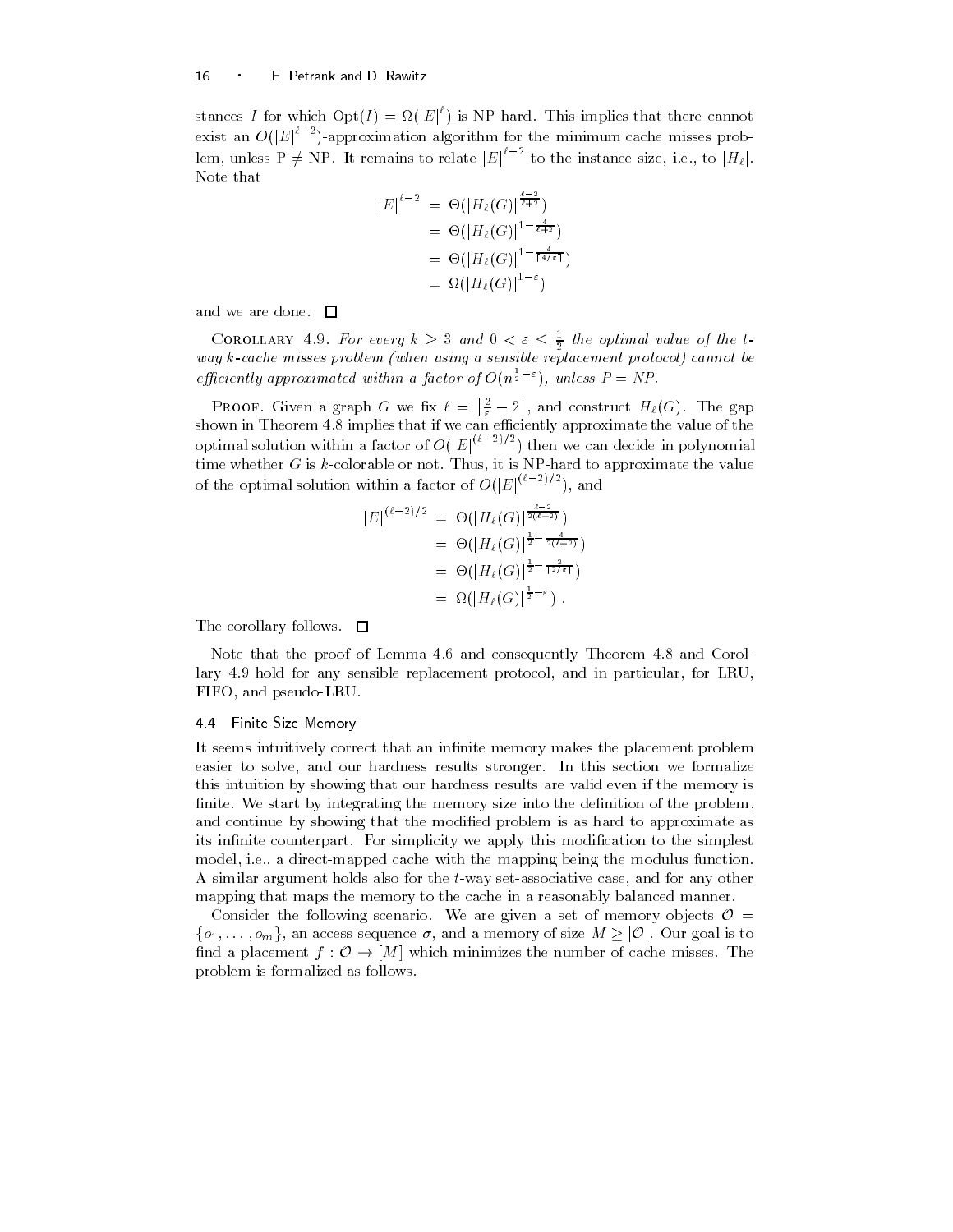Minimum  $k$ -cache  $M$ -memory misses

- Instance: A set of memory objects  $\mathcal{O} = \{o_1, \ldots, o_m\}$ , a sequence of accesses  $\sigma = (\sigma_1, \ldots, \sigma_n)$  such that  $\sigma_i \in \mathcal{O}$  for all  $i \in \{1, \ldots, n\}$ , and an integer  $M \geq m$ .
- Solution: A placement of the objects to the memory, i.e., a mapping  $f: \mathcal{O} \rightarrow$ and the state of the state of the state of the state of the state of the state of the state of the state of the
- Measure: Misses $((\mathcal{O}, \sigma), f)$ .

THEOREM 4.10. For every  $k \geq 3$  and  $0 < \varepsilon \leq 1$  the k-cache M-memory misses problem cannot be efficiently approximated within a factor of  $O(n^{1-\varepsilon})$  , unless  $P=$ 

Proof we use the same proof we in Theorem I is cheept that on a given impute graph  $G$ , the output of the reduction is  $\{H/\{G\}, m, \kappa\}$  hannely, we add a bound on the memory size being  $M = m \cdot \kappa$ , where m is the number of objects and  $\kappa$  is the number of blocks in the cache To see that this works well- we have to show that when G is k colorable- the spiritual placement is small number of the small increases  $\sim$ and when  $G$  is not k-colorable any placement causes many cache misses. In the latter case the analysis does not change The limitation on the placement ie- the size of the memory) may only increase the cache misses for the optimal solution. and this does not foil the analysis In the rst case- where G is kcolorable- we need to show that the optimal placement does have the low number of cache misses as in the original proof of the theorem However- since there are m objects- the optimal placement may try to map at most  $m$  objects to any specific cache block. Doing this is possible also when the memory has  $m \cdot k$  cache blocks. To map j objects to cache block number i (for  $j \leq m$ ), the placement puts them in memory blocks  $i, i + \kappa, \ldots, i + j \cdot \kappa$  . Thus, the optimal placement is possible also when the memory is restricted- and we are done with the proof of Theorem

COROLLARY 4.11. For every  $k \geq 3$  and  $0 < \varepsilon \leq \frac{1}{2}$  the optimal value of the k-\_\_ cache as annothery misses problem cannot be effectivity approximated within a factor. of  $O(n^{\frac{1}{2}-\epsilon})$ , unless  $P = NP$ .

**PROOF.** Same argument as in Corollary 4.5.  $\Box$ 

### PAIRWISE INFORMATION

In this section we show that keeping only pairwise information on a given sequence of memory accesses causes you have worst case, a loss of critical information- if clear in one is allowed to process the information with no computational limitations We also show that even if one is forces to use pairwise information- information-  $\mathcal{A}$  is  $\mathcal{A}$ placement with respect to pairwise information (and not necessarily with respect to the whole sequence) is difficult.

Our intentions is to model the actual procedure by which data placement algo rithms have kept the data Chilimbi and Larus Chilimbi and Larus Chilimbi and Larus Chilimbi and Larus Chilimbi full sequence of accesses is hard to predict- and- even when given- it is long and requires a lengthy processing- previous works used pairwise information In par ticular- for each pair of objects ! how many cache misses would result from their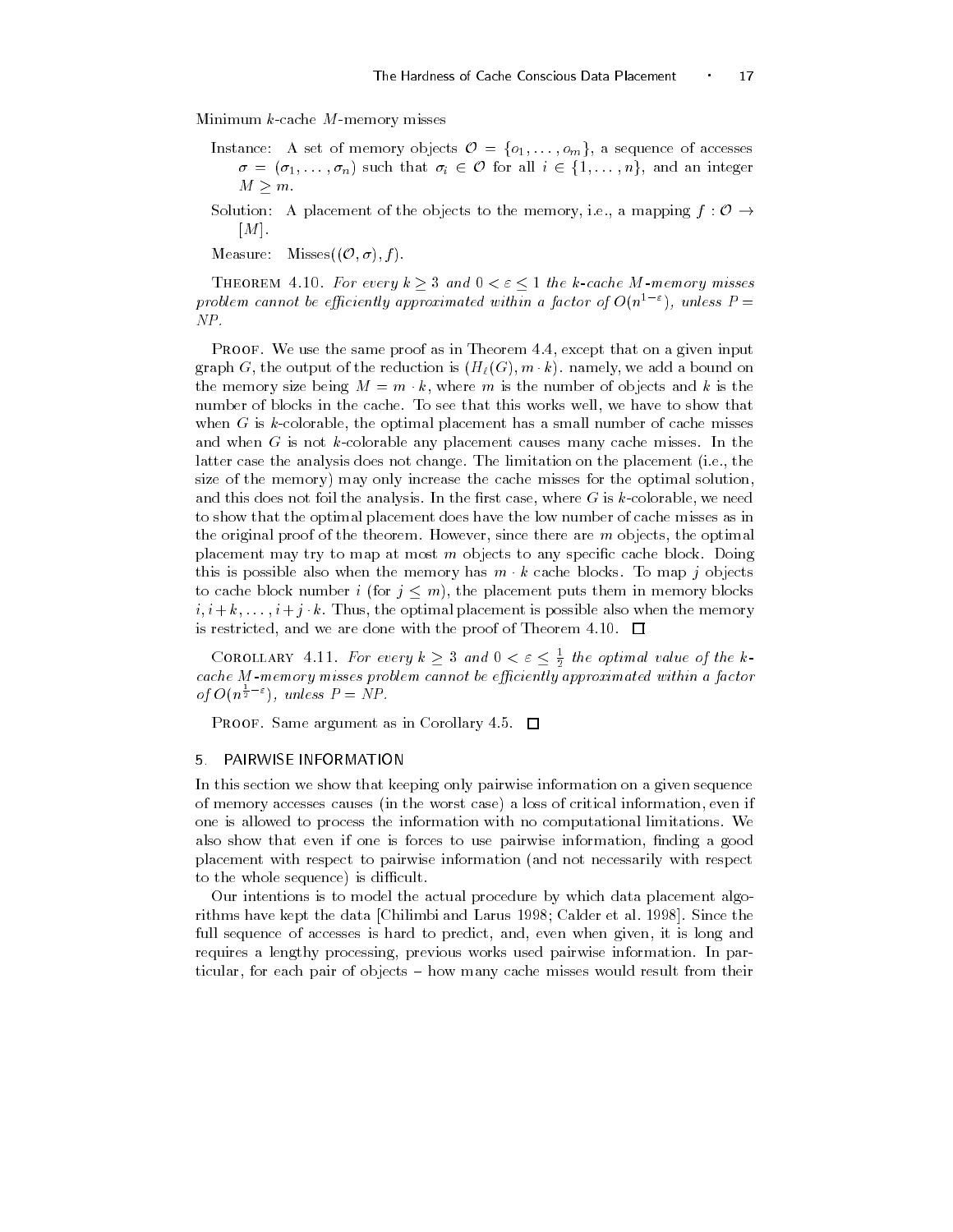being placed to two locations in the memory that are mapped to the same cache line

We show that the value of a pairwise optimal solution may be far from the value of an optimal solution to the k-cache misses problem for every  $k \geq 2$ . We do this by constructing an instance with the following property a placement that achieves the minimum cache misses for pairs is a factor of  $k-3$  away from an optimal placement.

then is the control there is no easily the is no economic optimized or algorithment. that minimizes the number of cache misses in the pairwise information setting . we show that one cannot we can also depend on the placement of placement whose value is an approximate in within a factor of  $O(n^2)$  from the optimal value.

## 5.1 The Problem

Let us begin with formalizing the above notion of using pairwise information Con sider an instance  $(\mathcal{O}, \sigma)$  of the k-cache misses problem, where  $\mathcal{O} = \{o_1, \ldots, o_m\}$ . Given two objects  $o_i, o_j \in \mathcal{O}$ , let  $\sigma_{i,j}$  be the sequence resulting from eliminating all other elements, i.e., all elements  $o_r$  such that  $r \neq i, j$  from  $\sigma$ . We call the sequence ijj the pairwise sequence of oj mind ojj en the projection of a six  $o_i$  and  $o_j$ . Consider the following scenario: we are given  $\binom{m}{2}$  pairwise sequences  $\{\sigma_{i,j} : 1 \leq i < j \leq m\}$ , and we try to find one global good mapping that minimizes the number of misses in all pairwise sequences- that is- we try to nd a mapping f that minimizes  $\text{Pairs}((\mathcal{O}, \sigma), f) = \sum_{i < j} \text{Misses}((\{o_i, o_j\}, \sigma_{i,j}), f)$ . Formally, we consider the following problem

Minimum  $k$ -cache pairwise misses

Instance: A set of memory objects  $\mathcal{O} = \{o_1, \ldots, o_m\}$ , and a sequence of accesses  $\sigma = (\sigma_1, \ldots, \sigma_n)$  such that  $\sigma_i \in \mathcal{O}$  for all  $i \in \{1, \ldots, n\}$ .

Solution: A placement of the objects to the memory, i.e., a mapping  $f: \mathcal{O} \to \mathbb{N}$ .

Measure: Pairs $((\mathcal{O}, \sigma), f)$ .

Note that instances of the  $k$ -cache misses problem and instances of the  $k$ -cache pairwise misses problem have the same format. The difference is in the target optimization function

Given a placement f let Size $\mathcal{O}_f(i)$  be the number of objects from  $\mathcal O$  which are mapped by  $f$  to the *i*'th cache line. Using the convention that memory blocks are mapped to cache blocks with the modulo function-

$$
Size_{\mathcal{O},f}(i) \triangleq |\{o_j : f(o_j) \mod k = i\}|.
$$

We call a mapping f balanced if  $Size_{\mathcal{O},f}(i) = Size_{\mathcal{O},f}(j)$  for every  $i, j \in [k]$ , otherwise it is called unbalanced<sup>4</sup>.

### - Pairwise Information is may be Misleading

We start by constructing an instance,  $(\mathcal{O}, \sigma)$ , of the k-cache misses problem for which the optimum to the  $k$ -cache pairwise misses problem is a factor of  $\frac{n-1}{2}$  away

In our analysis, the number of objects  $m$  is always an integer multiplication of the number of sets  $\sim$ in the cache, it is not generally allows when manufacture when  $\alpha$  is not as not a multiplication of of k, a difference of at most 1 between the maximum and the minimum values of Size<sub>Of</sub> (i) over all  $i$ 's.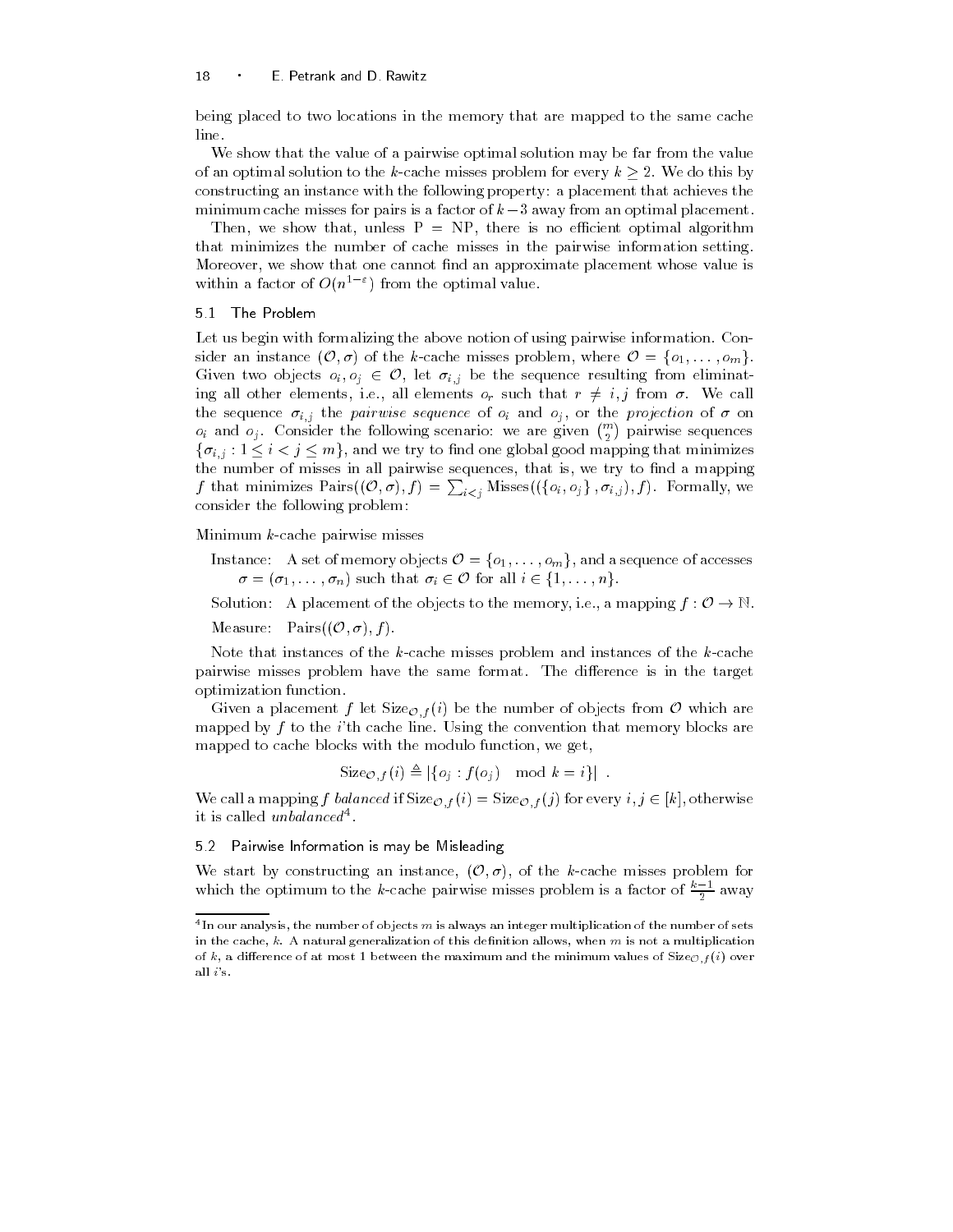from the optimum of the k-cache misses problem. Later we will show how to alter this construction in order to get an instance for which the optimum to the  $k$ -cache pairwise misses problem is a factor of  $k-3$  away from the optimum of the k-cache misses problem

The instance contains  $k^*$  memory objects, and an access sequence which treats them as k sets of k objects. Specifically, let  $\mathcal{O} = \{o_{ij} : i \in [k], j \in [k]\}\$  (recall that  $[k] = \{0, \ldots, k\}$ , and let  $\sigma = \sigma_1 \bigodot \sigma_2$ , where

$$
\sigma_1 = \bigodot_{i=0}^{k-1} \left( \bigodot_{r=0}^{k-1} o_{ir} \right)^{3\ell}
$$

$$
\sigma_2 = \bigodot_{i=0}^{k-2} \bigodot_{j=i+1}^{k-1} \left( \bigodot_{r=0}^{k-1} \bigodot_{s=0}^{k-1} (o_{ir}, o_{js})^{2\ell} \right)
$$

and is a large number to be determined later As before- any ordering of the sub-sequences suffices for the correctness of our results.

The intuition behind this construction is the following. The goal is to make the optimal pairwise placement be much different from the real optimal placement. This sequence makes sure that a pairwise optimal solution ie- an optimal solution for the cacher misses problem-bases problem-bases problem-bases problem-bases problemcorresponding to dierent care sets for any interest for any interest for any interest for any interest for any placement does the other than it places the objects of the objects of the objects of the objects of the object addresses corresponding to the same cache line

 $T$  and  $T$  is to mislead the pairwise target function  $T$ This sequence seems extremely expensive to the pairwise target function because there are  $\binom{k}{2}$  pairs, each causing many cache misses. However, when the sequence is really executed, these costs are not disjoint and need not be counted  $\binom{k}{2}$  times. After blinding the pairwise target function in this manner- we make it pay for its mistake using the second sequence  $\sigma_2$ . In the eyes of the pairwise target function the cost of  $\alpha$  small comparing to the cost of  $\alpha$  small control control control control control control control control control control control control control control control control control control control control co when the full sequence is checked. The optimal placement pays very little when executing and this is how the gap between the two placements is obtained We go on and formalize this intuition

In what follows it is important to remember that is a large number- much larger than k. The access sequence  $\sigma$  consists of inner sub-sequences (containing k or 
 memory objects which appear either or times In an inner sub sequence is of the form  $\bigodot_{r=0}^{k-1} o_{ir} = (o_{i0}, \ldots, o_{i(k-1)})$  and in  $\sigma_2$  it is of the form  $\{f_i\}$  ,  $\{f_i\}$  , and in inner such a mapping form a mapping f  $\{f_i\}$  ,  $\{f_i\}$  ,  $\{f_i\}$  ,  $\{f_i\}$  ,  $\{f_i\}$  ,  $\{f_i\}$  ,  $\{f_i\}$  ,  $\{f_i\}$  ,  $\{f_i\}$  ,  $\{f_i\}$  ,  $\{f_i\}$  ,  $\{f_i\}$  ,  $\{f_i\}$  ,  $\{f_i\}$  , divide the cache misses occurring during the repetitions of  $\tilde{\sigma}$  into two types. The first type are misses occurring during the first time the sub-sequence  $\tilde{\sigma}$  is accessed. and the second type are the misses that occur in the rest of the repetitions of  $\tilde{\sigma}$ . We consider this difference because we want to discuss separately the required cost of bringing some objects to the cache the rst time they are accessed- and the not always required) cost of repeatedly bringing them to the cache again and again (because the placement was not good). If  $\tilde{\sigma}$  contains two or more objects that are mapped to addresses which correspond to the same cache line a miss occur in each repetition Otherwise- no misses of the second type occur The sequence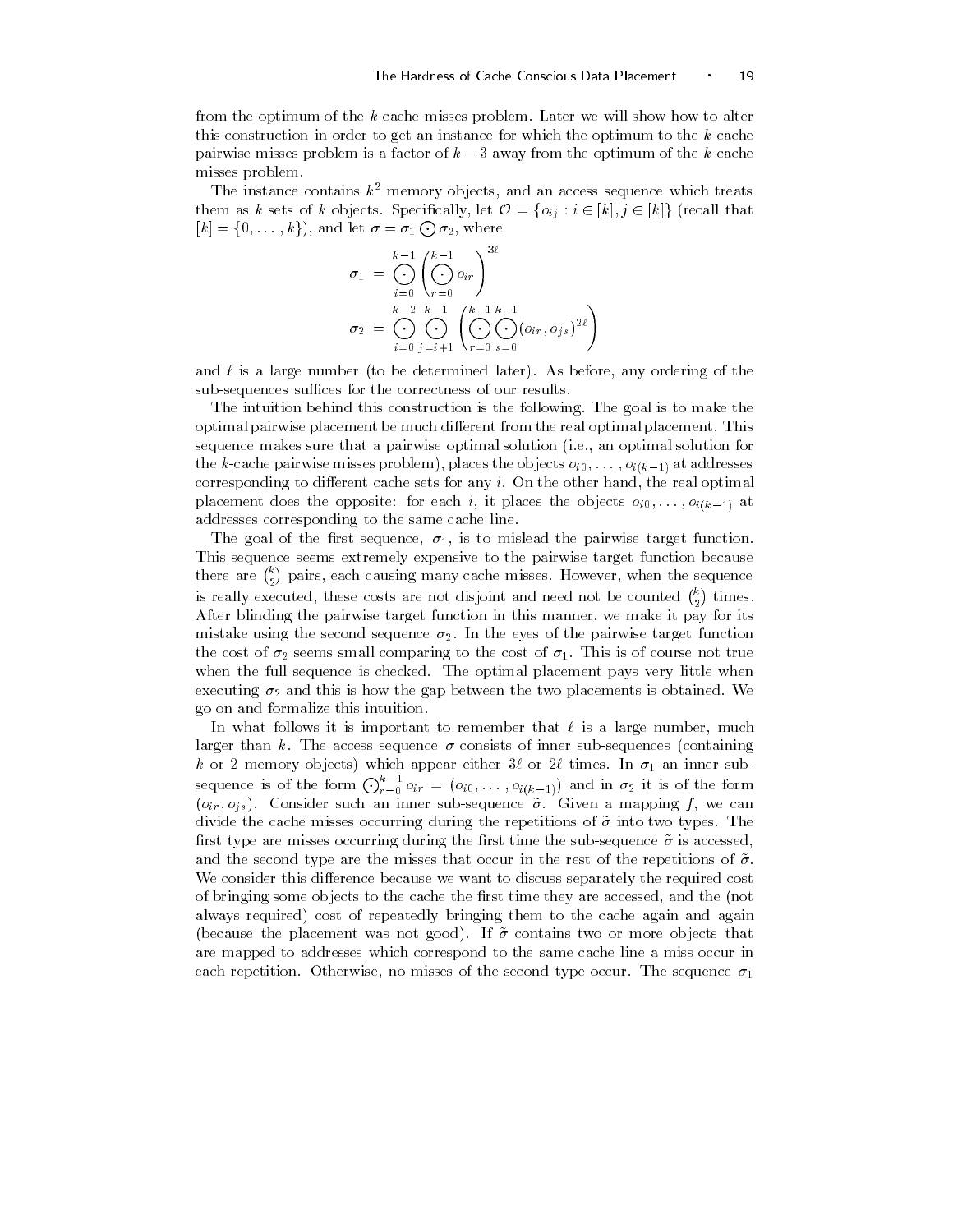contains  $k$  inner sub-sequences of size  $k$ , and  $\sigma_2$  contains  $k^2\binom{k}{2}$  inner sub-sequences of size 2. Therefore, there can be up to  $k^2(1+2\binom{k}{2}) \leq k^4$  misses due to the first type of misses for every possible mapping As can be expected- misses of the second type will be the dominant in our analysis

Our plan is as follows We start with showing that the optimal placement has a relatively low cost Next- we show that the placement that gets the pairwise target function to the minimum has a specic structure Finally- we show that with this structure- the optimal pairwise placement must cause a lot of cache misses

We fix  $\ell = k^{\circ}$ , and we start with an upper bound on the value of an optimal mapping for the  $k$ -cache misses problem.

Lemma 5.1. Let  $j$  be an optimum placement for the k cache misses problem. Then, Misses $((\mathcal{O}, \sigma), f) \leq 4\ell k^2$ .

**PROOF.** Let g be a placement that places the objects in the set  $\mathcal{O}_i \triangleq \{o_{ij} : j \in [k]\}$ in memory locations corresponding to the *i*'th line of the cache. Misses  $((0, \sigma_1), g)$  =  $3\ell k^2$ , and Misses $((\mathcal{O}, \sigma_2), g) \leq k^4$ . Thus, Misses $((\mathcal{O}, \sigma), g) \leq 3\ell k^2 + k^4 \leq 4\ell k^2$ . Since f is an optimal placement its cost is bounded by the cost of using  $g$ .  $\Box$ 

Consider two objects  $o_{i_1j_1}, o_{i_2j_2} \in \mathcal{O}$ , and denote by  $\sigma_{(i_1j_1),(i_2j_2)}$  the pairwise sequence of the two objects, two projection of the sequence is the these two objects of the sequence  $\sim$ jects. If  $i_1 = i_2$  then  $\sigma_{(i_1j_1),(i_2j_2)}$  consists of a prefix  $(o_{i_1j_1},o_{i_2j_2})$  that is projected from  $\sigma_1$  and a suffix that contains  $(k-1)k$  copies of  $\sigma^z_{i_1j_1}$  and  $(k-1)k$  copies of  $o_{i_2j_2}^-$  projected from  $\sigma_2$  . Namely,

$$
\sigma_{(i_1j_1),(i_1j_2)} = (o_{i_1j_1}, o_{i_1j_2})^{3\ell} \bigodot
$$

$$
(o_{i_1j_1}^{2\ell} \bigodot o_{i_1j_2}^{2\ell})^{k \cdot (i_1-1)} \bigodot
$$

$$
((o_{i_1j_1}^{2\ell})^k \bigodot (o_{i_1j_2}^{2\ell})^k)^{(k-i_1)}
$$

On the other hand, if  $i_1 < i_2$  then  $\sigma_{(i_1j_1),(i_2j_2)}$  consists of a prefix  $o_{i_1j_1}^{3\ell} \bigodot o_{i_2j_2}^{3\ell}$ originating from - and three kinds of contributions from a subsequence  $(o_{i_1j_1}, o_{i_2j_2})^{-\infty}$ ,  $k(k-1)-1$  copies of  $o_{i_1j_1}^{\infty}$ , and  $k(k-1)-1$  copies of  $o_{i_2j_2}^{\infty}$ . That is,

$$
\sigma_{(i_1j_1),(i_2j_2)} = o_{i_1j_1}^{3\ell} \bigodot o_{i_2j_2}^{3\ell} \bigodot
$$
  
\n
$$
((o_{i_1j_1}^{2\ell})^k \bigodot (o_{i_2j_2}^{2\ell})^k)^{(i_1-1)} \bigodot
$$
  
\n
$$
(o_{i_2j_2}^{2\ell})^{(j_1-1)} \bigodot (o_{i_1j_1}^{2\ell})^{(j_2-1)} \bigodot
$$
  
\n
$$
(o_{i_1j_1} \bigodot o_{i_2j_2})^{2\ell} \bigodot
$$
  
\n
$$
(o_{i_1j_1}^{2\ell})^{(k-j_2)} \bigodot (o_{i_2j_2}^{2\ell})^{(k-j_1)} \bigodot
$$
  
\n
$$
(o_{i_2j_2}^{2\ell})^{k \cdot (k-i_1-1)}
$$

The number of misses resulting from placing the two objects at addresses corre sponding to the same cache line can be divided into two types. The first type of misses are those that occur due to the sub-sequence which contains either  $2\ell$  or  $3\ell$ repetitions of oij oij - and the second type are the rest If we access the same object many times- it is as if we have accessed it is as if we have accessed it on large accessed it on a the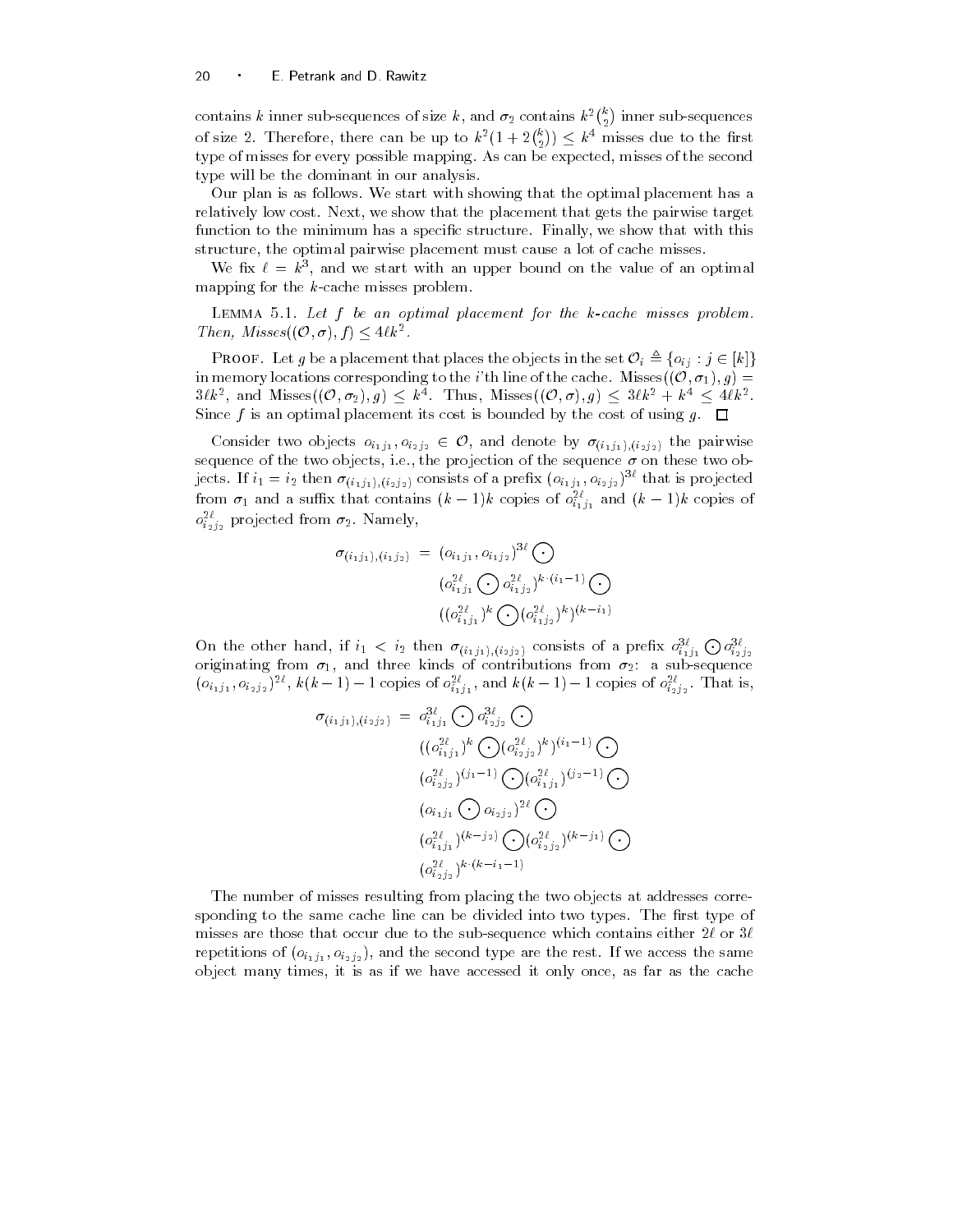is concerned. Therefore, there are no more than  $\omega_{h,h} = 1$  pairwise misses of the  $$ second type (in both cases).

We now show that a pairwise optimal solution must be balanced.

LEMMA 5.2. A placement f that minimizes  $Pairs((\mathcal{O}, \sigma), f)$  is balanced.

**PROOF.** Let g be an unbalanced placement. We construct a (not necessarily balanced) placement f from g such that  $Pairs((\mathcal{O}, \sigma), f) < Pairs((\mathcal{O}, \sigma), g)$ . Thus, an unbalanced placement cannot be optimal with respect to the target function Pairs $((\mathcal{O}, \sigma), \cdot)$ . We start by observing that because g is unbalanced there exist two cache sets  $i_1, i_2$  for which  $Size_{\mathcal{O}_q}(i_1) \geq k+1$  and  $Size_{\mathcal{O}_q}(i_2) \leq k-1$ . Namely, the number of objects that g maps to cache line i is larger by at least 
 than the number of objects it maps to cache line i Furthermore- there exists an index i for which g maps more objects from  $\mathcal{O}_i = \{o_{ij} : j \in [k]\}$  to line  $i_1$  than to line  $i_2$ . Denote by  $t_1$  and  $t_2$  the number of objects from  $\mathcal{O}_i$  which are mapped to lines  $i_1$ and  $i_2$ , respectively. Also, define  $\Delta_r = \text{Size}_{\mathcal{O},q}(i_r) - t_r$  for  $i \in \{1,2\}$ .  $\Delta_1$  and  $\Delta_2$  are the number of objects not from  $\mathcal{O}_i$  that are mapped to the lines  $i_1$  and  $i_2$ , respectively. Clearly,

$$
(t_1 + \Delta_1) - (t_2 + \Delta_2) = \text{Size}_{\mathcal{O},g}(i_1) - \text{Size}_{\mathcal{O},g}(i_2) \ge 2.
$$
 (1)

which with the places of the exception as given as g doesn't with the exception that the exception that the exception of the exception of the exception of the exception of the exception of the exception of the exception of one of the objects, which is mapped by a to line i, the mapped by a to line is  $\mathcal{N}$ begin the analysis by ignoring the second type of misses We will later show that misses of the second type do not interfere too much with our calculations We start by computing the difference in pairwise misses between  $g$  and  $f$ . Note that the dierence originates only from misses in the i and i cache lines Namely- due to the fact that the fact that the fact that the calculation by  $\mu$  is increased by  $W$  separate the calculation of  $\mu$ to and  $\mu$  and the modified cost is due to the interaction between the the total between the t or the t or the t or  $t_2$ ) objects in the set  $\mathcal{O}_i$ :

$$
\begin{array}{l}\text{Pairs}((\mathcal{O}, \sigma_1), g) - \text{Pairs}((\mathcal{O}, \sigma_1), f) = 6\ell(\binom{t_1}{2} + \binom{t_2}{2} - \binom{t_1 - 1}{2} - \binom{t_2 + 1}{2})\\ &= 6\ell(t_1 - t_2 - 1)\end{array}
$$

For  $\epsilon$   $_{\Delta}$  the main cost is the movement of the moved object with the  $\epsilon$  or  $\epsilon$ objects that are not in  $\mathcal{O}_i$ :

$$
\text{Pairs}((\mathcal{O}, \sigma_2), g) - \text{Pairs}((\mathcal{O}, \sigma_2), f) = 4\ell(\Delta_1 - \Delta_2).
$$

We show that  $\text{Pairs}((\mathcal{O}, \sigma), g) > \text{Pairs}((\mathcal{O}, \sigma), f)$  in each of three possible cases:

- $t + t_1 t_2 t_3$ In this case,  $\Delta_1 - \Delta_2 \geq 1$  due to Equation 1. Thus,  $Pairs((\mathcal{O}, \sigma_1), g)$  =
	- Pairs $((\mathcal{O}, \sigma_1), f)$ , and Pairs $((\mathcal{O}, \sigma_2), g) >$ Pairs $((\mathcal{O}, \sigma_k^2), f)$ .

(2)  $t_1-t_2\geq 2$  and  $\Delta_1-\Delta_2\geq 0$ .  $Pairs((\mathcal{O}, \sigma_1), g) > Pairs((\mathcal{O}, \sigma_1), f)$ , and  $Pairs((\mathcal{O}, \sigma_2), g) \geq Pairs((\mathcal{O}, \sigma_2), f)$ .

(3)  $t_1 - t_2 \geq 2$  and  $\Delta_1 - \Delta_2 < 0$ . in this case of motor  $\pi$  and denote by the case of the case of the case of the case of the case of the case of the case of the case of the case of the case of the case of the case of the case of the case of the case of t

$$
Pairs((\mathcal{O}, \sigma_1), g) - Pairs((\mathcal{O}, \sigma_1), f) \ge 6\ell \cdot (2 - \Delta_1 + \Delta_2 - 1)
$$
  
= 6\ell \cdot (1 - \Delta\_1 + \Delta\_2),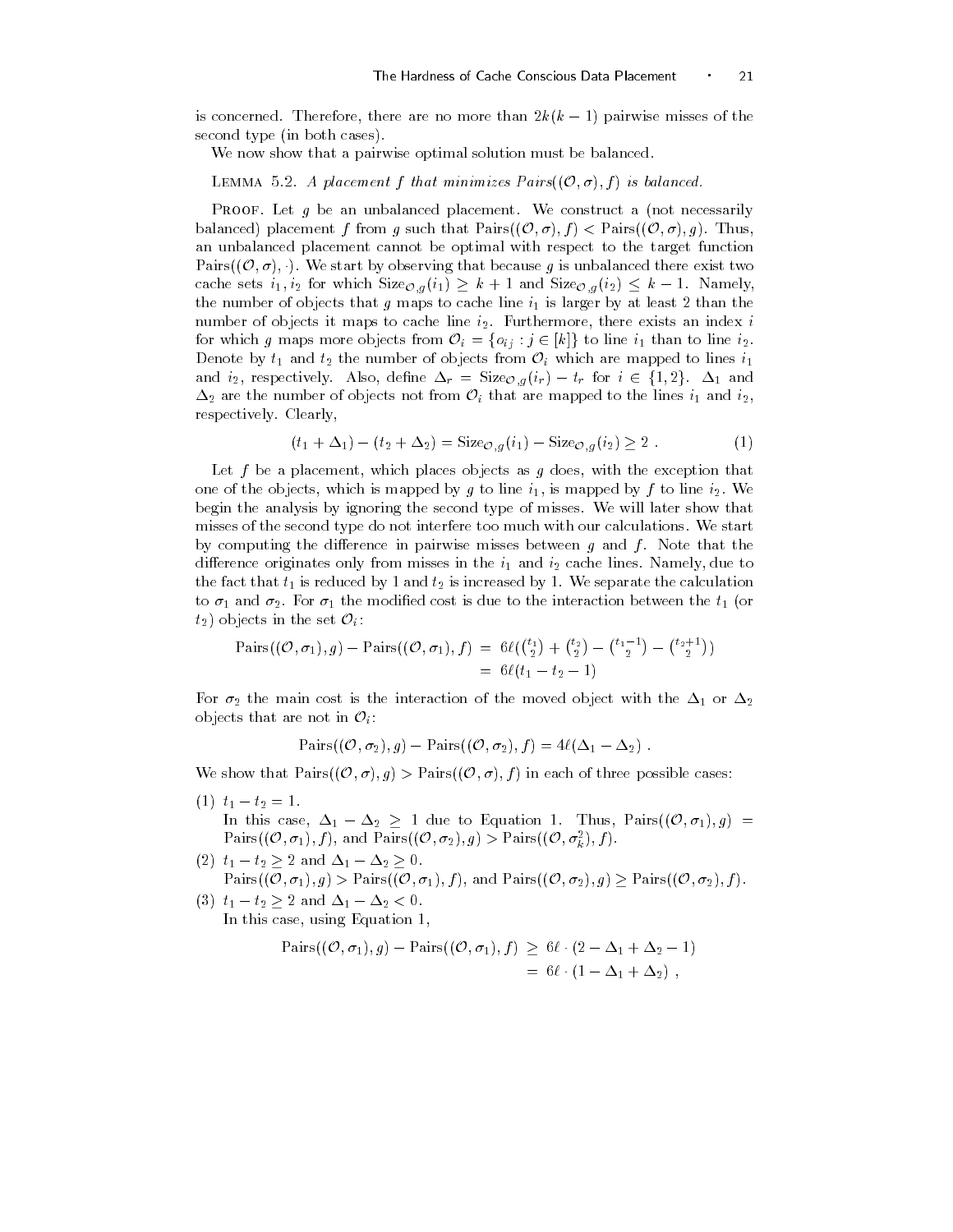whereas,

$$
\mathrm{Pairs}((\mathcal{O}, \sigma_2), g) - \mathrm{Pairs}((\mathcal{O}, \sigma_2), f) \ge 4\ell(\Delta_1 - \Delta_2).
$$

Thus-

 $\text{Pairs}((\mathcal{O}, \sigma), g) - \text{Pairs}((\mathcal{O}, \sigma), f) \geq 6\ell(1 - \Delta_1 + \Delta_2) + 4\ell(\Delta_1 - \Delta_2)$ .

Using the fact that  $\Delta_2 = \Delta_1 > 0$ , we get that

$$
\mathrm{Pairs}((\mathcal{O}, \sigma), g) - \mathrm{Pairs}((\mathcal{O}, \sigma), f) \geq 6\ell > 0.
$$

We conclude that,  $\text{Pairs}((\mathcal{O}, \sigma), g) - \text{Pairs}((\mathcal{O}, \sigma), f) \geq \ell$ . Now we must take into account the change in the rst type of pairwise misses As said earlier- there can be up to  $2k(k-1)$  misses of the second type. Thus, in the worst case,  $Pairs((\mathcal{O}, \sigma), q)$  -Pairs $((\mathcal{O}, \sigma), f) \geq k^3 - 2k(k-1) > 0$ . (Recall that we fixed  $\ell = k^3$ .) This means that f is a better placement than g with respect to the  $k$ -cache pairwise problem. It follows that for every unbalanced placement there exist another better placement — an optimal placement placement and must be balanced and

Next-Present a lower bound on the value of a pairwise of a pairwise of a pairwise of a pairwise of a pairwise o

LEMMA 5.3. Let f be an optimal pairwise placement (i.e., a placement that minimizes  $Pairs((\mathcal{O}, \sigma), f))$ . Then,  $Misses((\mathcal{O}, \sigma), f) \geq 2\ell k^2(k-1)$ .

**PROOF.** Let q be a balanced placement. Consider two objects  $o, o' \in \mathcal{O}$  which are placed in the same cache set by g. If  $o, o' \in \mathcal{O}_i = \{o_{ij} : j \in [k]\}$  for some  $i \in [k]$ , then their contribution to Pairs $((\mathcal{O}, \sigma), g)$  is at least  $6\ell$  misses (due to  $\sigma_1$ ), otherwise they contribute no more than  $\pm \iota + 2\kappa$  ( $\kappa = 1$ ) misses.  $\pm \iota + 2\kappa$  ( $\kappa = 1$ )  $\leq$  0 $\iota$ , thus, the best pairwise balanced placement  $f$  would be a placement which places the objects from  $\mathcal{O}_i$  in different cache sets for any  $i \in [k]$  (e.g., the one that places  $o_{1i}, \ldots, o_{ki}$ in the same cache set for any j). Thus, due to  $\sigma_2$ ,  $\text{Pairs}((\mathcal{O}, \sigma), f) \geq 4\ell k \binom{k}{2}$ . However- recall that we want to nd out the number of #real\$ misses that occur when when  $\eta$  the placement for the contribution of  $\lambda$  , the mentioned above-that  $\eta$  , places  $\eta$ the objects from  $\mathcal{O}_i$  in different cache sets for any  $i \in [k]$ . Thus, each object from  $\mathcal{O}_i$  shares a cache set with objects that are not members of  $\mathcal{O}_i$  for any  $i \in [k]$ . In other words, this means that all the  $\mathcal{O}_i$ 's are represented in every cache line  $C_r$  ( $r \in [k]$ ). Consider a cache line  $C_r$ . There are k objects that are mapped to a film that every pair in the corresponding to  $\mu$ Thus, the contribution of  $C_r$  to Misses $((\mathcal{O}, \sigma), f)$  is  $\binom{k}{2}4\ell$  misses. This is true for all cache lines, and, therefore, Misses $((\mathcal{O}, \sigma), f) \geq 4\ell k {k \choose 2} = 2\ell k^2 (k-1)$ .

Finally- we can compare the values of an optimal mapping and an optimal pair wise mapping

THEOREM 5.4. For every  $k \geq 2$  there exist an instance for which the number of misses due to an optimal pairwise mapping is a factor of  $\frac{1}{2}(k-1)$  away from an optimal mapping

**PROOF.** Let f and g be an optimal placement and an optimal pairwise placement, respectively. By Lemma 5.1, Misses $((\mathcal{O}, \sigma), f) \leq 4\ell k^2$ . On the other hand, by Lemmas 5.2 and 5.3 Misses $((\mathcal{O}, \sigma), g) \geq 2\ell k^2(k-1)$ . The theorem follows.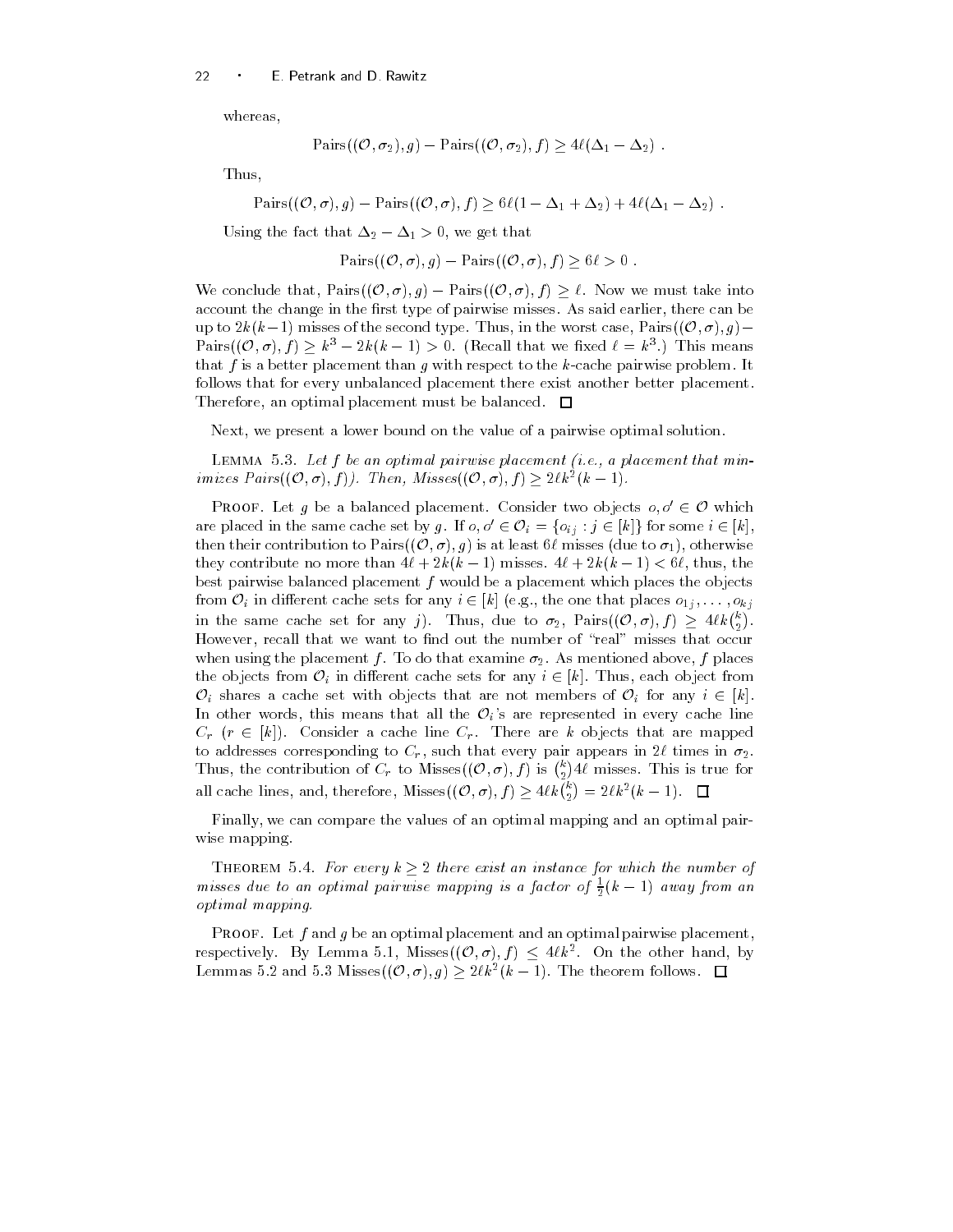This result can be improved to a factor of  $k-3$  in the following manner.

THEOREM 5.5. For every  $k\geq 3$  there exist an instance for which the number of misses due to an optimal pairwise mapping is a factor of  $k-3$  away from an optimal mapping

I ROOF. Replace the  $\partial v$  in  $v_1$  by  $(\kappa - 2)v$ , and the  $2v$  in  $v_2$  by  $(\kappa - \partial)v$ . Let f and g be an optimize placement and an optimized pairwise placement-placement-temperaturely Byslightly changing Lemma 5.1 we can show that Misses $((0, \sigma), f) \leq (k-2)\ell k^2 + k^4$ . Using the fact that  $\ell = k^3$ , we get that Misses $((\mathcal{O}, \sigma), f) \leq \ell k(k-1)^2$ . We can also modify Lemmas 5.2 and 5.3 in order to prove that Misses $((\mathcal{O}, \sigma), g) \geq (k - 1)$  $k^2(k-1)$ . The theorem follows from the fact that  $\frac{k(k-3)}{k-1} \geq k-3$ .  $\Box$ 

### Using Pairwise Information is Hard

We have shown that there are instances for which the (real) value of a pairwise optimal placement is far from the value of an optimal placement This means that in a worst case scenario a pairwise optimal placement may turn out to be a bad placement with respect to the kcache misses problem However- typical instances may behave otherwise Therefore- one may benet from nding a placement that exhibits good behavior with respect to pairwise information Also- suppose that due to the cost of using the whole access sequence one must rely on pairwise information

A natural question arises: can one efficiently find a solution that is good in the pairwise information setting Namely- we are now looking for a solution that behaves well with respect to pairs-in it behaves poorly with respect to the whole poorly with respect to the whole sequence We show that-there is no economic problem is no economic problem in the state of the state of the state of the state of the state of the state of the state of the state of the state of the state of the state of th that minimizes the number of cache misses in the pairwise information setting Moreover- we show that one cannot nd an approximate placement whose value is within a factor of  $O(n^2 - 1)$  from the optimal value.

In section 4.2 we have shown that for any  $0 < \varepsilon < 1$  the k-cache misses problem cannot be approximated within  $O(n^2 \epsilon)$ . This bound was achieved by using a reduction from the  $k$ -colorability problem. We use the same reduction to show our hardness result for the kcache pairwise misses problem Given a graph G- we have constructed (in section 4.2) an instance  $H_{\ell}(G) = (\mathcal{O}_G, \sigma_G)$  in which an edge  $e = (u, v)$  was represented by a subsequence that contained many repetitions of two objects corresponding to the vertices u and v. Given a  $k$ -coloring c we have defined in section and the placements  $\mathbf{u}$  in Lemma and the number of placements  $\mathbf{u}$ that a correlation between c and  $\mathbf{F}_{\mathbf{c}}$  exists The following lemma shows a similar lemma shows a similar lemma shows a similar lemma shows a similar lemma shows a similar lemma shows a similar lemma shows a simila correlation with respect to pairwise information

LEMMA 5.6. For any k-coloring c of V, and for any  $f \in F_c$ ,

$$
Pairs(H_{\ell}(G), f) = \Theta(|E|^{\ell} \; Mono(G, c)) + O(|E|) \; .
$$

**PROOF.** Consider a mapping  $f \in F_c$ . Examine two objects  $o_i, o_j$ , and the misses caused by introduced by internal processes in the theoretical corresponding vertices in G November 2014, a commentant an edge vivi if vi en vivi if an eerste then for the f oi f one f oil and fearing to an the same cache line. Therefore, the sub-sequence  $(o_i, o_j)^{|E|}$  that corresponds to a monochromatic edge contributes at least  $2|E|^{\epsilon}-1$  misses. On the other hand, if via via via via via the same formulation  $\mathcal{N}$  and for mapped to the same of order to the same of order to the same of order to the same of order to the same of  $\mathcal{N}$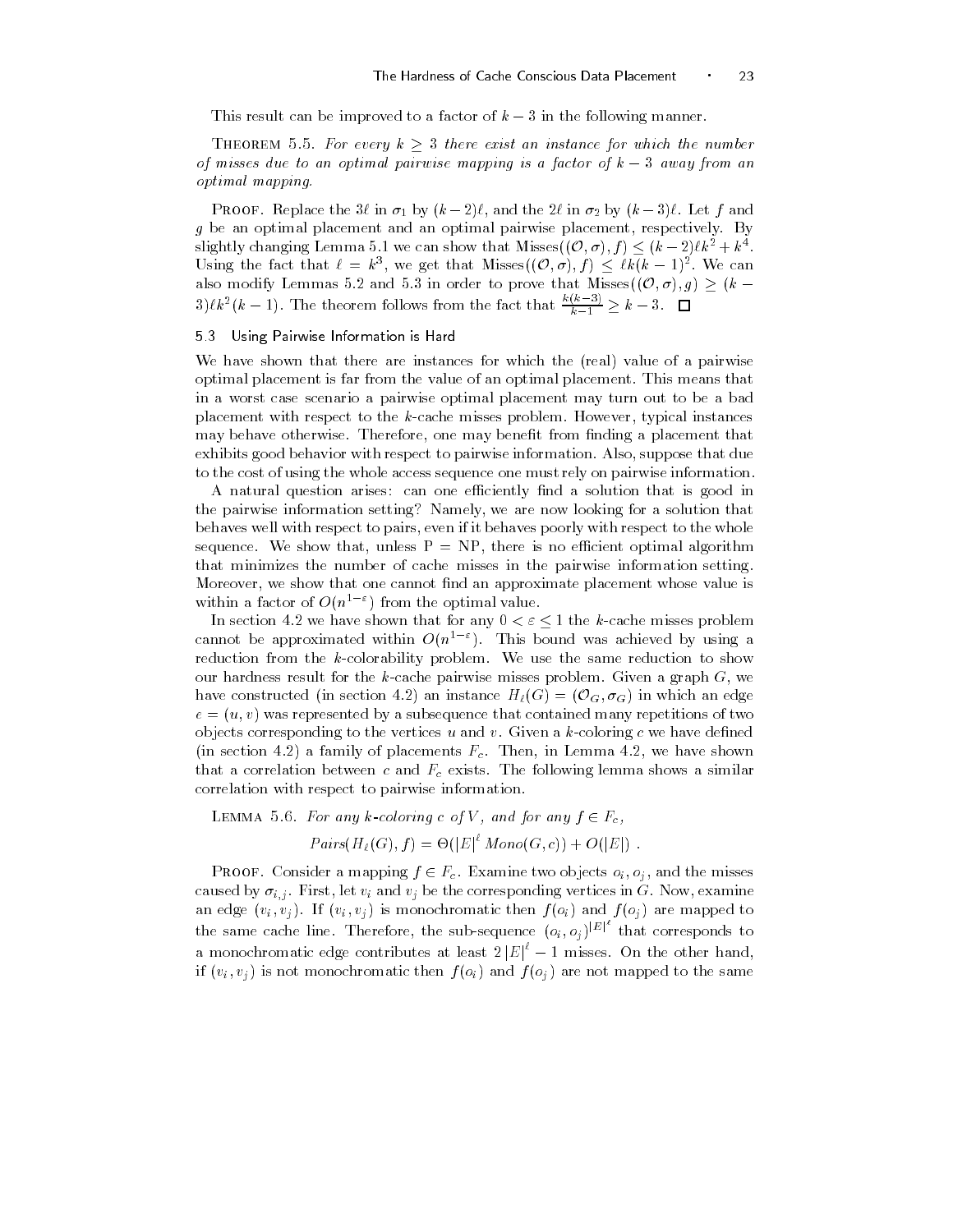cache line Thus- a nonmonochromatic edge causes no more than two misses Furthermore, the subsequences  $o_i^{[E]}$  a  $\begin{bmatrix} E & \n\end{bmatrix}$  and  $o_i^{|E|}$  a  $j$  appears to degoing the degoing  $j$ times in ij en protectively, where algung in the number of an ungent incident on up. Thus-

$$
\begin{aligned} \text{Pairs}(H_{\ell}(G), f) &= \sum_{i < j} \text{Misses}((\{o_i, o_j\}, \sigma_{i,j}), f) \\ &= \Theta(|E|^{\ell} \text{ Mono}(G, c)) + \sum_{i < j} (\text{deg}(v_i) + \text{deg}(v_j)) \\ &= \Theta(|E|^{\ell} \text{ Mono}(G, c)) + O(|E|) \end{aligned}
$$

 $\Box$ 

The following theorem and corollary can be proven using similar arguments to those used to prove Theorem - and Corollary in Section 1, we are the corollary in Section 1, we are the corollary in Section 1, we are the corollary in Section 1, we are the corollary in Section 1, we are the corollary i

THEOREM 5.7. For every  $k \geq 3$  and  $0 < \varepsilon \leq 1$  the k-cache pairwise misses problem cannot be efficiently approximated within a factor of  $O(n^{1-\varepsilon})$ , unless  $P=$ NP

COROLLARY 5.8. For every  $k\geq 3$  and  $0<\varepsilon\leq \frac{1}{2}$  the optimal value of the kcache pairwise misses problem cannot be eciently approximated within a factor of  $O(n^{\frac{1}{2}-\varepsilon})$ , unless  $P=NP$ .

### APPROXIMATION ALGORITHMS

In light of the harsh lower bounds it is clear that an algorithm that works well for all access sequences access not exist the still interesting to know whether an analysis algorithm with a military proximation ratio exists-part whether the hardness resultscan be improved. In this section we show that the hardness results established in Sections 4 and 5.3 are essentially tight. Specifically, we present  $\frac{c}{c \log n}$ -approximation algorithms- for any c  $\epsilon$  , with the problems discussed in this paper our algorithms. are constructed in the spirit of the approximation algorithm for the 3-partition problem from from the following the following theorems we show the theorems we show optimum is high then any placement can be used as an approximate solution On the other hand- if the optimum is low then an optimal solution can be found in polynomial time

THEOREM 6.1. For every  $k \geq 2$  and  $c > 0$  the k-cache misses problem can be approximated within  $\frac{n}{c \log n}$  in polynomial time.

c log n then the value of any placement is not greater than  $\frac{n}{c \log n}$  times the optimum. This is because Misses $(I, f) \leq n$  for every placement f. Assume that  $Opt(I) \leq c \log n$ . A cache miss must occur when an object is accessed for the rst time- therefore- the optimum number of misses is not less than the number of objects in the access sequence Thus- there are no more than c log n objects in the access sequence We now show that in this case an optimal solution can be found in polynomial time. It is sufficient to examine  $k^{c \log n} = n^{c \log k}$  placements in order to nd an optimal placement Moreover- the number of misses due to a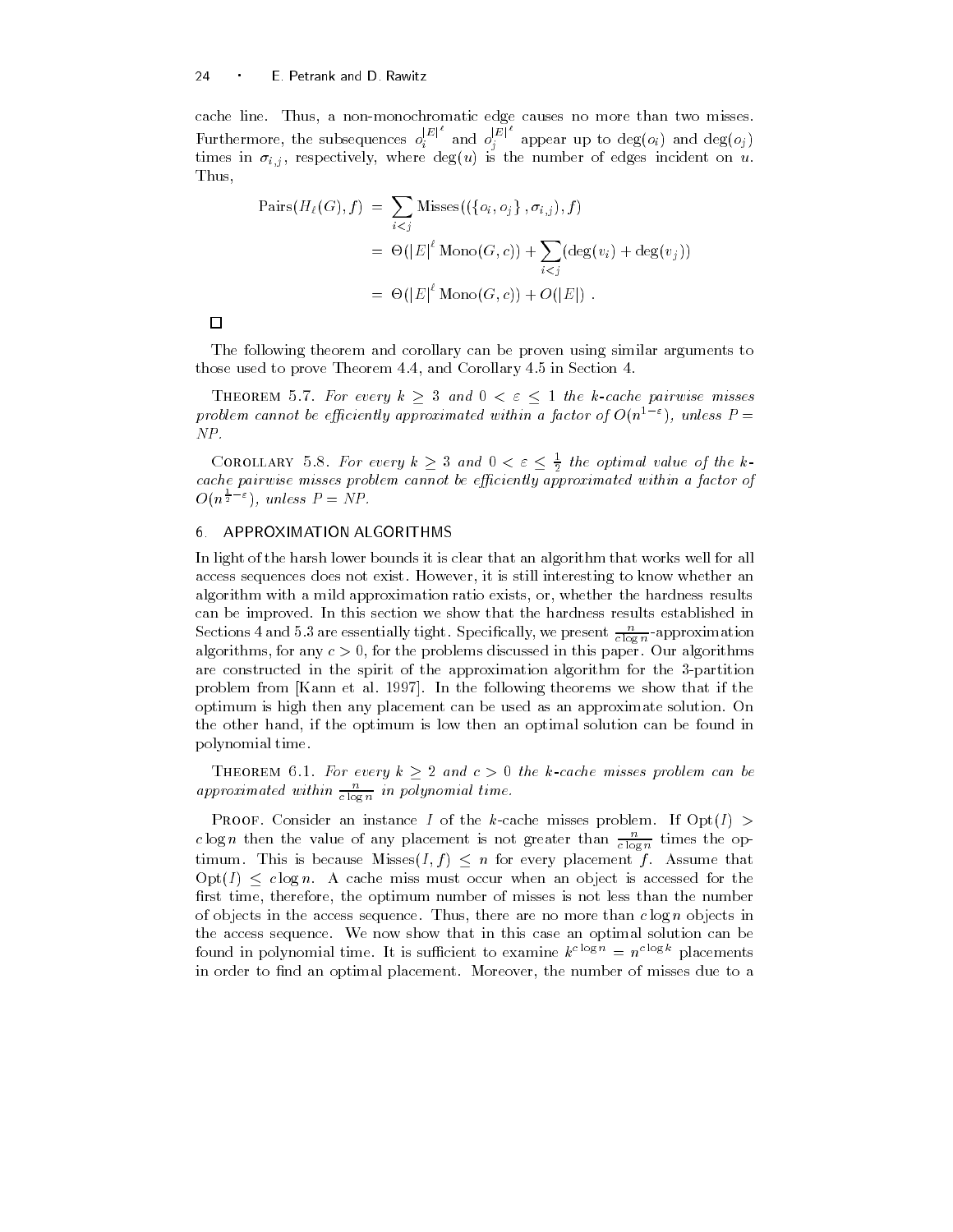candidate placement can be calculated in polynomial time by simply executing the sequence. Thus, an  $\frac{n}{c \log n}$ -approximate solution can be found in polynomial time by the following algorithment first-the number of objects in the access in the access sequence is greater than couplet in it is an arbitrary method in the placement of the collect find an optimal solution as described above.  $\Box$ 

The following can be proven similarly.

THEOREM 6.2. For every  $k \geq 2$  and  $c > 0$  the t-way k-cache misses problem can<br>be approximated within  $\frac{n}{c \log n}$  in polynomial time.

THEOREM 6.3. For every  $k \geq 2$  and  $c > 0$  the k-cache M-memory misses problem can be approximated within  $\frac{n}{c \log n}$  in polynomial time.

THEOREM 6.4. For every  $k \geq 2$  and  $c > 0$  the k-cache pairwise misses problem<br>can be approximated within  $\frac{n}{c \log n}$  in polynomial time.

since logs is arrowing to in practice, the third complexity of these algorithms is far from being practical However- these upper bounds are interesting since they indicate that the lower bounds presented in this paper are essentially tight

### ALLOWING UNRESTRICTED ALIGNMENTS

Until now we have assumed that the memory objects have the same size - the size of a cache line We have also assumed that each object is placed in memory such that only only the inter-portable will be involved when it is accessed to the involved will be inobject is aligned and sized to fit one complete cache line.

The rst assumption is reasonable when dealing with lower bounds- because a lower bound on the uniform size version of the problem implies the same lower bound on the more general non uniform size version of the problem On the other hand- such an assumption is not reasonable when constructing an approximation algorithm That is- an approximation algorithm for the uniform size case does not imply an approximation algorithm for the more general case However- it turns out that our approximation algorithms can be extended to the case where object sizes are not necessarily equal to the size of a cache line Specically- we show that arguments similar to those given in the proof of Theorem 6.1 work for the more general case as well

Under the second assumption- a mapping must place objects such that they are aligned. We show that our approximation algorithms can be modified to work without the this assumption However-The this assumption However-Theoretical extended are not easily extended a to the unrestricted alignments setting. When objects are forced to be aligned many feasible solutions are discarded- and- therefore- the optimum may change In fact- there are instances for which the optimum does change as demonstrated in the following example. Consider a cache with three lines each of size  $L$ . Let  $\mathcal{O} = \{o_1, o_2\}$ , where  $o_1$  and  $o_2$  are of size  $3L/2$ , and let  $\sigma = (o_1, o_2)^{\ell}$ . If we must place objects at the beginning of memory blocks- then these two objects must collide, and, therefore, Misses $((\mathcal{O}, \sigma), f) \geq 2\ell$  for any mapping f. On the other hand-two objects consecutively in the memory-two objects consecutively in the memory-two objects consecutively least one object is not aligned, we get that Misses $((\mathcal{O}, \sigma), f) = 3$ . In this example there are objects that are not of size L- and this is not a coincidence It turns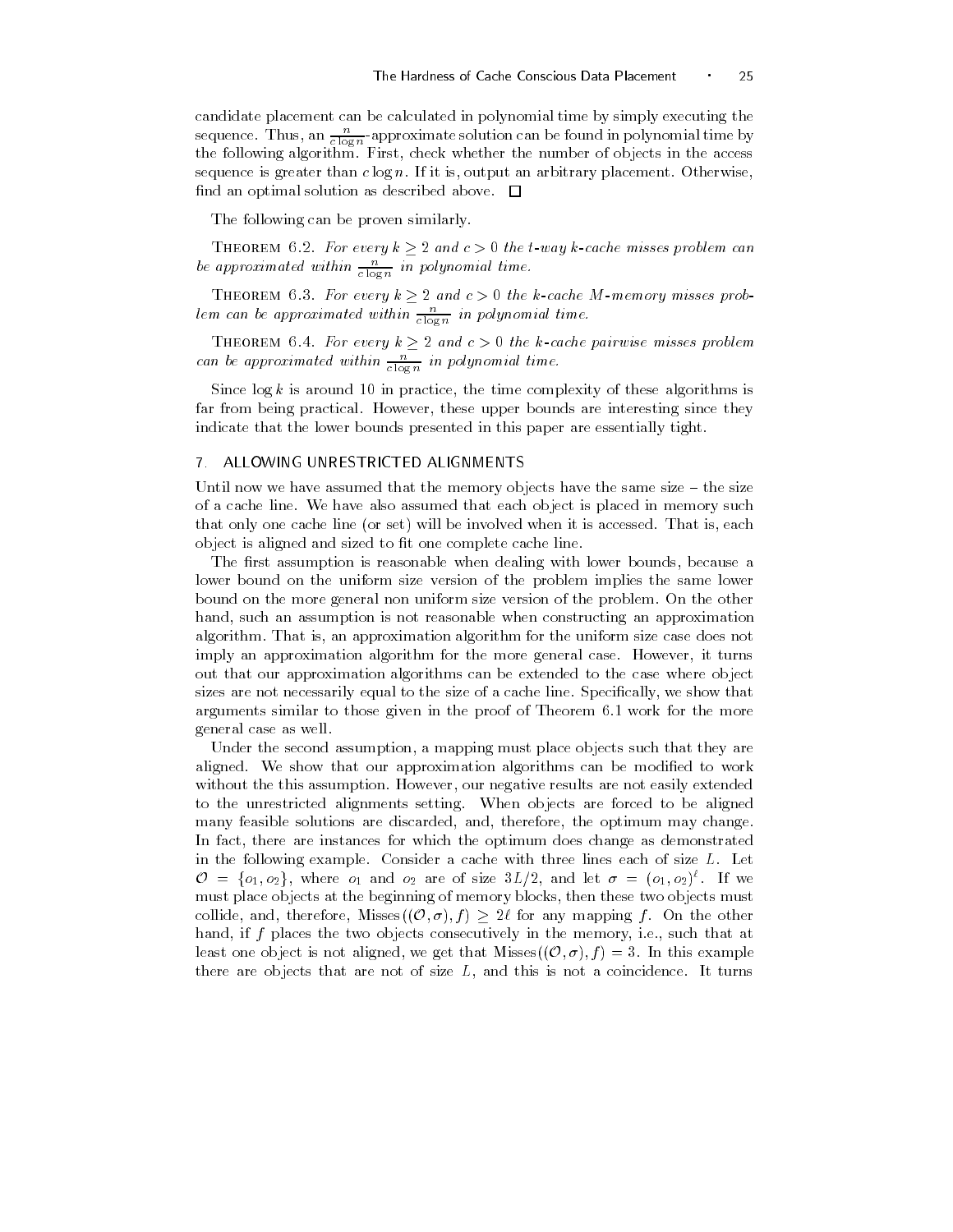out that if all objects are of size L cache line size- then the use of placements of unrestricted alignments does not help much Specially-stricted alignments does not help much Specially-stricted objects are of size L-strategie placement f that is not aligned that is not all  $\alpha$ placement whose value is not much worse than the value of f Thus- our negative results can be extended to the unrestricted alignments setting In particular- we show that our lower bounds remains valid-y and that the use of pairwise information. may produce a bad placement

### 7.1 Direct-Mapped Caches

We start by formally redefining the problem with unrestricted alignments for the case of direct mapping The tway setassociative- nite memory- and pairwise versions can be redened similarly As before- we assume the size of the memory is not bounded. Let  $L$  be the size of a cache line. An address  $N = N - L + l$  in the memory is assigned by the direct mapping to the cache line  $r = (N_{\rm H} \mod \kappa)$ , and to the offset  $l = (N \mod L)$  within the cache line r. Given an input  $(0, \sigma)$  the goal is to find a memory placement of the objects in  $O$  that minimizes the number of cache misses which occur when accessing the data objects according to the sequence  $\sigma$ . As before we use Misses $((\mathcal{O}, \sigma), f)$  to denote the number of cache misses occurring while accessing the memory according to a sequence  $\sigma$  of objects from  $\mathcal{O}$ . Note that the input remains in the same shape- and so does the objective function The only difference is in the placement function  $f$ . We formalize the above in the following manner

Minimum unrestricted alignments  $k$ -cache misses

- Instance: A set of memory objects  $\mathcal{O} = \{o_1, \ldots, o_m\}$ , and a sequence of accesses  $\sigma = (\sigma_1, \ldots, \sigma_n)$  such that  $\sigma_i \in \mathcal{O}$  for all  $i \in \{1, \ldots, n\}$ .
- Solution: A placement of the objects to the memory, i.e., a mapping  $f: \mathcal{O} \rightarrow$  $N \times |L|$ .

Measure: Misses $((\mathcal{O}, \sigma), f)$ .

An instance of the unrestricted alignments  $k$ -cache misses problem is called uniform if the size of any object is L. Given an instance to the unrestricted alignments kcache misses problem- a placement f is called aligned if the oset within the cache line is zero for every object, i.e.,  $f(o) = (N_o, 0)$  for some  $N_o \in \mathbb{N}$  for every object  $o \in \mathcal{O}$ . If there exists an object  $o \in \mathcal{O}$  for which  $f(o) = (N_o, l)$  and  $l \neq 0$  then both the placement f and the object  $o$  are referred to as non aligned. Note that in the previous sections we assumed that all instances are uniform and that all placements are aligned

consider a uniform instance when accessed-up in operators are put in one caches line On the other hand- non aligned objects are put in two consecutive modulo k) cache lines. Note that sometimes a non aligned object  $o$  can be found in the caches to accesse to objects that are placed before and after a clearly-limit distinction does not exist where an aligned placement is concerned. We show that one can assume that all placements are aligned when dealing with uniform instances  $S$  in the next lemma- we prove that for any non-aligned placement f the next lemma-  $\mathcal{S}$ exists an aligned placement g which does not cause more misses than  $f$ . This implies that the use of non aligned placements does not help when dealing with uniform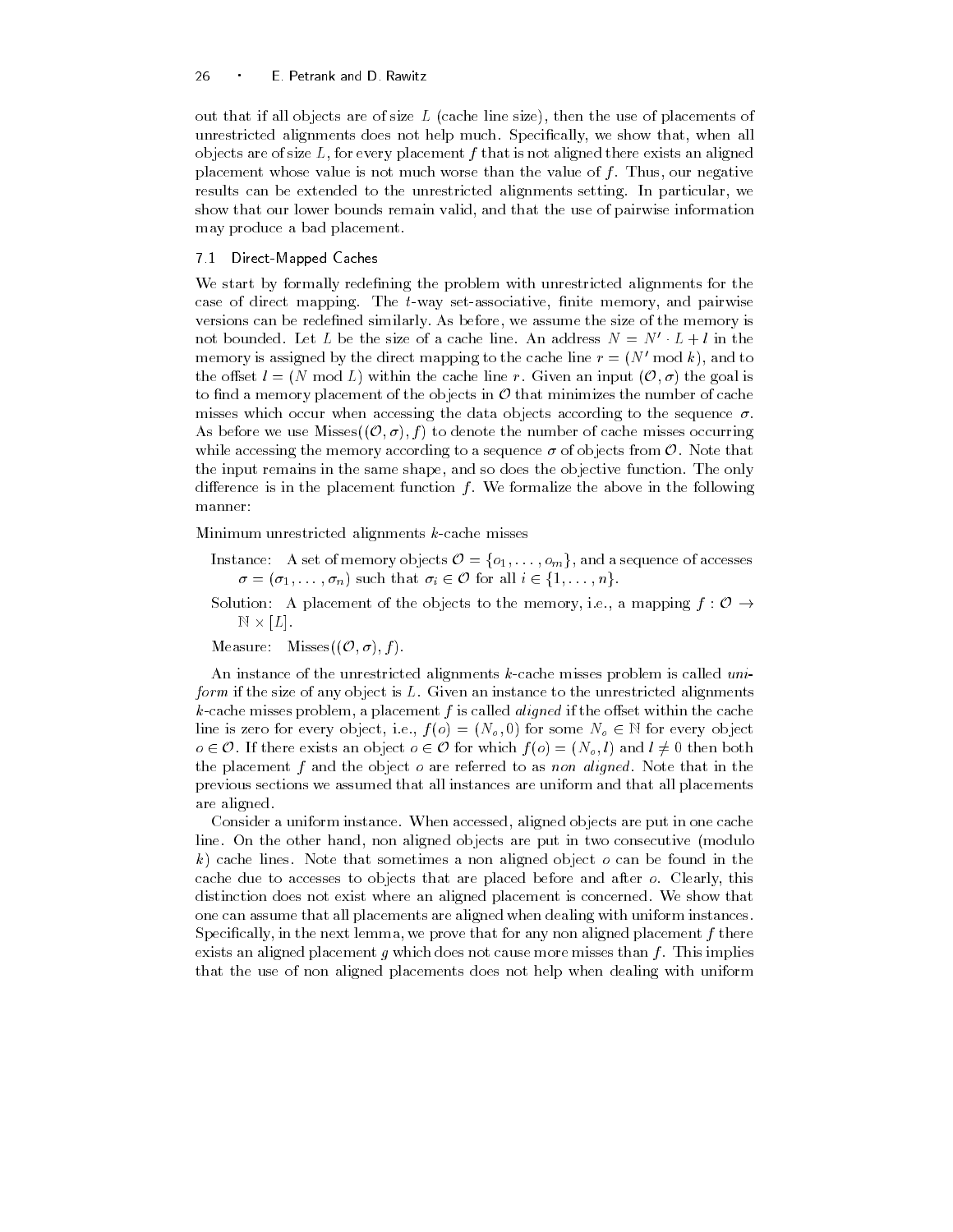instances That is- there exists an aligned optimal placement in the case of uniform instances

LEMMA 7.1. Let  $(0, \sigma)$  be a uniform instance. For any non aligned placement f there exists an aligned placement g such that  $Misses((\mathcal{O}, \sigma), g) \leq Misses((\mathcal{O}, \sigma), f)$ .

**PROOF.** Consider a uniform instance  $(0, \sigma)$  and a non aligned placement f. We show that there exists a placement  $f'$  such that Misses $((\mathcal{O}, \sigma), f') \leq$  Misses $((\mathcal{O}, \sigma), f)$ and  $n(f') \leq n(f)$ , where  $n(f)$  and  $n(f')$  are the number of non aligned objects with respect to  $\bar{I}$  and  $\bar{I}$  , respectively. Since  $n(\bar{I})$  is finite this proves the lemma.

Consider the objects in  $\mathcal O$  in increasing order of memory addresses to which they were assigned by the placement  $f$  , and denote by  $o$  -the non-aligned object with  $\Box$  $\min_{\text{min}}$  address. Let  $f(o) = (N, t)$ , i.e.,  $f$  places  $o$  in the Nth memory block with onset  $\iota$ . Typic that  $o$  is the only object that is placed in the Nth memory after it is the non-term and minimum address with minimum address more and the contract minimum and access to  $o$  -cache lines  $r = (N \mod k)$  and  $r = (N + 1 \mod k)$  contain memory blocks *i* and *i* + 1, respectively. Define the placement  $\bar{r}$  as follows:

$$
f'(o) = \begin{cases} f(o) & o \neq o', \\ (N, 0) & o = o'. \end{cases}
$$

I hat is,  $f$  is exactly the same as  $f$  except that  $f$  -places  $o$  -at address  $N \cdot k$  instead of at  $N \cdot \kappa + i$ . Clearly,  $n(j) = n(j) - 1$ . Also, after an access to o-cache line r contains  $\ln$  in memory block, since  $f$  -places  $o$  -in memory block  $N$  . Furthermore, since  $o$  is the only object that is placed in the TV th memory block by  $f$  , the remapping  $\hspace{0.1mm}$ of object  $o$  -may only influence the number of misses involving cache line  $r$  .

We now turn to prove that  $f$  is not worse than  $f$ . First, consider the case in which no other object is placed by f at memory block N  $\,$  at memory block N  $\,$  at  $\,$  at  $\,$  at  $\,$  at  $\,$  at  $\,$  at  $\,$  at  $\,$  at  $\,$  at  $\,$  at  $\,$  at  $\,$  at  $\,$  at  $\,$  at  $\,$  at  $\,$  at  $\,$  at  $\,$  at object is placed by  $f$  -at memory block  $N+1$ , and therefore when using  $f$  -there  $\hspace{0.1mm}$ are no accesses to memory block  $N + 1$ . Since  $\theta$  is the only object that is placed  $\theta$ at memory blocks *i*v and *i*v  $+$  1 by  $j$  , a cache miss due to object  $o$  -involving cache line  $r$  with respect to  $f$  -translates to at least one miss with respect to  $f$ —one  $\hspace{0.1mm}$ miss at line  $r$ , and possibly another at line  $r$  . Also, when using  $\bar{r}$  , there may be more misses that are caused by the presents of block  $N+1$  in cache line  $r$  . Thus,  $Misses((\mathcal{O}, \sigma), f') \leq Misses((\mathcal{O}, \sigma), f).$ 

Consider the case where another object, denoted by  $o$  , is placed at memory block  $N + 1$  by f, and hence also by f  $\bar{J}$  o is non aligned, because f places a part of  $o$  -in the beginning of memory block  $N+1$ . Thus, when brought into the cache, object  $o$  is put in cache lines  $r$  and  $(r + 1 \bmod \kappa)$ . As mentioned before, the remapping of  $o'$  does not influence the misses involving any cache line  $q \neq r'$ , thus we examine the misses involving cache line  $r$  . The only possible scenario in which  $\blacksquare$ a miss occurs with respect to  $f$  -and not with respect to  $f$  is when  $o$  -is accessed  $\hspace{0.1 cm}$ and block  $N+1$  is already in the cache due to a some previous access to  $\theta$  . This previous access caused a miss due to memory block N with respect to f - but not with respect to  $f$  . Namely, the miss simply occurred earlier under  $f$  . Therefore, any miss with respect to  $f$  can be assigned to a unique miss with respect to  $f$ . And this means that Misses $((\mathcal{O}, \sigma), f') \leq$  Misses $((\mathcal{O}, \sigma), f)$ .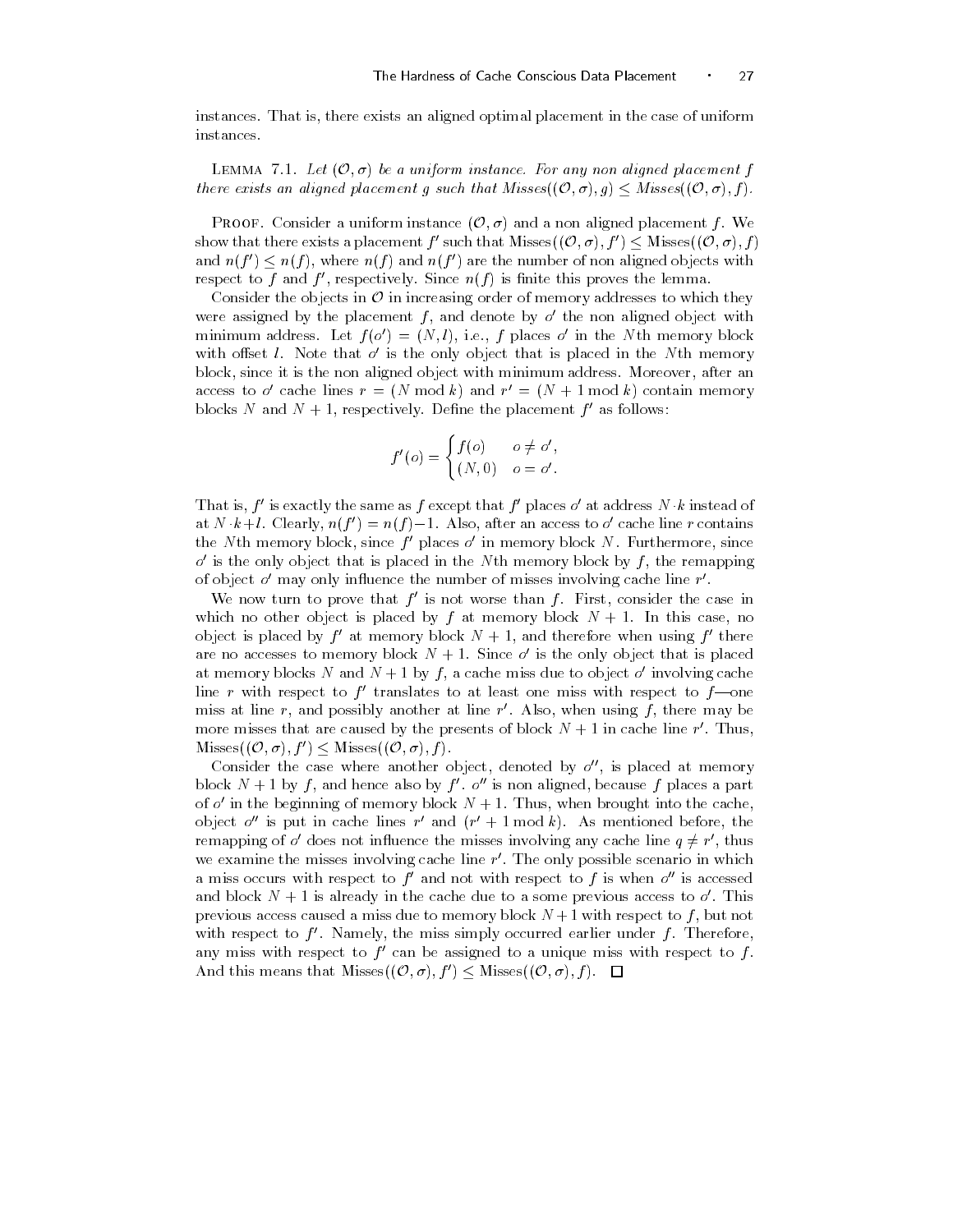By Lemma 7.1 there exists an aligned optimal solution for uniform instances. Therefore- a lower bound on aligned placements serves as lower bound on all place ments Thus- we can extend Theorem and Corollary to the case of unre stricted alignments

THEOREM 7.2. For every  $k\geq 3$  and  $0<\varepsilon\leq 1$  the unrestricted alignments kcache pairwise misses problem cannot be efficiently approximated within a factor of  $O(n^2)$ , unless  $P = NP$ .

COROLLARY 7.3. For every  $k \geq 3$  and  $0 < \varepsilon \leq \frac{1}{2}$  the optimal value of the \_\_ unrestricted alignments kcarehol pairwise misses problem cannot be existently approache be existently approach proximated within a factor of  $O(n^{\frac{1}{2}-\varepsilon})$ , unless  $P = NP$ .

Lemma was stated for the direct mapping case- but it can be also proven for the memory-memory-memory-memory-memory-memory-memory-memory-memory-memory-memory-memory-memory-memory-memory-m valid for the  $k$ -cache M-memory misses problem. We now turn to the pairwise case. Recall that, in this case, given an instance  $(\mathcal{O}, \sigma)$  we sum up the misses in all pairwise sequences  $\sigma_{i,j}$  for  $o_i, o_j \in \mathcal{O}$ . Lemma 7.1 is valid for all sequences, and-by and-by all particular-sequences indeed-by all pairwise sequences independent for all particular for all pairwise sequences However- the aligned placement g is the same for all pairwise sequences as well the pairs of the pair of the pairwise case well pairs where we are well as conclude that the hardness results from section  $4.4$  and  $5.3$  can be extended to the unrestricted alignments case Furthermore- Theorem can be restated in the unrestricted alignments setting That is- the instances we have constructed in Section 5.2 can be still used as evidence to a multipletive gap of  $k-3$  between an optimal pairwise mapping and an optimal mapping (in the worst case).

### -tway SetAssociative Caches Caches Caches Caches Caches Caches Caches Caches Caches Caches Caches Caches Caches

Finally- we consider placements with unrestricted alignments in the case of tway set-associative caches. Recall that in this case a replacement protocol is involved in deciding which object is to be removed from the cache when a miss occurs A logical course of action would be to prove a version of Lemma  $7.1$  for  $t$ -way setassociative caches That is a uniform instance-like that is proved that  $\pi$  and a uniformly instancefor any placement f - the placement g we get by changing all osets to zero as was done in the proof it military for not worse than forms  $\mu$  . The first form in out that such the lemma cannot be restated for  $t$ -way set-associative caches. For example- consider a 
way setassociative cache whose replacement protocol is LRUthe instance  $I = (\{o_1, o_2, o_3, o_4\}, \{o_2, o_3, o_1, o_4, o_2, o_3, o_1, o_4, o_2\}),$  and a placement f for which for which for the form of the form of the form of the form of the following the form of the following the following the following the following the following the following the following the following the follow hard to verify that  $\mathcal{M}$  is the reason for the reason for the reason for the reason for the reason for this contribution of the reason for the reason for the reason for the reason for the reason for the reason for the strange scenario is that LRU's decision with respect to a certain object may be influenced by an access to another object which resides in the same memory block, and consequently in the same cache block. So we need to prove a weaker version of the lemma. Another difficulty stems from the fact that the only information we have on the replacement protocol is that it is sensible.<sup>5</sup> Different replacement protocols

Tit would have been natural to redenne the notion of sensibility in the unrestricted alignments – setting- However we only require sensibility when dealing with uniform instances and aligned placements-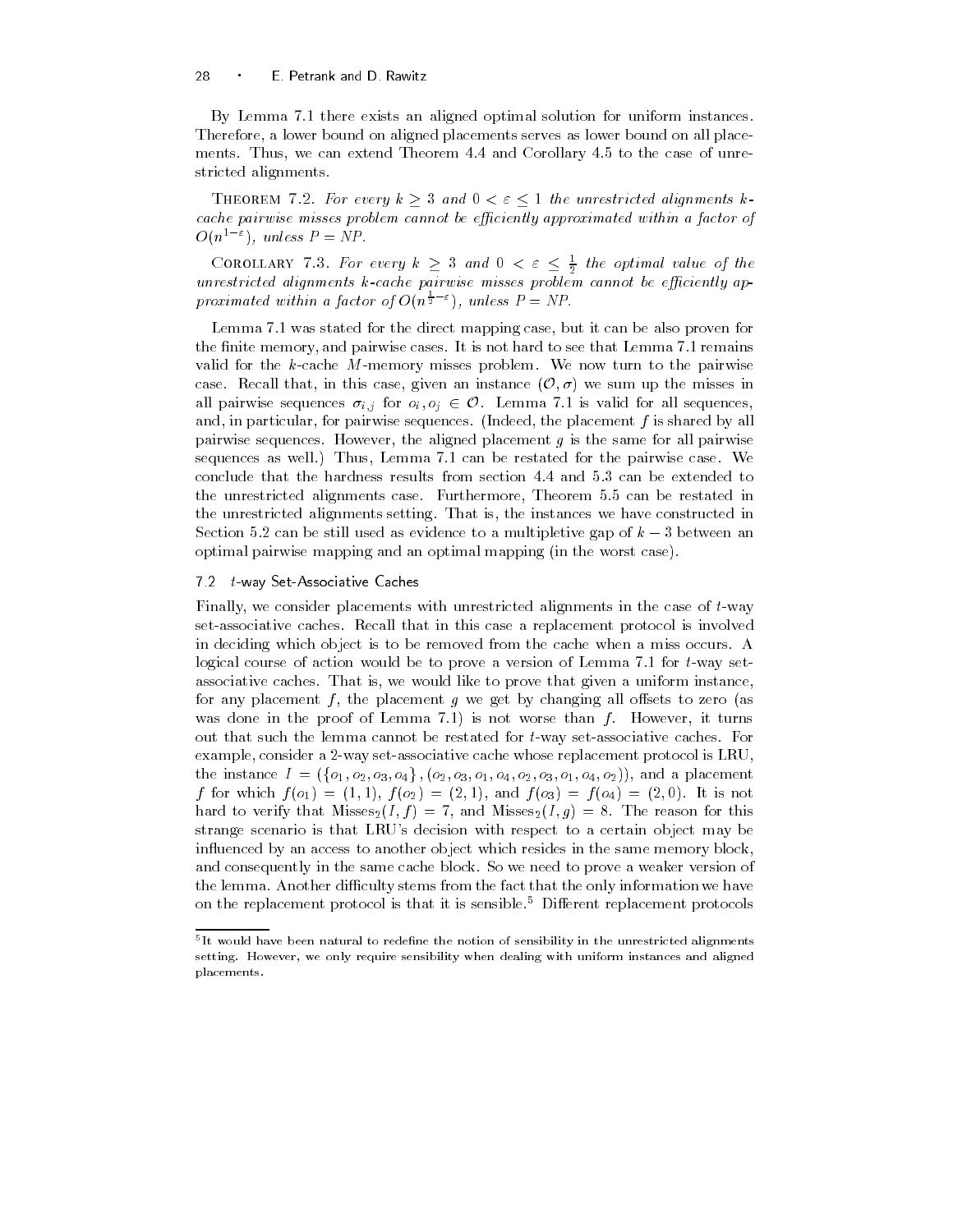may choose to remove dierent objects- and this may have a dramatic eect on the contents of the cache at any given moment One possibility to tackle this difficulty is to prove that the use of unrestricted alignments does not help much for species is pinterious protocols However-Lie protocols at the successive to minimize the model is- instead of trying to prove weaker versions of the lemma for specic replacement protocols- we prove weakers weaker property for motivative and that the call tware that the use sensible replacement protocols We show that for some sequences- the number of misses does not increase by much after changing a placement of unrestricted alignments  $f$  to an aligned placement  $g$  by placing all objects in the beginning of the memory block in which they were originally placed (as formally defined in the proof of Lemma

Consider a sequence of the form  $\tau^*$ . We show that if during each access to the subsequence  $\tau$  at least one miss occurs when using the placement g then at least one miss occurs when we use  $f$ . Recall that when the replacement protocol is sensible then if the objects are placed in memory by g such that not more than t of them are mapped to the same cache set then only O misses occur Thus- if a miss occurs during each access to the more than t objects are more than the more than the some set i-more set i-more set i other words-blocks corresponding in memory by g in the beginning of blocks corresponding to blocks corresponding to blocks corresponding to the blocks corresponding to blocks corresponding to blocks corresponding to the bl est je by the construction of g-construction in memory are placed in memory ( ) . by f somewhere ie- with some oset in blocks corresponding to set j Thereforeat least one miss must occurs during each access to  $\tau$  when using f.

...., consider a sequence in that can be divided into a series of series of series each can be composed of many iterations of some short subsequence, that is,  $\sigma = \bigodot_{i=1}^p \tau_i^{n_i}$ , where  $|\tau_i| = O(1)$ . We show that Misses $((\mathcal{O}, \sigma), g) = O(M$ isses $((\mathcal{O}, \sigma), f)) + O(q)$ . a at least previous discussion, if at least one miss must allow access, and many collection to  $\cdot$  , where some g then at least one miss models one missing each access to  $\cdot$  ,  $\cdot$ where  $\alpha$  is the state function  $\alpha$  are accessing the place  $\alpha$  the placement  $\alpha$  $g$  may cause more misses than  $f$  due to the different cache configuration at any given moment. This may result in an additional  $O(q)$  misses because  $|\tau_i| = O(1)$ for every  $i$ .

 $\mathbb{E} \left[ \begin{array}{c} \mathbb{E} \left[ \mathbb{E} \left[ \mathbb{E} \left[ \mathbb{E} \left[ \mathbb{E} \left[ \mathbb{E} \left[ \mathbb{E} \left[ \mathbb{E} \left[ \mathbb{E} \left[ \mathbb{E} \left[ \mathbb{E} \left[ \mathbb{E} \left[ \mathbb{E} \left[ \mathbb{E} \left[ \mathbb{E} \left[ \mathbb{E} \left[ \mathbb{E} \left[ \mathbb{E} \left[ \mathbb{E} \left[ \mathbb{E} \left[ \mathbb{E} \left[ \mathbb{E} \left[ \mathbb{E}$ composed of a series of |E| subsequences of length  $k(t - 1) + 2 = O(1)$  that are accessed  $|E|^{\epsilon}$  times, and a series of t subsequences of length  $kt = O(1)$  that are accessed  $|E|^{t+2}$  times. Thus,  $\sigma_G$  satisfies the above mentioned conditions, which means that Misses $((\mathcal{O}, \sigma_G), g) = O(M$ isses $((\mathcal{O}, \sigma_G), f) + O(|E|)$  for any placement f of unrestricted alignments-beam placements-induced placements-induced placements-induced placements-induced pl all objects in the beginning of the memory block in which they were placed by  $f$ . . Thus, a lower bound on all aligned placements implies a similar lower bound on all  $\sim$ placements up to an additive factor of  $O(|E|)$ . We conclude that Proposition 4.7 can be restated in the unrestricted alignments setting- and- consequently- we can our lower bound remains valid in this setting

THEOREM 7.4. For every  $k\geq 3$  and  $0<\varepsilon\leq 1$  the unrestricted alignments t way  $k$ -cache misses problem (when using a sensible replacement protocol) cannot be efficiently approximated within a factor of  $O(n^{\gamma-\gamma})$ , unless  $P \equiv NP$ .

COROLLARY 7.5. For every  $k \geq 3$  and  $0 < \varepsilon \leq \frac{1}{2}$  the optimal value of the unrestricted alignments  $t$ -way  $k$ -cache misses problem (when using a sensible re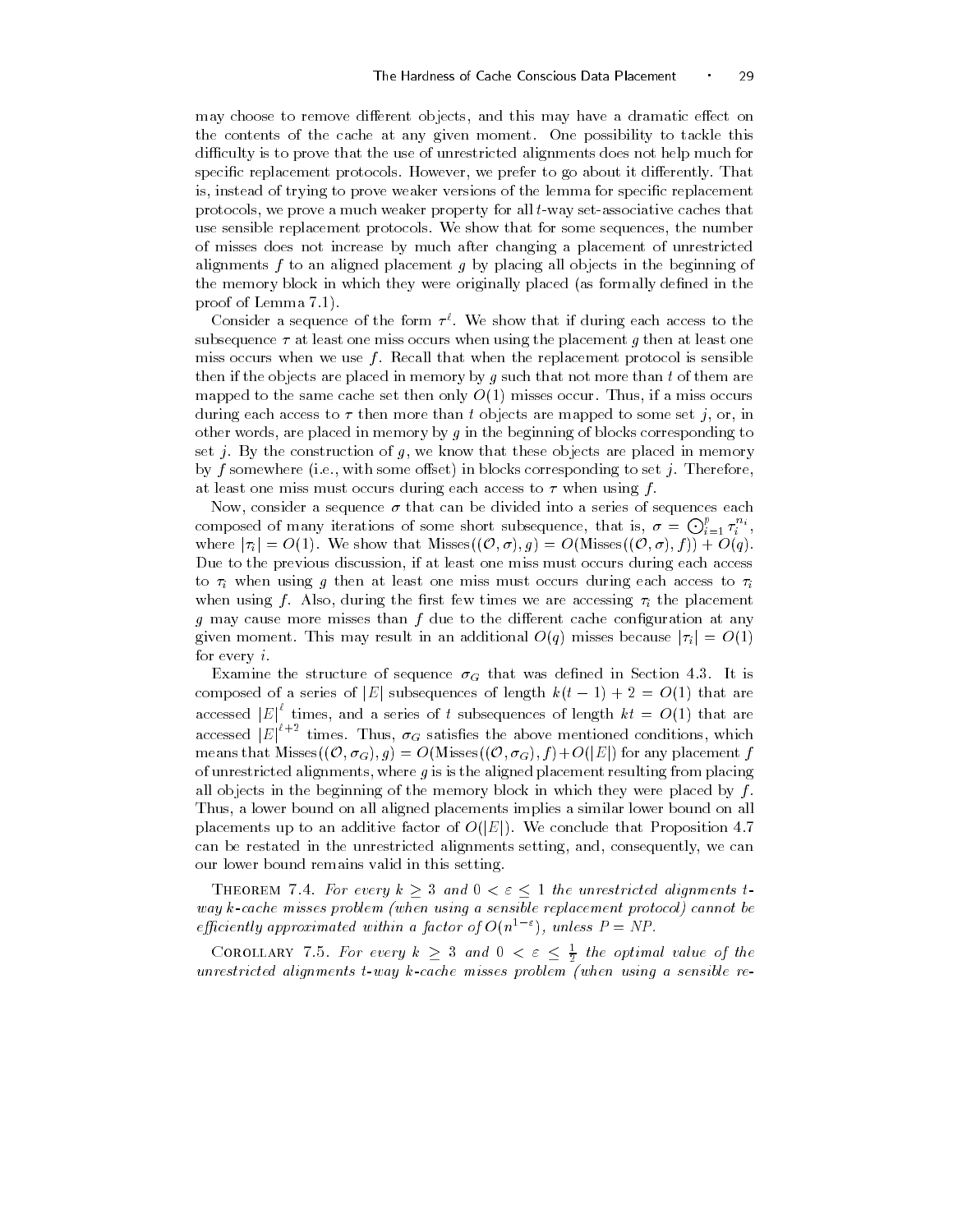placement protocol) cannot be efficiently approximated within a factor of  $O(n^{\frac{1}{2}-\varepsilon})$ , unless  $P = NP$ .

We could have used similar arguments in order to show that the lower bounds for direct mapping hold even if non aligned placements are allowed Instead- we have proven a much stronger relation between non aligned placements and aligned placements (Lemma  $7.1$ ). Note that this relation was essential in proving that there exists a multipletive gap of  $k-3$  between an optimal pairwise mapping and an optimal mapping (in the worst case).

### 7.3 Approximation Algorithms

In this section we present approximation algorithms that work in the unrestricted alignments setting As before- due to the harsh lower bounds- the approximation ratios of the algorithms are mild. We start by limiting our discussion to uniform instances- and then proceed to deal with the more general problem

The next theorem shows that our approximation algorithm for the  $k$ -cache misses problem (see Section  $6$ ) can be used for the unrestricted alignments k-cache misses problem in the case of uniform instances Similar theorems can be stated for the nite memory-beneficial control of the cases of the cases of the cases of the cases of the cases of the cases of

THEOREM 7.6. For every  $k\geq 2$  and  $c>0$  the unrestricted alignments k-cache misses problem can be efficiently approximated within  $\frac{1}{c \log n}$  in the case of uniform instances

Proof As mentioned earlier- due to Lemma - we know that there exist an optimal aligned placement in the case of uniform instances The rest of the proof is the same as the proof of Theorem 6.1.  $\Box$ 

What about non uniform instances? A natural course of action is to try to construct an approximation algorithm that is similar to the one that was presented for the aligned case in Section That is- given an instance I - it is natural to try to show that if OptI is large enough- then any placement is a #reasonable\$ place ment- and that- otherwise- an optimal placement can be found in polynomial time (Recall that in the aligned case we have found an optimal placement by checking a polynomial size set of placements that represents all possible placements However- this is easier said than done This is because a nonuniform instance may contain objects of size less than L For example- consider two objects of size  $\frac{1}{2}L$  that are placed at addresses corresponding to the same cache block, and such that one is placed with offset 0 and the other with offset  $\frac{1}{2}L$ . Both objects may or placed in dierent memory blocks-part in the same memory blocks-partners attacked the same of number of misses may change dramatically according to the way we have chosen to places that is placed thus a reasonable set of places that represents the possible possible that  $\mathbf{r}$ placements must contain a placement for any possible grouping of objects. Such a set may be of super polynomial size when  $\mathbb{R}$  is the optimization of the optimization of the optimization  $Opt(I) \leq c$ , for some constant c, the size of the set is  $O(1)$ , and, therefore, an optimal placement can be found in polynomial time We show this in the proof of the next theorem. Similar theorems can be proven for the the  $t$ -way set-associative, nite memory-beneficial cases of the cases of the cases of the cases of the cases of the cases of the cases of the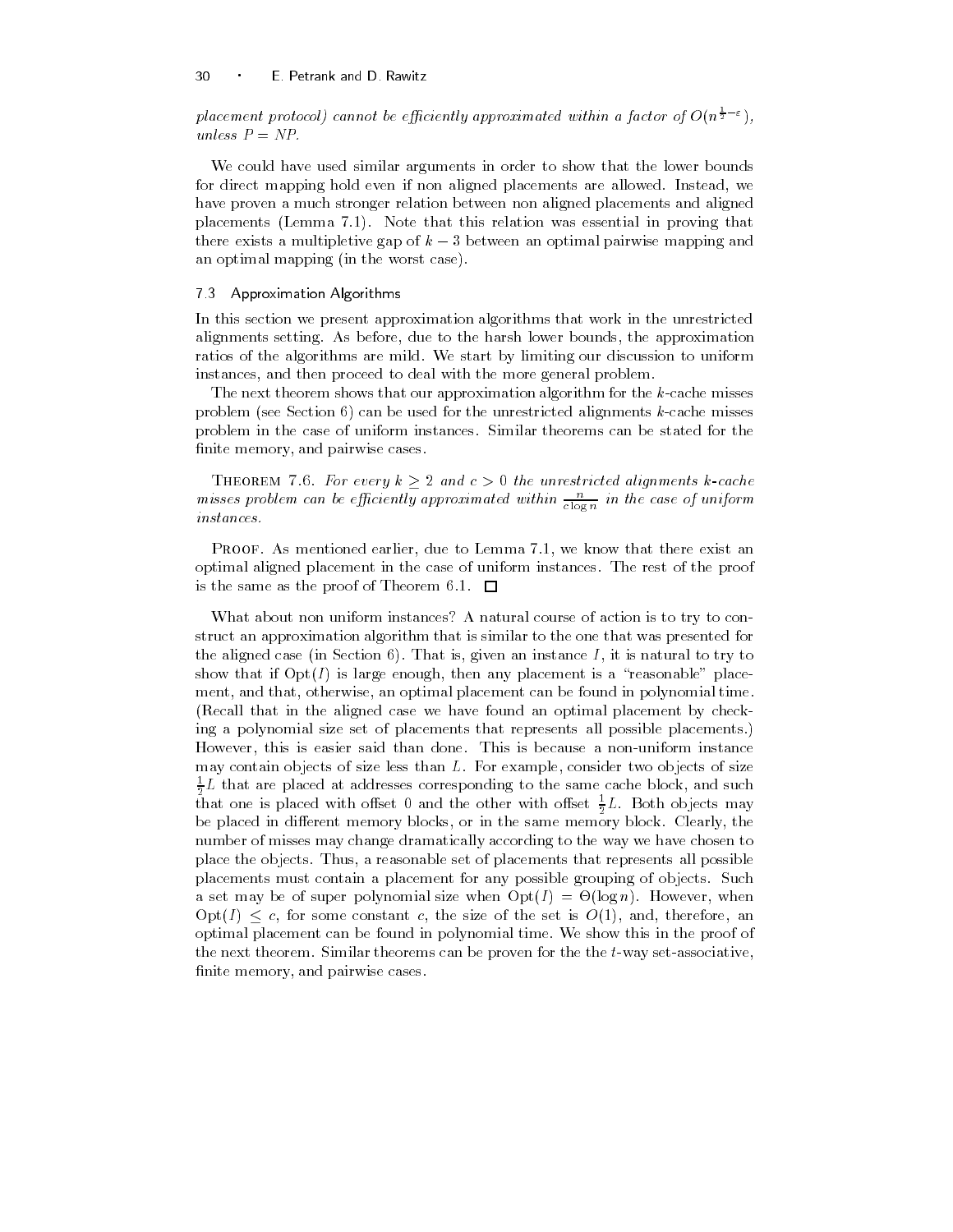THEOREM 7.7. For every  $k\geq 2$  and  $c>0$  the unrestricted alignments k-cache misses problem can be efficiently approximated within  $\frac{\omega}{c}$ .

**PROOF.** Consider an instance  $I = (\mathcal{O}, \sigma)$  of the unrestricted alignments k-cache misses problem. We assume (without loss of generality) that all the objects in  $\mathcal O$ are accessed by  $\sigma$ . Let |o| be the size of an object  $o \in \mathcal{O}$  in terms of blocks. Each object must be brought into the cache when accessed, and, therefore, Misses $(I, f) \geq$  $\sum_{o\in\mathcal{O}}|o|$  for any placement f, or, in other words,  $\mathrm{Opt}(I) \geq \sum_{o\in\mathcal{O}}|o|$ .  $|o| \geq \frac{1}{L}$  for any  $o \in \mathcal{O}$ . (Recall that the size is a cache block is L.) Thus,  $\mathrm{Opt}(I) \geq |\mathcal{O}|/L$ . On the other hand- an access to an object o can cause up to k misses We assume that an object is not larger than the cache.) Thus,  $\mathrm{Opt}(I) \leq k \cdot n$ . If  $\mathrm{Opt}(I) > c \cdot k$  then any placement is an  $\frac{n}{c}$  approximation. Otherwise,  $|\mathcal{O}|/L \leq \mathrm{Opt}(I) \leq c \cdot k$ . Which means that  $|\mathcal{O}| \leq c \cdot \v{k} \cdot L$ . We now show that in this case an optimal solution can be found in polynomial time

The first problem we face is that an object can be placed anywhere in the memory, and-in-must try to not necessarily such that it is aligned Thus-it is aligned Thus-it is aligned Thus-it is al place an object not only at addresses corresponding to all k cache lines- but also at addresses corresponding to all alignments within the lines also-tensity and lines also-tensity also share the sound memory block-plock-memory block-plock-plock-plock-plock-plock-plock-plock-plockto a specific cache line and a specific offset is not enough. To cope with these problems we try all possible placements of the objects in the first  $k|\mathcal{O}|$  blocks of memory. By doing this we assign each object to addresses corresponding to any line and oset in this line Also- all possible groupings are covered Thus- it is sufficient to examine  $(kL|\mathcal{O}|)^{|\mathcal{O}|} \leq (ck^2L^2)^{ck}$  placements in order to find an optimal placement Moreover- the number of misses due to a candidate placement can be calculated in polynomial time by simply executing the sequence Thus- an  $\tilde{\tau}$ -approximate solution can be found in polynomial time by the following algorithm.  $\tilde{}$ First- check whether the number of objects in the access sequence is greater than  $c$   $\kappa$   $\overline{\nu}$ . If it is, output an arbitrary placement. Otherwise, find an optimal solution as described above.  $\Box$ 

## 8 CONCLUSION

We have studied an important challenge in todays computing environment: how to place data and code in the memory so that cache misses are reduced to minimum we have shown that in the worst case- and the shown signal cannot come comes all close to achieving this goal (not even just estimate the number of misses for the optimal placement, matter is the small family of problem joins the small family of extremely inapproximable optimization problems

We have also studies the question of how much information is lost when one keeps only pairwise relations between the objects We have shown that in the worst case critical information is lost in this manner-ly state it is no that it is not possible. to get close to the optimal memory arrangement even if one has no time limits Furthermore- we have shown that nding a placement that is good with respect to pairwise information is computationally hard as the original problem

Finally- we have presented approximation algorithms for these problems The algorithms have mild approximation ratios- but we cannot hope to do much better in light of the harsh lower bounds we have shown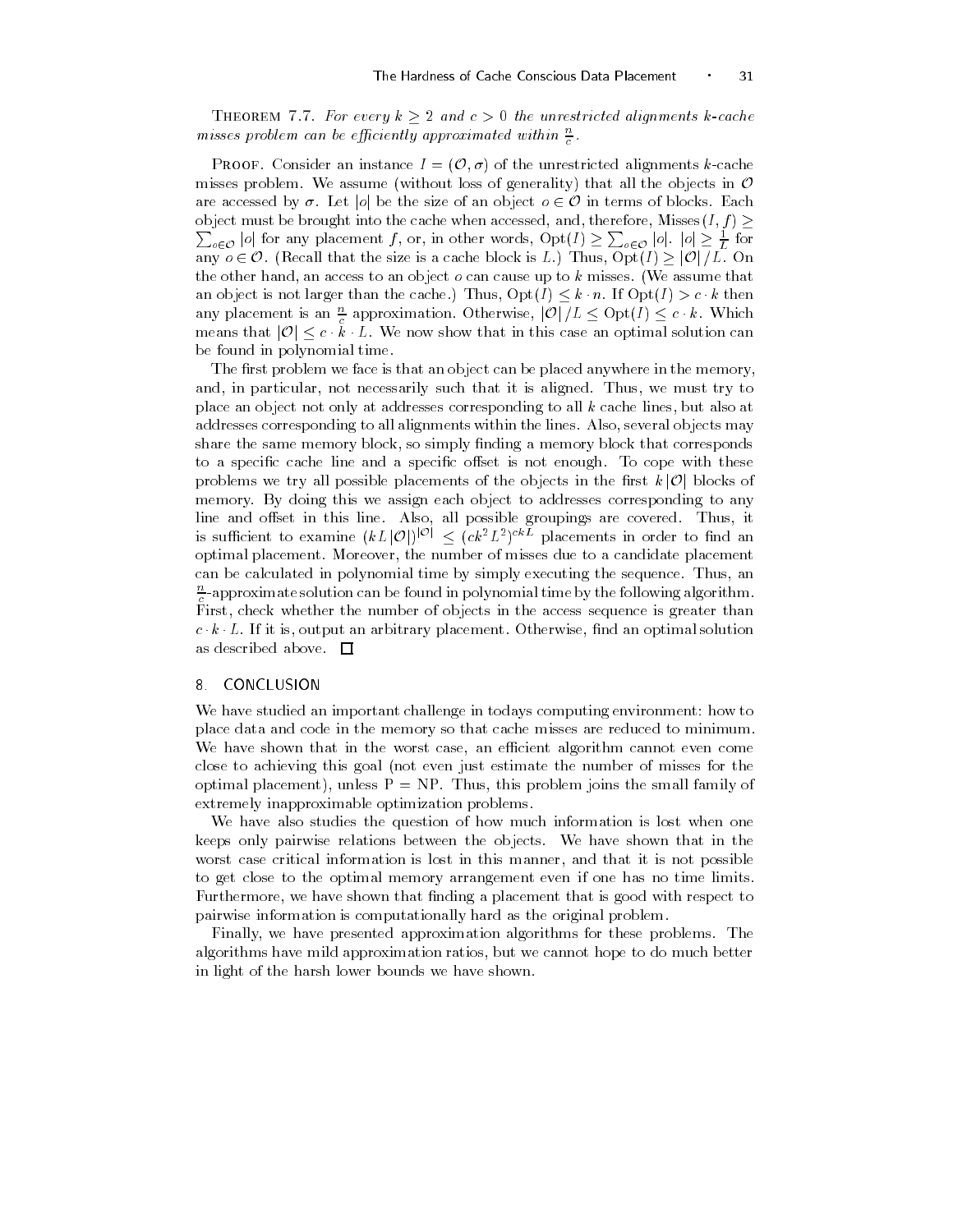### 32 E Petrank and D Rawitz

The implication of the first result is that we must use heuristics. There is no hope to find one (efficient) algorithm that does well for all possible benchmarks (unless  $P = NP$ ). One should study how normal programs behave and do well with respect to them Another important implication is that it is not possible to evaluate the potential of reducing cache misses via such methods Thus- one cannot tellbefore implementing a cache conscious data or code placement algorithm- what the potential benefit is Also-pose cannot evaluate is also the potential benefit is  $\mathcal{L}_{\mathcal{A}}$ efit the implemented algorithm actually obtains. The measure of such algorithms should be their improvement over existing non-cache-conscious algorithms on given benchmarks

The implication of the second result (about keeping information for pairs) is that if one wishes to spend a long time finding the optimal arrangement in the memory via a full search- then one should be careful about the way data is processed Keeping information in a pairwise manner is not good in this case: even if one has inities to the contract pairwise information in the stranger to even give these to the c optimal solution

### ACKNOWLEDGMENT

We thank Seffi Naor for helpful discussions.

### REFERENCES

- Arora S and Lund C Hardness of approximations- See Hochbaum 
 Chapter 399-446.
- Arora S Lund C Motwani R Sudan M and Szegedy M Proof verication and the hardness of approximation problems-dependent problems-dependent problems-dependent problems-dependent problems-
- Arora S and Safra S Probabilistic checking of proofs a new characterization of NP-*Journal of the*  $ACM$  *45, 1, 70-122.*
- Ausiello G Crescenzi P Gambosi G Kann V Marchetti-Spaccamela A and Protasi M - Complexity and Approximation Combinatorial optimization problems and their approximability properties- in the contract of the contract of the contract of the contract of the contract of
- Belady L A A study of replacement algorithms for virtualstorage computers- IBM  $Systems\ Journal\ 5,\ 2,\ 78-101.$
- Bellare M Goldreich O and Sudan M Free bits PCPs and nonapproximability to when the tight results is a statistic form of the statistic order that is a statistic order of the statistic
- Boehm H-J Reducing garbage collector cache misses- In nd International Symposium on Memory Management- -
- Borranni ru and Halldorsson, and M room, hppromineeing memaning meeting meeting sets by excluding substitutions of the substitutions of the substitutions of the substitutions of the substitutions of the substitutions of the substitutions of the substitutions of the substitutions of the substitutions of the su
- Calder B Krintz C John S and Austin T Cacheconscious data placement- In th International Conference on Architectural Support for Programming Languages and Operating  $S$ ustems. 139-149. System and the system of the system of the system of the system of the system of the system of the system of the system of the system of the system of the system of the system of the system of the system of the system of t
- chilimbi T M Davidson B and Larus J R Larus J Larus J R Larus J Larus J Larus J Larus J Larus J active at the metals of the process and a regulationing manigram manigramming complementation- and implementatio
- chilimity to provide the the constructure that the construction of the construction of the construction of the ACM SIGPLAN Conference on Programming Languages Design and Implementation- -
- Chilimbi T M and Larus J R Using generational garbage collection to implement cacheconscious data placement- In st International Symposium on Memory Management-- ISMM is the successor to the successor to the IWMM series of workshops-to-the IWMM series of workshops-to-the